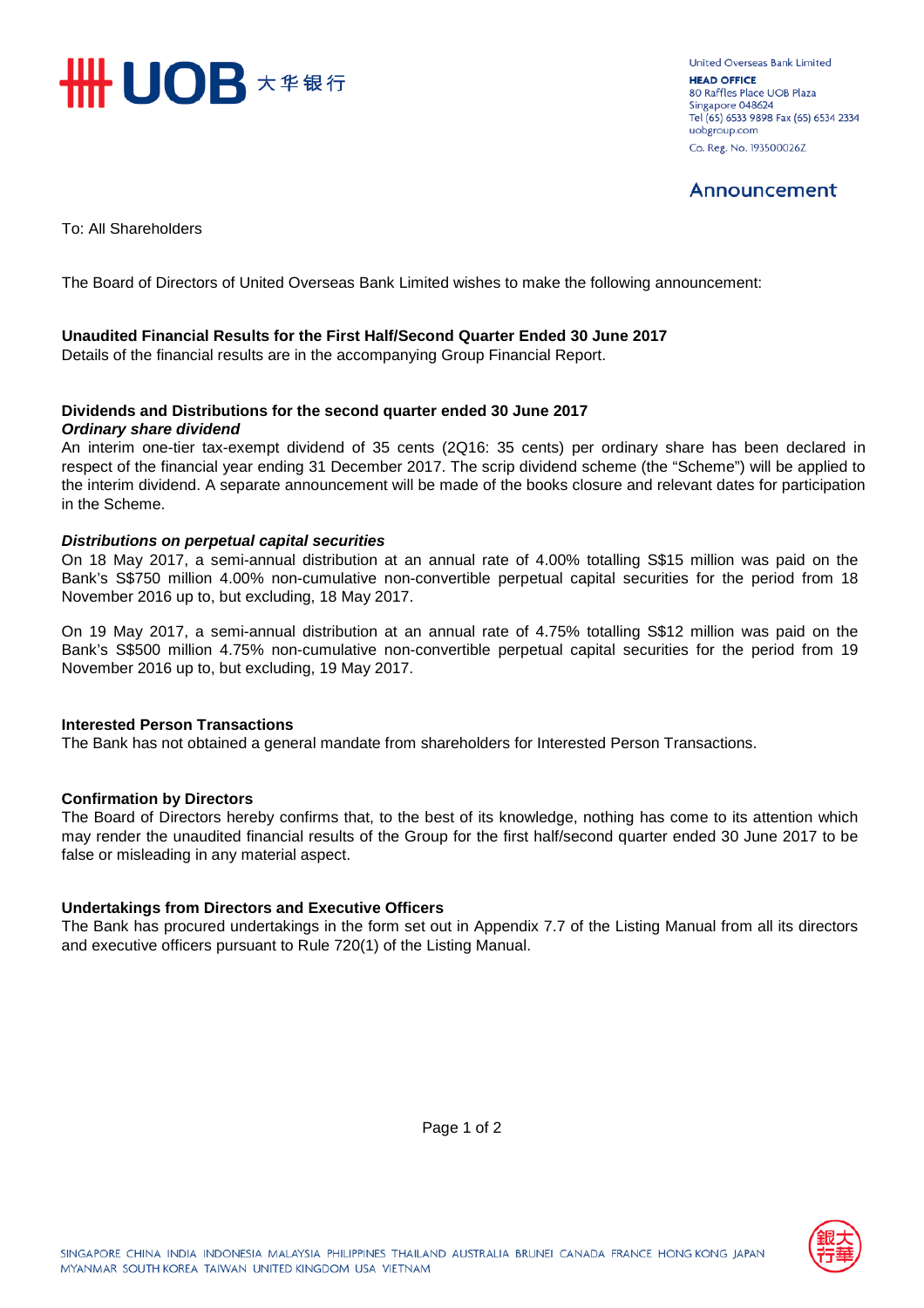

## **BY ORDER OF THE BOARD UNITED OVERSEAS BANK LIMITED**

Ms Joyce Sia **Secretary** 

Dated this  $28^{th}$  day of July 2017

The results are also available at www.uob[group.com](http://www.uobgroup.com/)



Page 2 of 2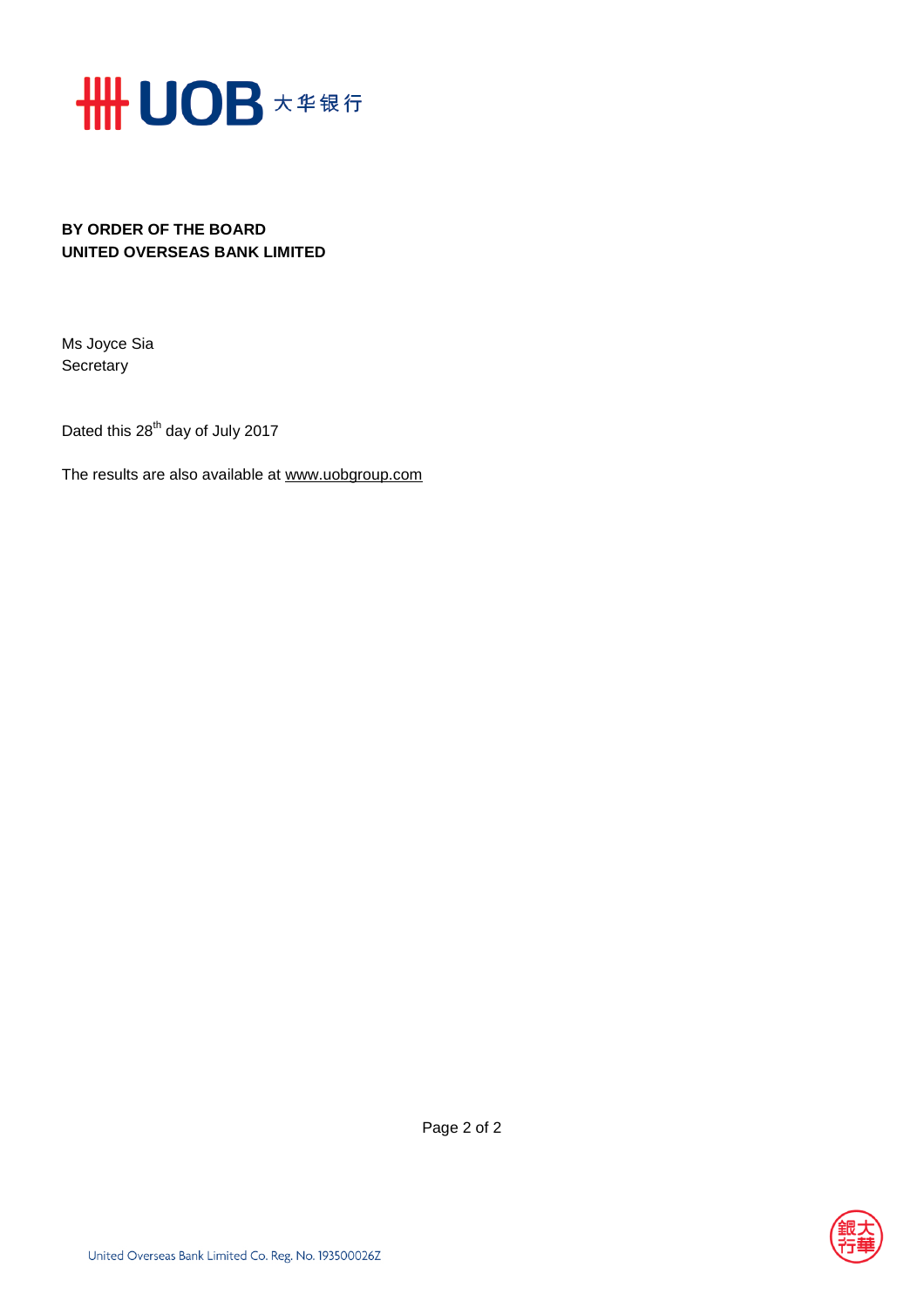

# **Group Financial Report**

 **For the First Half/Second Quarter 2017**

**United Overseas Bank Limited Incorporated in the Republic of Singapore**

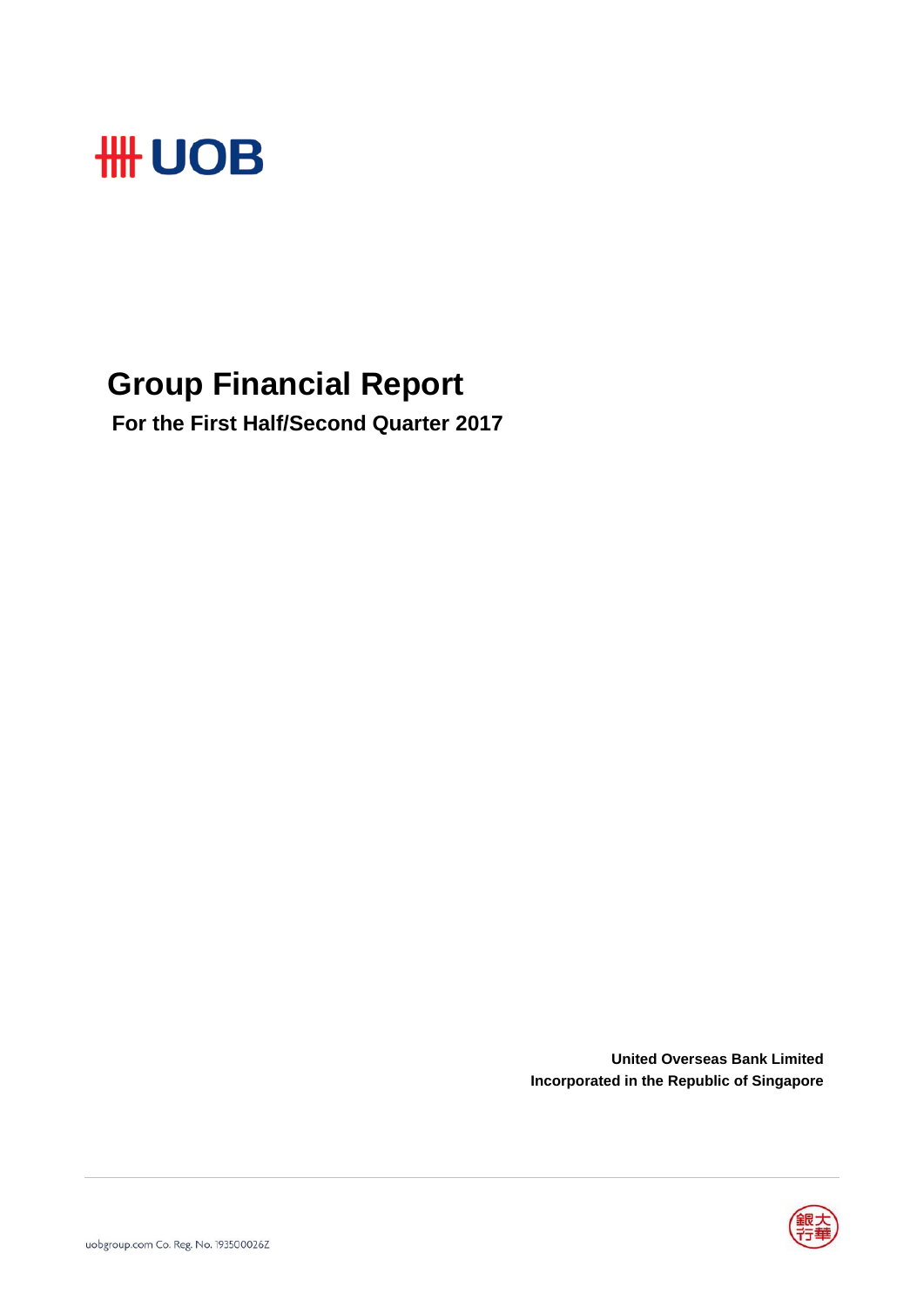# JOB

### **Contents**

#### **Page**

- 2 Financial Highlights
- 4 Performance Review
- 6 Net Interest Income
- 8 Non-Interest Income
- 9 Operating Expenses
- 10 Allowance for Credit and Other Losses
- 11 Customer Loans
- 12 Non-Performing Assets
- 14 Customer Deposits
- 14 Debts Issued
- 15 Shareholders' Equity
- 15 Changes in Issued Shares of the Bank
- 16 Performance by Business Segment
- 20 Performance by Geographical Segment
- 21 Capital Adequacy and Leverage Ratios

#### **Appendix**

- 1 Consolidated Income Statement
- 2 Consolidated Statement of Comprehensive Income
- 3 Consolidated Balance Sheet
- 4 Consolidated Statement of Changes in Equity
- 5 Consolidated Cash Flow Statement
- 6 Balance Sheet of the Bank
- 7 Statement of Changes in Equity of the Bank
- 8 Capital Adequacy Ratios of Major Bank Subsidiaries

#### Notes:

- 1 The financial statements are presented in Singapore dollars.
- 2 Certain comparative figures have been restated to conform with the current period's presentation.
- 3 Certain figures in this report may not add up to the respective totals due to rounding.

4 Amounts less than \$500,000 in absolute term are shown as "0".

"1H17" and "1H16" denote to the first half of 2017 and 2016 respectively.

"2Q17" and "2Q16" denote to second quarter of 2017 and 2016 respectively.

"1Q17" denotes to first quarter of 2017.

"NM" denotes not meaningful.

"NA" denotes not applicable.



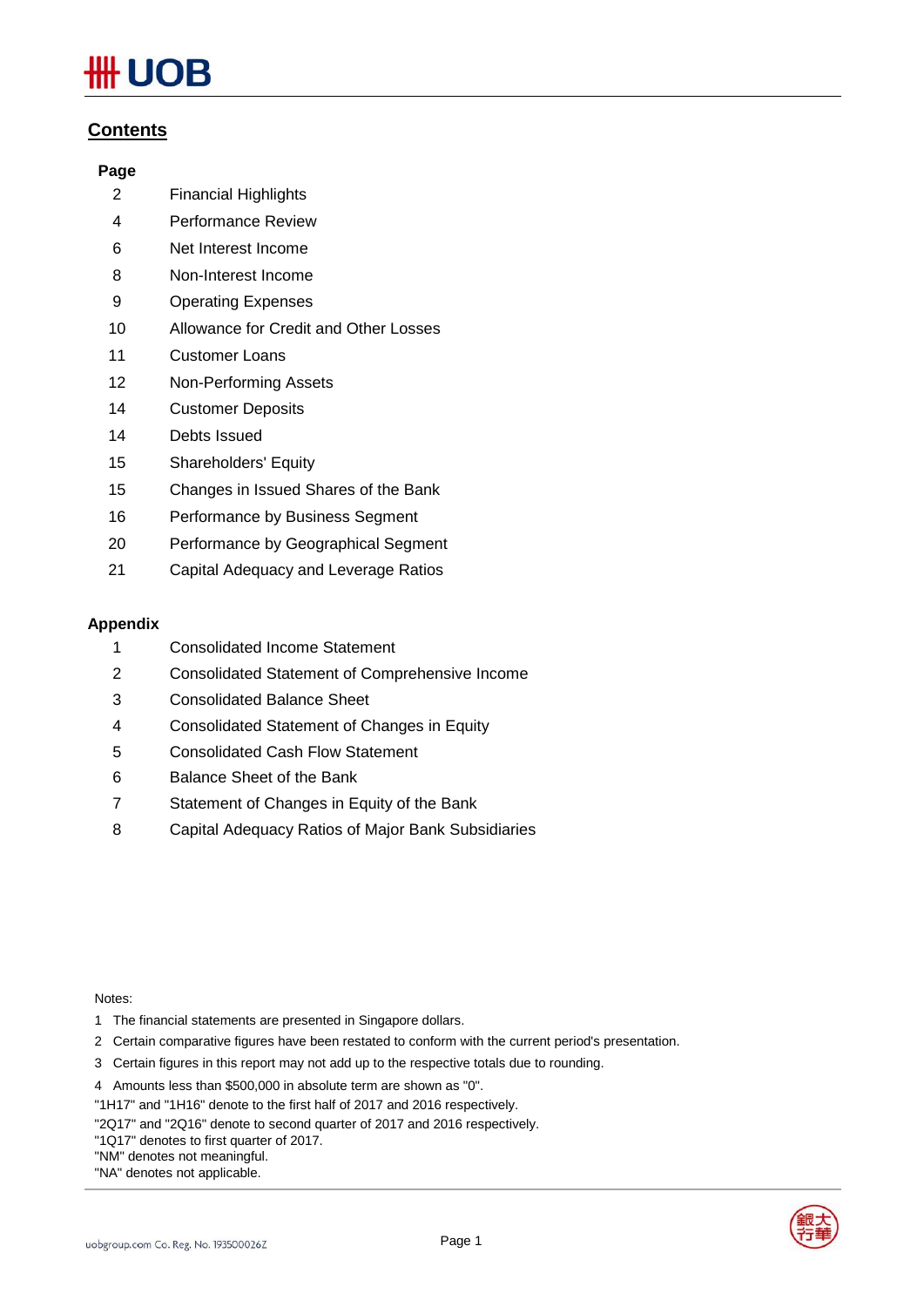# **HH UOB**

#### **Financial Highlights**

|                                                                                                 | 1H17                                    | 1H16                                    | $+$ /(-)                  | <b>2Q17</b>                             | 2Q16                                    | $+/(-)$                   | 1Q17                                    | $+/(-)$                    |
|-------------------------------------------------------------------------------------------------|-----------------------------------------|-----------------------------------------|---------------------------|-----------------------------------------|-----------------------------------------|---------------------------|-----------------------------------------|----------------------------|
|                                                                                                 |                                         |                                         | $\overline{\%}$           |                                         |                                         | $\frac{0}{0}$             |                                         | $\frac{9}{6}$              |
| Selected income statement items (\$m)                                                           |                                         |                                         |                           |                                         |                                         |                           |                                         |                            |
| Net interest income                                                                             | 2,659                                   | 2,485                                   | 7.0                       | 1,356                                   | 1,211                                   | 12.0                      | 1,303                                   | 4.0                        |
| Fee and commission income                                                                       | 1,026                                   | 907                                     | 13.1                      | 517                                     | 475                                     | 9.0                       | 508                                     | 1.7                        |
| Other non-interest income                                                                       | 621                                     | 600                                     | 3.5                       | 310                                     | 338                                     | (8.3)                     | 311                                     | (0.1)                      |
| Total income                                                                                    | 4,306                                   | 3,993                                   | 7.8                       | 2,183                                   | 2,024                                   | 7.9                       | 2,123                                   | 2.9                        |
| Less: Total expenses                                                                            | 1,952                                   | 1,821                                   | 7.2                       | 995                                     | 927                                     | 7.3                       | 957                                     | 4.0                        |
| Operating profit                                                                                | 2,355                                   | 2,172                                   | 8.4                       | 1,189                                   | 1,097                                   | 8.4                       | 1,166                                   | 2.0                        |
| Less: Total allowance                                                                           | 366                                     | 278                                     | 31.7                      | 180                                     | 161                                     | 11.9                      | 186                                     | (3.4)                      |
| Add: Share of profit of associates<br>and joint ventures                                        | 59                                      |                                         | 2 > 100.0                 | 24                                      | 32                                      | (24.3)                    | 34                                      | (28.9)                     |
| Net profit before tax                                                                           | 2,047                                   | 1,895                                   | 8.0                       | 1,033                                   | 968                                     | 6.7                       | 1,014                                   | 1.9                        |
| Less: Tax and non-controlling interests                                                         | 395                                     | 329                                     | 20.0                      | 188                                     | 167                                     | 12.6                      | 206                                     | (8.7)                      |
| Net profit after tax <sup>1</sup>                                                               | 1,652                                   | 1,566                                   | $5.5\,$                   | 845                                     | 801                                     | 5.5                       | 807                                     | 4.6                        |
| Net customer loans<br><b>Customer deposits</b><br><b>Total assets</b><br>Shareholders' equity 1 | 223,792<br>259,920<br>344,414<br>34,652 | 208,444<br>248,153<br>321,632<br>31,279 | 7.4<br>4.7<br>7.1<br>10.8 | 223,792<br>259,920<br>344,414<br>34,652 | 208,444<br>248,153<br>321,632<br>31,279 | 7.4<br>4.7<br>7.1<br>10.8 | 225,107<br>259,672<br>342,574<br>33,739 | (0.6)<br>0.1<br>0.5<br>2.7 |
| Key financial ratios (%)                                                                        |                                         |                                         |                           |                                         |                                         |                           |                                         |                            |
| Net interest margin <sup>2</sup>                                                                | 1.74                                    | 1.73                                    |                           | 1.75                                    | 1.68                                    |                           | 1.73                                    |                            |
| Non-interest income/Total income                                                                | 38.2                                    | 37.8                                    |                           | 37.9                                    | 40.2                                    |                           | 38.6                                    |                            |
| Expense/Income ratio                                                                            | 45.3                                    | 45.6                                    |                           | 45.6                                    | 45.8                                    |                           | 45.1                                    |                            |
| Overseas profit before tax contribution                                                         | 43.9                                    | 35.6                                    |                           | 42.2                                    | 42.3                                    |                           | 45.6                                    |                            |
| Credit costs (bp) <sup>2</sup><br>Exclude general allowance                                     | 39                                      | 24                                      |                           | 30                                      | 23                                      |                           | 49                                      |                            |
| Include general allowance                                                                       | 32                                      | 32                                      |                           | 32                                      | 32                                      |                           | 32                                      |                            |
| NPL ratio <sup>3</sup>                                                                          | 1.5                                     | 1.4                                     |                           | 1.5                                     | 1.4                                     |                           | 1.5                                     |                            |

Notes:

1 Relate to amount attributable to equity holders of the Bank.

2 Computed on an annualised basis.

3 Refer to non-performing loans as a percentage of gross customer loans.

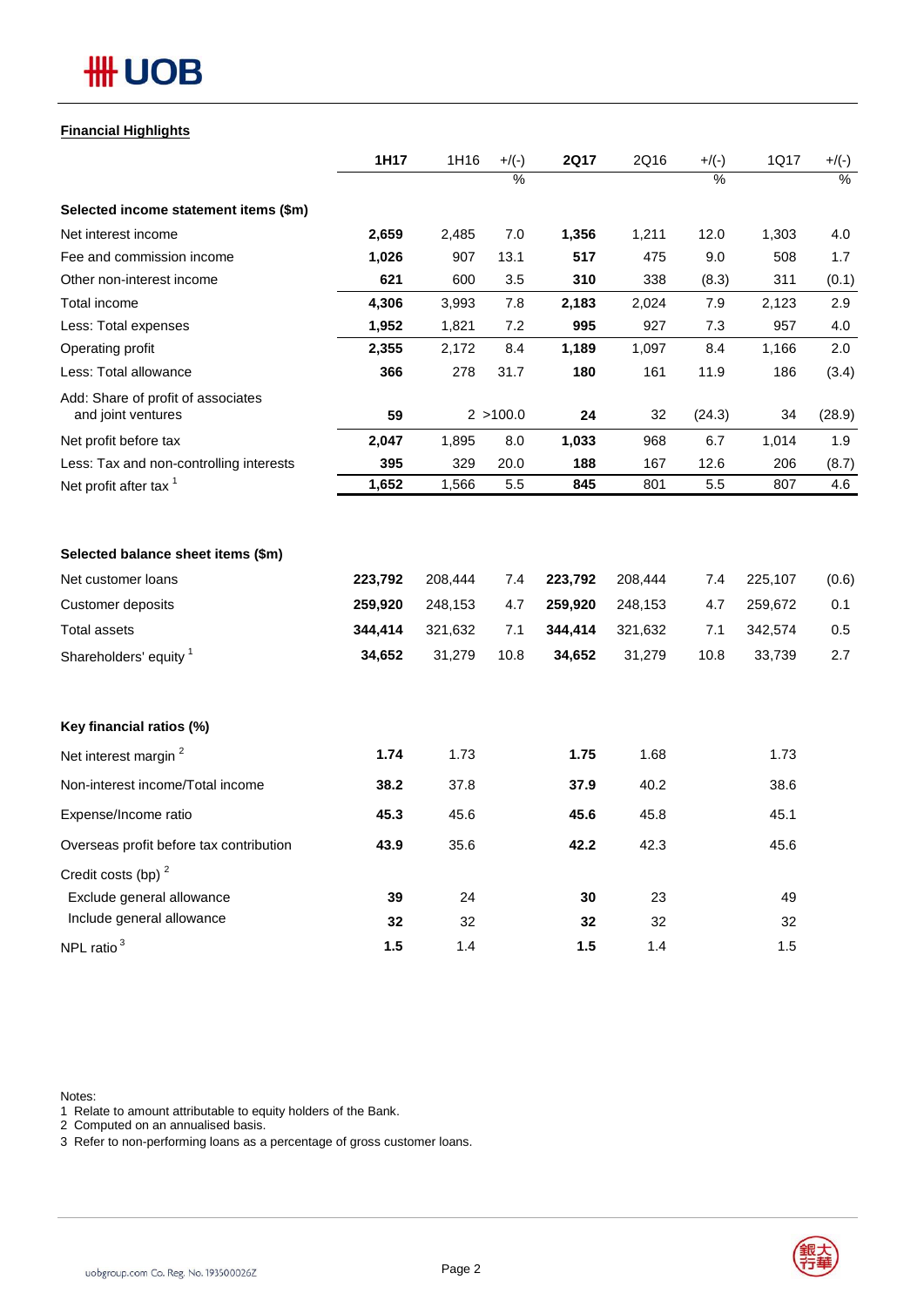# ЛB

### **Financial Highlights** *(cont'd)*

|                                                                | 1H17  | 1H16  | <b>2Q17</b> | 2Q16  | 1Q17  |
|----------------------------------------------------------------|-------|-------|-------------|-------|-------|
| Key financial ratios (%) (cont'd)                              |       |       |             |       |       |
| Return on average total assets <sup>1</sup>                    | 0.97  | 0.97  | 0.99        | 0.99  | 0.95  |
| Return on average ordinary shareholders' equity <sup>1,2</sup> | 10.2  | 10.5  | 10.3        | 10.7  | 10.0  |
| Loan/Deposit ratio <sup>3</sup>                                | 86.1  | 84.0  | 86.1        | 84.0  | 86.7  |
| Liquidity coverage ratios ("LCR") <sup>4</sup>                 |       |       |             |       |       |
| All-currency                                                   | 156   | 153   | 157         | 167   | 154   |
| Singapore dollar                                               | 218   | 197   | 203         | 224   | 232   |
| Capital adequacy ratios                                        |       |       |             |       |       |
| Common Equity Tier 1                                           | 13.8  | 13.1  | 13.8        | 13.1  | 13.2  |
| Tier 1                                                         | 14.3  | 13.2  | 14.3        | 13.2  | 13.8  |
| Total                                                          | 17.8  | 15.9  | 17.8        | 15.9  | 17.3  |
| Leverage ratio <sup>5</sup>                                    | 7.8   | 7.4   | 7.8         | 7.4   | 7.6   |
| Earnings per ordinary share $(\$)$ <sup>1,2</sup>              |       |       |             |       |       |
| Basic                                                          | 1.96  | 1.89  | 2.00        | 1.94  | 1.92  |
| <b>Diluted</b>                                                 | 1.95  | 1.89  | 1.99        | 1.93  | 1.91  |
| Net asset value ("NAV") per ordinary share $(\$)$ $^6$         | 19.63 | 18.16 | 19.63       | 18.16 | 19.35 |
| Revalued NAV per ordinary share $(\$)$ <sup>6</sup>            | 22.35 | 20.87 | 22.35       | 20.87 | 22.11 |

Notes:

1 Computed on an annualised basis.

2 Calculated based on profit attributable to equity holders of the Bank net of preference share dividend and capital securities distributions.

3 Refer to net customer loans and customer deposits.

- 4 Figures reported are based on average LCR for the respective period. A minimum requirement of Singapore dollar LCR of 100% and all-currency LCR of 60% shall be maintained at all times with effect from 1 January 2015, with all-currency LCR increasing by 10% each year to 100% by 2019. Public disclosure required under MAS Notice 651 is available in the UOB website at www.UOBGroup.com/investor/financial/overview.html.
- 5 Leverage ratio is calculated based on the MAS Notice 637.
- 6 Preference shares and capital securities are excluded from the computation.

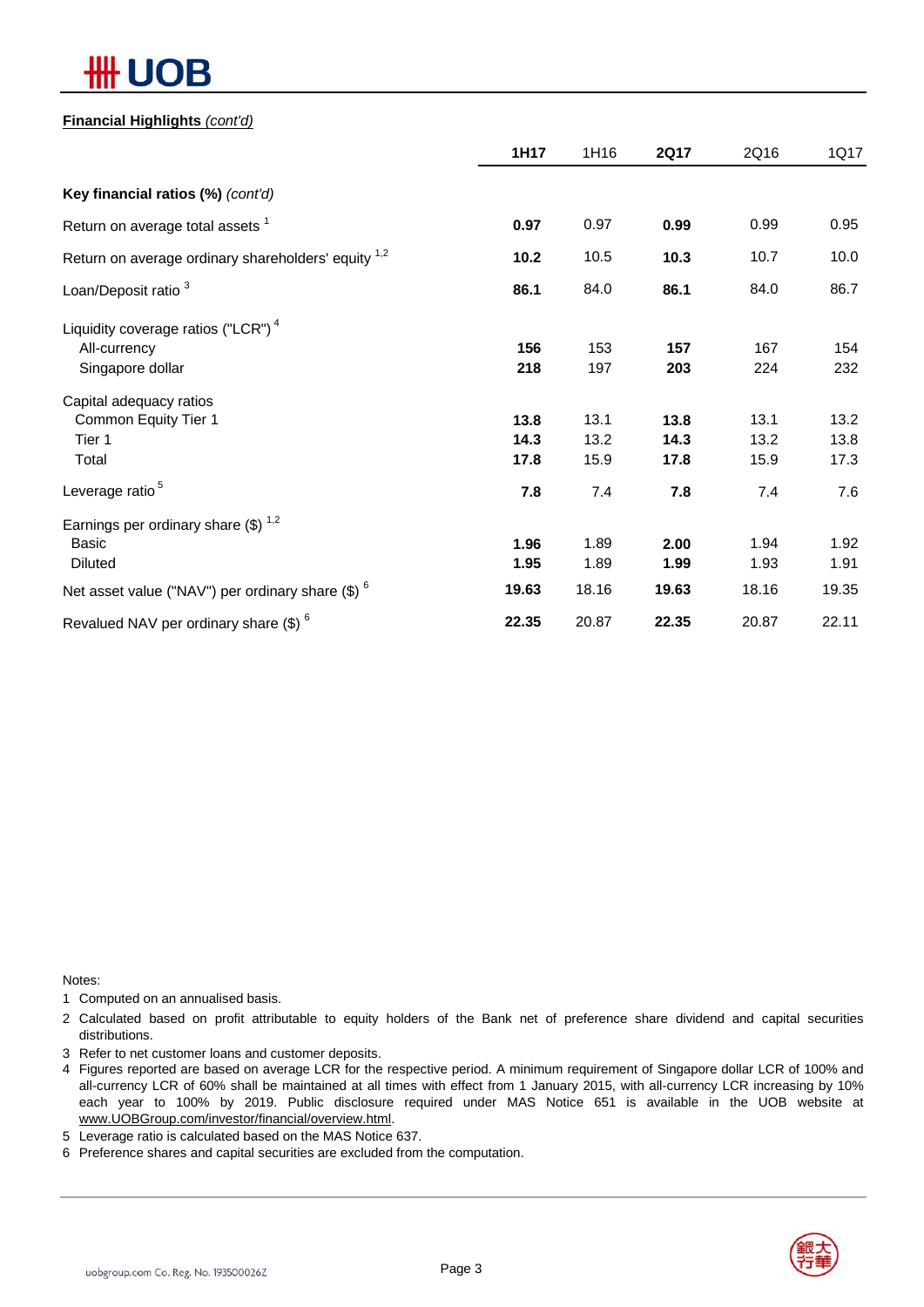#### **Performance Review**

The financial statements have been prepared in accordance with Singapore Financial Reporting Standards ("FRS") as required by the Singapore Companies Act, with modification to FRS39 Financial Instruments: Recognition and Measurement in respect of loan loss provisioning, as provided in the Monetary Authority of Singapore ("MAS") Notice 612 Credit Files, Grading and Provisioning.

The revised FRS applicable to the Group with effect from 1 January 2017 are listed below. The adoption of these FRS is not expected to have a significant impact on the financial statements of the Group.

- Amendments to FRS 7 Disclosure Initiative
- Amendments to FRS 12 Recognition of Deferred Tax Assets for Unrealised Losses

Other than the above changes, the accounting policies and computation methods adopted in the financial statements for the first half of 2017 are the same as those adopted in the audited financial statements for the financial year ended 31 December 2016.

#### **1H17 versus 1H16**

The Group registered net earnings of \$1.65 billion, 5.5% higher than a year ago.

Net interest income grew 7.0% to \$2.66 billion, led by loan growth across most territories and industries. Net interest margin increased one basis point to 1.74%.

Non-interest income increased 9.3% to \$1.65 billion. Fee and commission income rose 13% to \$1.03 billion, driven by stronger performance from credit card, fund and wealth management products. Other non-interest income increased 3.5% to \$621 million from higher net trading income.

Total expenses at \$1.95 billion were 7.2% higher than a year ago, attributed mainly to increases in staff, revenue-related and IT-related expenses as the Group continues to invest in technology and infrastructure to enhance its capabilities. The expense-to-income ratio remained stable at 45.3%.

Total allowances for loans and other assets at \$366 million were 32% higher than a year ago. This was mainly due to higher specific allowance on loans and a release of general allowances in 1H16 that were no longer required on other assets relating to debt securities. Specific allowance on loans increased \$196 million to \$449 million, largely from the oil and gas and shipping industries. Together with a release in general allowance on loans, total credit costs on loans were maintained at 32 basis points. Total general allowance remained robust at \$2.62 billion and the ratio of general allowance to gross loans was 1.2% as at 30 June 2017. While the environment has improved over the past year, the Group is monitoring and managing specific oil and gas related exposures closely amid a backdrop of muted oil prices. Given the prudent levels of coverage, the Group remains comfortable that sufficient buffers are in place to navigate through continued challenges in the industry.

Contribution from associated companies in the period rose from \$2 million to \$59 million, mainly due to investment losses in an associated company in 1H16.

#### **2Q17 versus 2Q16**

The Group reported net earnings of \$845 million in 2Q17, 5.5% higher as compared with 2Q16.

Net interest income increased 12% to \$1.36 billion, driven by gross loan growth of 7.3% and an improvement in net interest margin of seven basis points to 1.75%.

Non-interest income increased 1.8% to \$828 million. Fee and commission income grew 9.0% to \$517 million on higher credit card, fund and wealth management fees. Other non-interest income declined 8.3% driven mainly by lower net trading income.

Total expenses rose 7.3% from a year ago to \$995 million due to higher staff and IT-related expenses.

Total allowances increased 12% to \$180 million. Specific allowance on loans increased 42% to \$172 million mainly due to NPL recoveries last year.

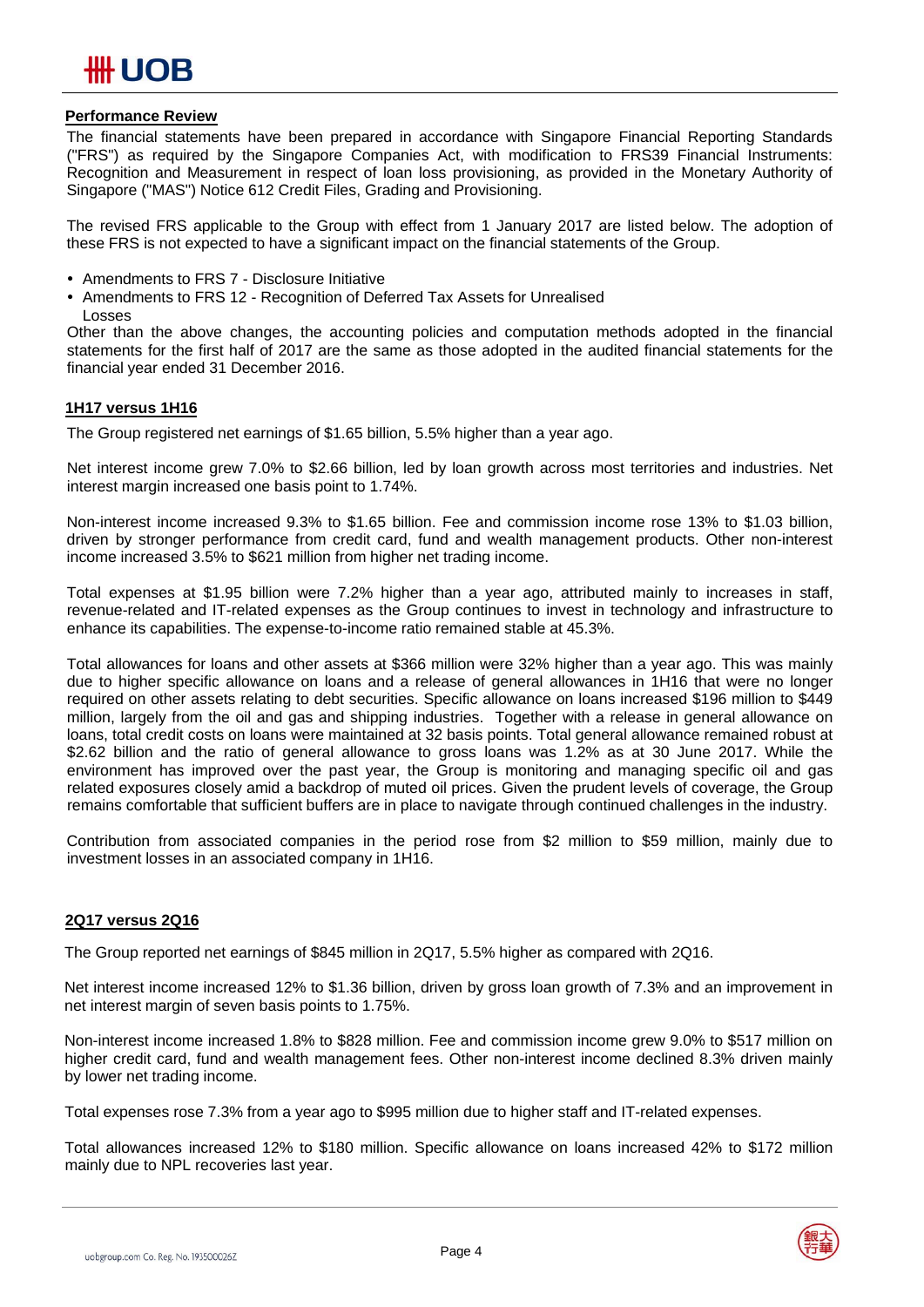#### **Performance Review** *(cont'd)*

#### **2Q17 versus 1Q17**

Compared with the previous quarter, net earnings were 4.6% higher at \$845 million.

Net interest income increased 4.0% to \$1.36 billion on higher net interest margin, increasing two basis points to 1.75%.

Non-interest income was stable at \$828 million. Fee and commission income increased 1.7% to \$517 million on higher credit card, fund and wealth management fees. Other non-interest income was relatively flat from a quarter ago.

Total expenses increased 4.0% to \$995 million mainly on higher staff and IT-related expenses as the Group continues to invest in technology and infrastructure to enhance its capabilities. Expense-to-income ratio was stable at 45.6%.

Total allowances were 3.4% lower this quarter at \$180 million. Specific allowance on loans decreased 38% to \$172 million which translated to 30 basis points. Total credit costs on loans were maintained at 32 basis points given the Group's approach in building up reserves during periods when specific allowance is low.

#### **Balance sheet and capital position**

The Group continues to maintain a strong funding position. The loan-to-deposit ratio stayed healthy at 86.1%. Customer deposits increased 4.7% from a year ago to \$260 billion, led by growth in Singapore dollar and US dollar deposits. Gross loans also rose to \$228 billion at 1H17, with a year-on-year increase of 7.3% that was broad-based across most territories and industries.

In the first half of this year, the Group had issued \$2.54 billion in debt and capital securities to diversify its funding mix and to refinance debts due for redemption this year.

The average Singapore dollar and all-currency liquidity coverage ratios during the second quarter were 203% and 157% respectively, well above the corresponding regulatory requirements of 100% and 80%.

NPL ratio was stable at 1.5% as at 30 June 2017. NPL coverage remained strong at 113.9%, or 241.1% after taking collateral into account.

Shareholders' equity increased by 11% from a year ago and 2.7% quarter-on-quarter to \$34.7 billion due to higher retained earnings and strong scrip dividend participation. Return on equity improved to 10.3% in 2Q17 from 10.0% in 1Q17.

As at 30 June 2017, the Group's Common Equity Tier 1 and Total CAR remained strong at 13.8% and 17.8% respectively. On a fully-loaded basis, the Common Equity Tier 1 CAR stood at 13.3%. The Group's leverage ratio was 7.8%, well above Basel's minimum requirement of 3%.

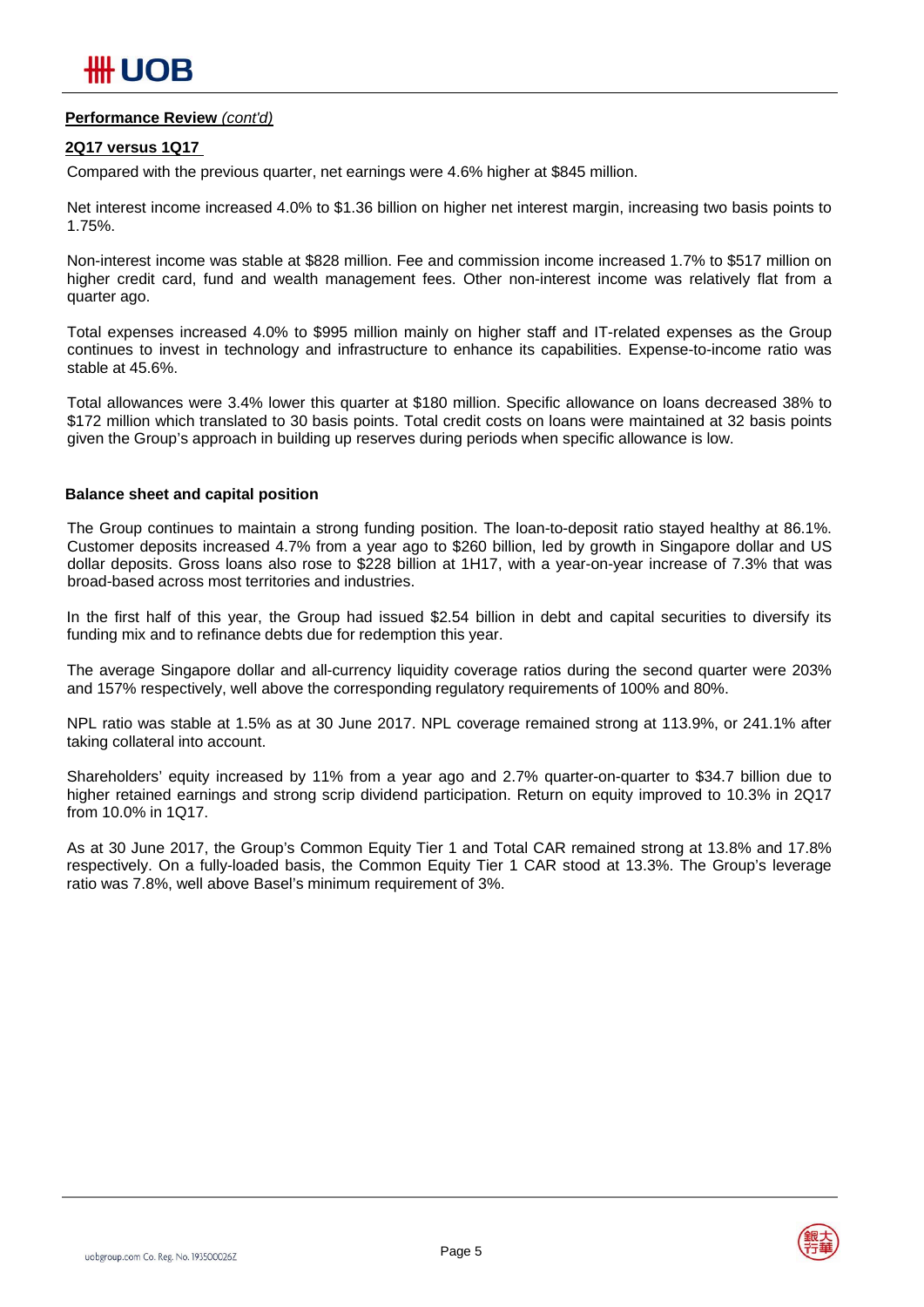#### **Net Interest Income**

#### **Net interest margin**

|                              |         | 1H17            |         | 1H16    |          |         |  |  |
|------------------------------|---------|-----------------|---------|---------|----------|---------|--|--|
|                              | Average |                 | Average | Average |          | Average |  |  |
|                              | balance | <b>Interest</b> | rate    | balance | Interest | rate    |  |  |
|                              | \$m     | \$m             | %       | \$m     | \$m      | $\%$    |  |  |
| Interest bearing assets      |         |                 |         |         |          |         |  |  |
| Customer loans               | 225,751 | 3,642           | 3.25    | 208,255 | 3,575    | 3.45    |  |  |
| Interbank balances           | 54,853  | 430             | 1.58    | 52,242  | 313      | 1.21    |  |  |
| <b>Securities</b>            | 27,260  | 298             | 2.21    | 28,357  | 256      | 1.81    |  |  |
| Total                        | 307,864 | 4,370           | 2.86    | 288,853 | 4.144    | 2.89    |  |  |
| Interest bearing liabilities |         |                 |         |         |          |         |  |  |
| Customer deposits            | 261,146 | 1,447           | 1.12    | 251,945 | 1,452    | 1.16    |  |  |
| Interbank balances/others    | 36,814  | 263             | 1.44    | 30,357  | 207      | 1.37    |  |  |
| Total                        | 297,960 | 1,711           | 1.16    | 282.303 | 1,659    | 1.18    |  |  |
| Net interest margin          |         |                 | 1.74    |         |          | 1.73    |  |  |

|                              |         | <b>2Q17</b>      |         |         | 2Q16     |         |         | 1Q17     |         |
|------------------------------|---------|------------------|---------|---------|----------|---------|---------|----------|---------|
|                              | Average |                  | Average | Average |          | Average | Average |          | Average |
|                              |         | balance Interest | rate    | balance | Interest | rate    | balance | Interest | rate    |
|                              | \$m     | \$m              | %       | \$m     | \$m\$    | $\%$    | \$m\$   | \$m      | %       |
| Interest bearing assets      |         |                  |         |         |          |         |         |          |         |
| Customer loans               | 226,216 | 1,839            | 3.26    | 209,333 | 1,766    | 3.39    | 225,282 | 1,803    | 3.25    |
| Interbank balances           | 58,278  | 237              | 1.63    | 53,010  | 156      | 1.19    | 51,390  | 193      | 1.52    |
| <b>Securities</b>            | 25,376  | 150              | 2.37    | 28,101  | 125      | 1.78    | 29,165  | 149      | 2.07    |
| Total                        | 309,870 | 2,225            | 2.88    | 290,445 | 2,047    | 2.83    | 305,836 | 2,144    | 2.84    |
| Interest bearing liabilities |         |                  |         |         |          |         |         |          |         |
| Customer deposits            | 263,238 | 736              | 1.12    | 255,187 | 738      | 1.16    | 259,030 | 712      | 1.11    |
| Interbank balances/others    | 35,899  | 134              | 1.50    | 27,733  | 99       | 1.43    | 37.738  | 129      | 1.39    |
| Total                        | 299,138 | 870              | 1.17    | 282,920 | 837      | 1.19    | 296,768 | 841      | 1.15    |
| Net interest margin $1$      |         |                  | 1.75    |         |          | 1.68    |         |          | 1.73    |

Note:

1 Net interest margin represents annualised net interest income as a percentage of total interest bearing assets.

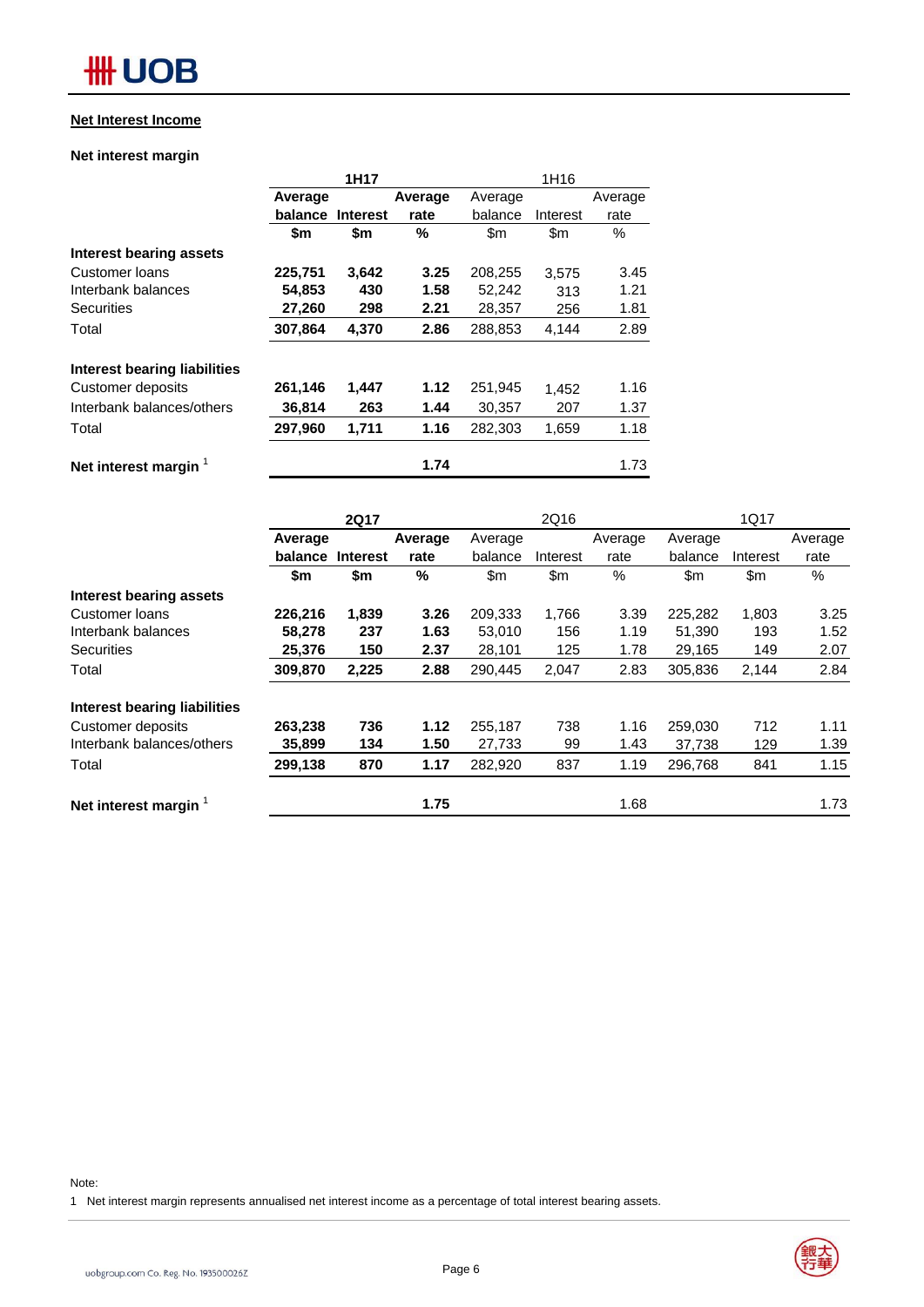#### **Net Interest Income** *(cont'd)*

#### **Volume and rate analysis**

|                           | 1H17 vs 1H16 |        |            |        | 2Q17 vs 2Q16             |            | 2Q17 vs 1Q17      |                |        |
|---------------------------|--------------|--------|------------|--------|--------------------------|------------|-------------------|----------------|--------|
|                           | Volume       | Rate   | <b>Net</b> | Volume | Rate                     | <b>Net</b> | Volume            | Rate           | Net    |
|                           | change       | change | change     | change | change                   | change     | change            | change         | change |
|                           | \$m          | \$m    | \$m        | \$m\$  | \$m                      | \$m        | \$m               | \$m            | \$m    |
| Interest income           |              |        |            |        |                          |            |                   |                |        |
| Customer loans            | 300          | (223)  | 77         | 142    | (75)                     | 68         | 7                 | 9              | 16     |
| Interbank balances        | 16           | 102    | 117        | 16     | 64                       | 80         | 26                | 15             | 41     |
| <b>Securities</b>         | (10)         | 53     | 43         | (12)   | 37                       | 25         | (19)              | 19             | (1)    |
| Total                     | 306          | (68)   | 238        | 146    | 26                       | 172        | 14                | 43             | 57     |
| Interest expense          |              |        |            |        |                          |            |                   |                |        |
| Customer deposits         | 53           | (53)   | (0)        | 23     | (28)                     | (4)        | $12 \overline{ }$ | $\overline{4}$ | 16     |
| Interbank balances/others | 52           | 6      | 57         | 31     | 4                        | 35         | (5)               | 9              | 3      |
| Total                     | 105          | (48)   | 57         | 54     | (23)                     | 31         | 6                 | 13             | 19     |
| Change in number of days  |              |        | (7)        |        | $\overline{\phantom{a}}$ | 4          |                   | ٠              | 15     |
| Net interest income       | 202          | (20)   | 174        | 92     | 50                       | 145        | 8                 | 30             | 52     |

Net interest income grew 7.0% from a year ago to \$2.66 billion, led by loan growth across most territories and industries. Net interest margin increased one basis point to 1.74%.

Against same quarter last year, net interest income for 2Q17 increased 12% to \$1.36 billion, driven by gross loan growth of 7.3% and an improvement in net interest margin of seven basis points to 1.75%.

Compared to last quarter, net interest income increased 4.0% to \$1.36 billion on higher net interest margin, increasing two basis points to 1.75%.

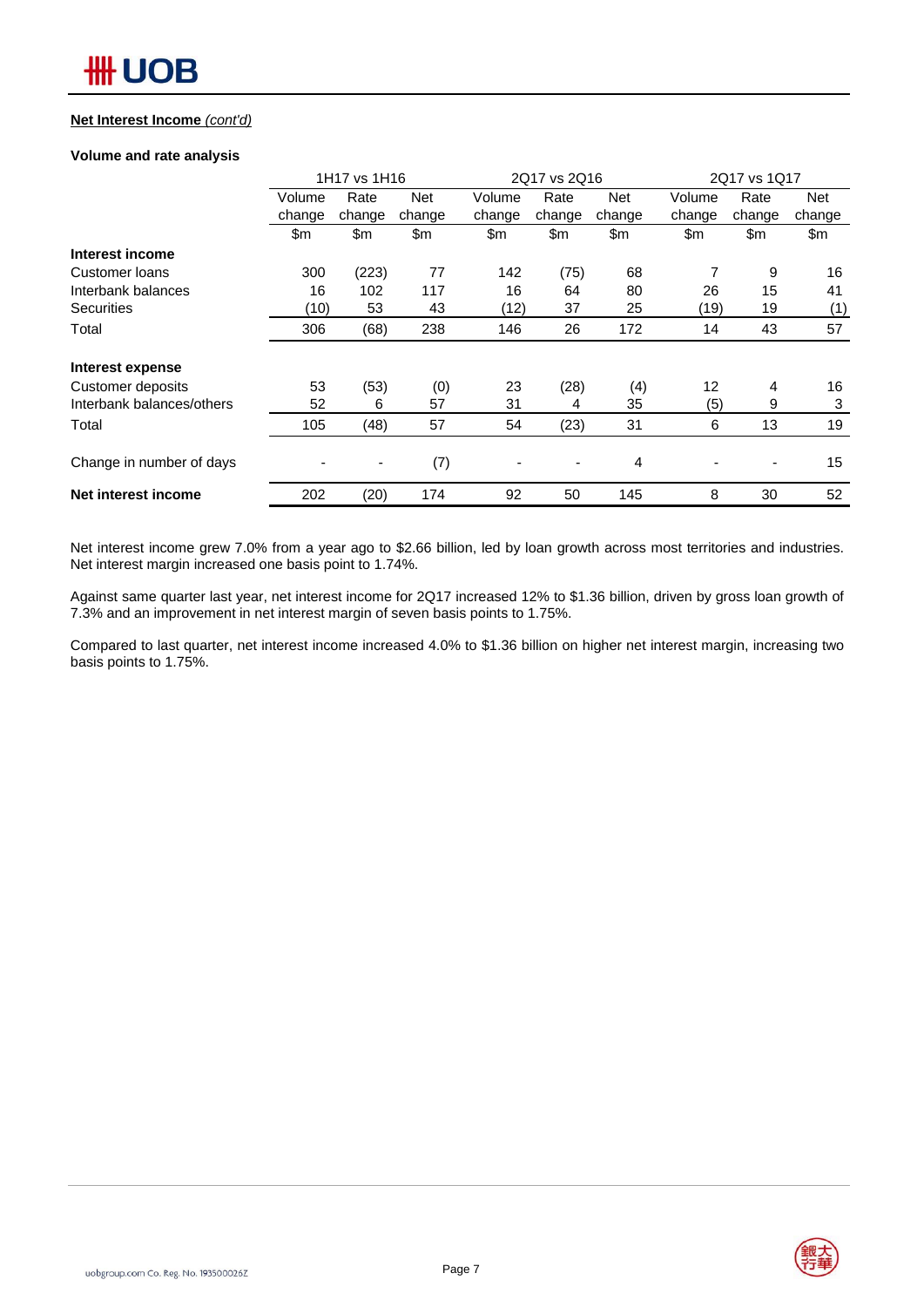

#### **Non-Interest Income**

|                                               | 1H17  | 1H16  | $+$ /(-) | <b>2Q17</b> | 2Q16 | $+$ /(-) | 1Q17 | $+/(-)$ |
|-----------------------------------------------|-------|-------|----------|-------------|------|----------|------|---------|
|                                               | \$m   | \$m   | %        | \$m         | \$m  | $\%$     | \$m  | %       |
| Fee and commission income                     |       |       |          |             |      |          |      |         |
| Credit card                                   | 189   | 172   | 9.8      | 100         | 90   | 10.3     | 90   | 11.2    |
| Fund management                               | 111   | 81    | 36.0     | 57          | 43   | 32.8     | 54   | 7.0     |
| Wealth management                             | 262   | 191   | 37.5     | 136         | 110  | 23.8     | 126  | 7.4     |
| Loan-related <sup>1</sup>                     | 216   | 225   | (4.1)    | 102         | 114  | (11.0)   | 114  | (10.5)  |
| Service charges                               | 72    | 62    | 17.2     | 36          | 31   | 16.2     | 37   | (2.2)   |
| Trade-related <sup>2</sup>                    | 132   | 129   | 2.7      | 66          | 66   | 1.2      | 66   | 0.6     |
| <b>Others</b>                                 | 44    | 48    | (8.8)    | 21          | 21   | 0.6      | 23   | (8.5)   |
|                                               | 1,026 | 907   | 13.1     | 517         | 475  | 9.0      | 508  | 1.7     |
| Other non-interest income                     |       |       |          |             |      |          |      |         |
| Net trading income                            | 426   | 381   | 11.7     | 164         | 216  | (24.0)   | 261  | (37.1)  |
| Net gain/(loss) from investment<br>securities | 57    | 76    | (24.9)   | 76          | 39   | 92.6     | (19) | >100.0  |
| Dividend income                               | 18    | 25    | (27.3)   | 18          | 24   | (27.5)   | 1    | >100.0  |
| Rental income                                 | 60    | 58    | 3.6      | 30          | 29   | 3.4      | 30   | (0.4)   |
| Other income                                  | 60    | 60    | 0.3      | 23          | 29   | (23.3)   | 37   | (39.3)  |
|                                               | 621   | 600   | 3.5      | 310         | 338  | (8.3)    | 311  | (0.1)   |
| Total                                         | 1,647 | 1,507 | 9.3      | 828         | 813  | 1.8      | 819  | 1.0     |

Non-interest income increased 9.3% to \$1.65 billion in 1H17. Fee and commission income rose 13% to \$1.03 billion, driven by stronger performance from credit card, fund and wealth management products. Other non-interest income increased 3.5% to \$621 million on higher net trading income.

Against same quarter last year, non-interest income increased 1.8% to \$828 million. Fee and commission income grew 9.0% to \$517 million on higher credit card, fund and wealth management fees. Other non-interest income declined 8.3% driven mainly by lower net trading income.

Quarter-on-quarter, non-interest income was stable at \$828 million. Fee and commission income increased 1.7% on higher credit card, wealth and fund management fees. Other non-interest income was relatively flat from a quarter ago.

Notes:



<sup>1</sup> Loan-related fees include fees earned from corporate finance activities.

<sup>2</sup> Trade-related fees include trade, remittance and guarantees related fees.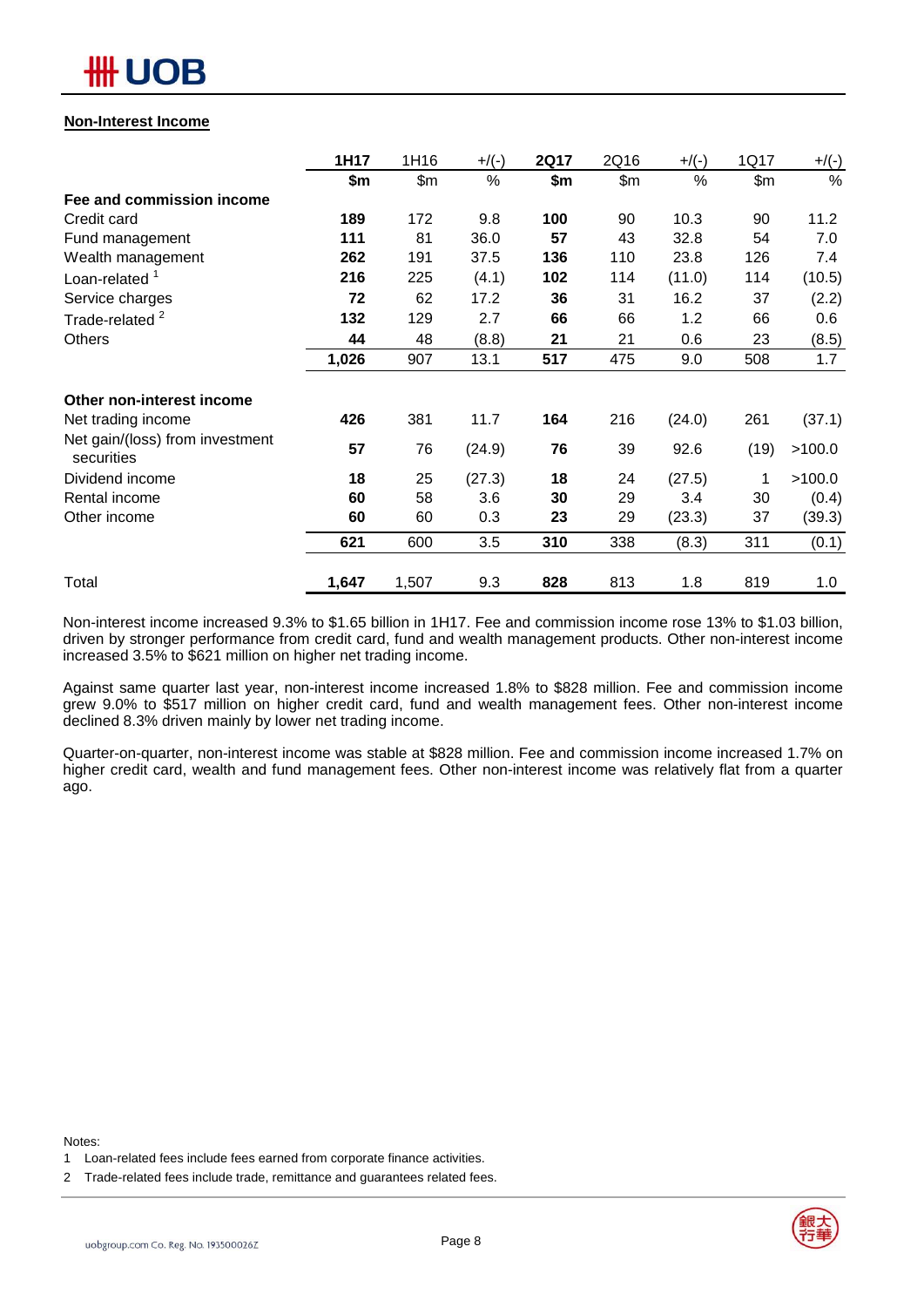

### **Operating Expenses**

|                          | 1H17   | 1H16   | $+$ /(-) | <b>2Q17</b> | 2Q16   | $+$ /(-) | 1Q17   | $+/(-)$ |
|--------------------------|--------|--------|----------|-------------|--------|----------|--------|---------|
|                          | \$m    | \$m\$  | $\%$     | \$m         | \$m\$  | %        | \$m\$  | %       |
| <b>Staff costs</b>       | 1,073  | 1,027  | 4.5      | 547         | 521    | 4.9      | 526    | 3.8     |
| Other operating expenses |        |        |          |             |        |          |        |         |
| Revenue-related          | 423    | 390    | 8.5      | 209         | 196    | 6.8      | 214    | (2.1)   |
| Occupancy-related        | 164    | 165    | (0.6)    | 77          | 84     | (7.9)    | 87     | (10.8)  |
| IT-related               | 177    | 148    | 20.1     | 99          | 76     | 29.8     | 78     | 27.1    |
| Others                   | 114    | 91     | 24.6     | 62          | 49     | 26.7     | 52     | 20.1    |
|                          | 878    | 794    | 10.6     | 448         | 405    | 10.5     | 430    | 4.1     |
| Total                    | 1,952  | 1,821  | 7.2      | 995         | 927    | 7.3      | 957    | 4.0     |
| Of which,                |        |        |          |             |        |          |        |         |
| Depreciation of assets   | 125    | 108    | 15.4     | 59          | 54     | 8.2      | 66     | (10.9)  |
| Manpower (number)        | 24,680 | 24,646 | 34       | 24,680      | 24,646 | 34       | 25,033 | (353)   |

Total expenses at \$1.95 billion were 7.2% higher than a year ago, largely from increases in staff, revenue-related and IT-related expenses as the Group continues to invest in technology and infrastructure to enhance its capabilities. The expense-to-income ratio remained stable at 45.3%.

As compared to same quarter last year, total expenses rose 7.3% from a year ago to \$995 million due to higher staff and IT-related expenses.

Quarter-on-quarter, total expenses increased 4.0% mainly on higher staff and IT-related expenses as the Group continues to invest in technology and infrastructure to enhance its capabilities. Expense-to-income ratio was stable at 45.6%.

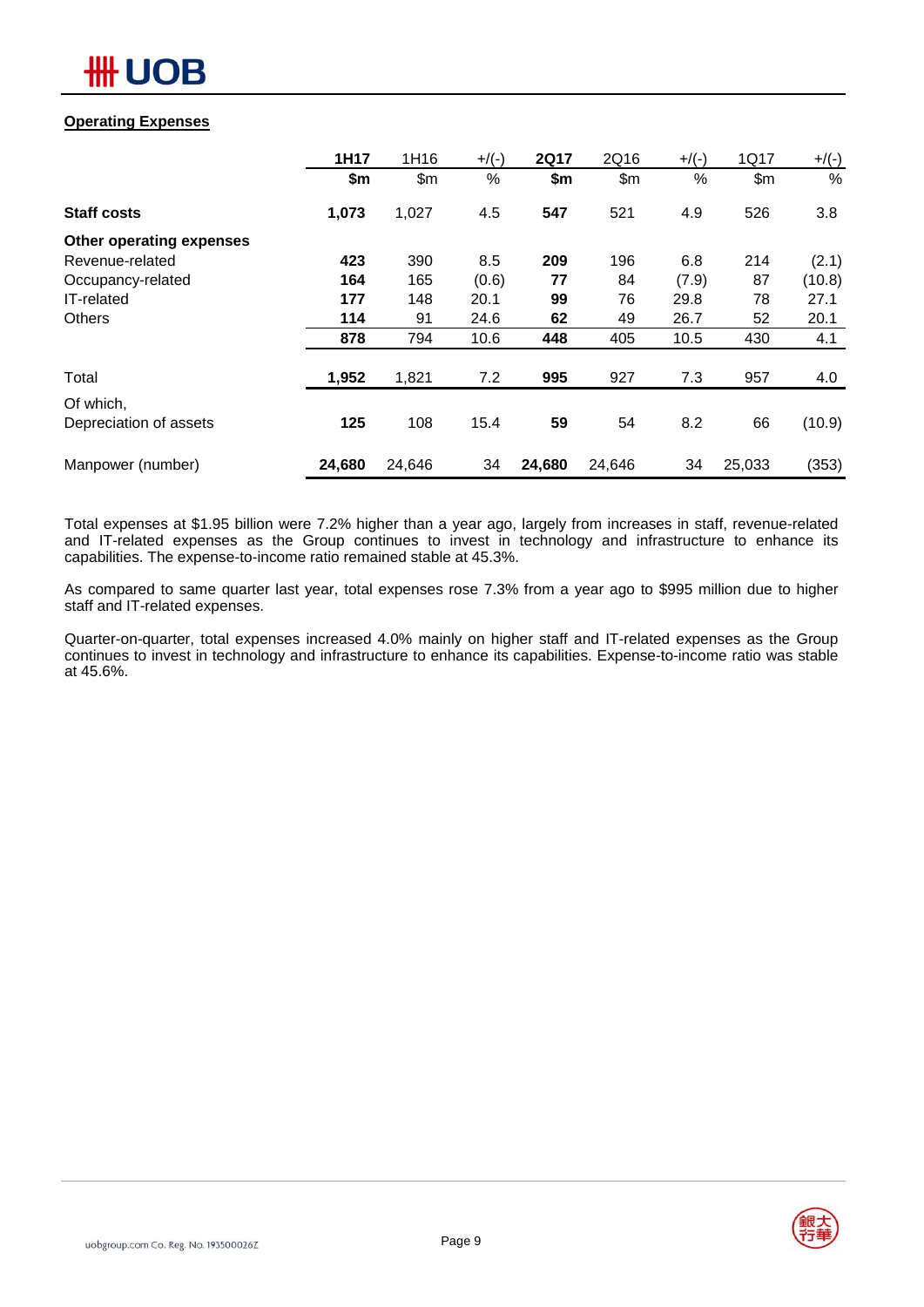#### **Allowance for Credit and Other Losses**

|                               | 1H17 | 1H16 | $+$ /(-) | <b>2Q17</b> | 2Q16  | $+$ /(-) | 1Q17           | $+/(-)$     |
|-------------------------------|------|------|----------|-------------|-------|----------|----------------|-------------|
|                               | \$m  | \$m  | %        | \$m         | \$m\$ | %        | \$m            | $\%$        |
| Specific allowance on loans 1 |      |      |          |             |       |          |                |             |
| Singapore                     | 268  | 129  | >100.0   | 90          | 96    | (6.6)    | 178            | (49.5)      |
| Malaysia                      | 77   | 20   | >100.0   | 16          | 14    | 14.7     | 61             | (73.9)      |
| Thailand                      | 53   | 32   | 67.3     | 33          | 9     | >100.0   | 21             | 58.8        |
| Indonesia                     | 51   | 57   | (11.2)   | 32          | 27    | 21.9     | 18             | 78.1        |
| Greater China <sup>2</sup>    | (2)  | 24   | (>100.0) | (2)         | 15    | (>100.0) | 0              | (>100.0)    |
| <b>Others</b>                 | 3    | (8)  | >100.0   | 3           | (39)  | >100.0   | (0)            | >100.0      |
|                               | 449  | 253  | 77.1     | 172         | 121   | 42.0     | 277            | (38.1)      |
| Specific allowance on         |      |      |          |             |       |          |                |             |
| securities and others         | (2)  | (1)  | (55.7)   | (4)         | (8)   | 52.5     | $\overline{2}$ | $($ >100.0) |
| <b>General allowance</b>      | (81) | 26   | (>100.0) | 12          | 49    | (74.3)   | (93)           | >100.0      |
| Total                         | 366  | 278  | 31.7     | 180         | 161   | 11.9     | 186            | (3.4)       |

Total allowances for loans and other assets at \$366 million were 32% higher than a year ago. This was mainly due to higher specific allowance on loans and a release of general allowances in 1H16 that were no longer required on other assets relating to debt securities. Specific allowance on loans increased \$196 million to \$449 million, largely from the oil and gas and shipping industries. Together with a release in general allowance on loans, total credit costs on loans were maintained at 32 basis points.

Total general allowance remained robust at \$2.62 billion and the ratio of general allowance to gross loans was 1.2% as at 30 June 2017. While the environment has improved over the past year, the Group is monitoring and managing specific oil and gas related exposures closely amid a backdrop of muted oil prices. Given the prudent levels of coverage, the Group remains comfortable that sufficient buffers are in place to navigate through continued challenges in the industry.

Against same quarter last year, total allowances increased 12% to \$180 million. Specific allowance on loans increased 42% to \$172 million mainly due to NPL recoveries last year.

Compared to last quarter, total allowances were 3.4% lower this quarter at \$180 million. Specific allowance on loans decreased 38% to \$172 million which translated to 30 basis points. Total credit costs on loans were maintained at 32 basis points given the Group's approach in building up reserves during periods when specific allowance is low.

Notes:

2 Comprise China, Hong Kong and Taiwan.



<sup>1</sup> Specific allowance on loans by geography are classified according to where credit risks reside, largely represented by the borrower's country of incorporation/operation (for non-individuals) and residence (for individuals).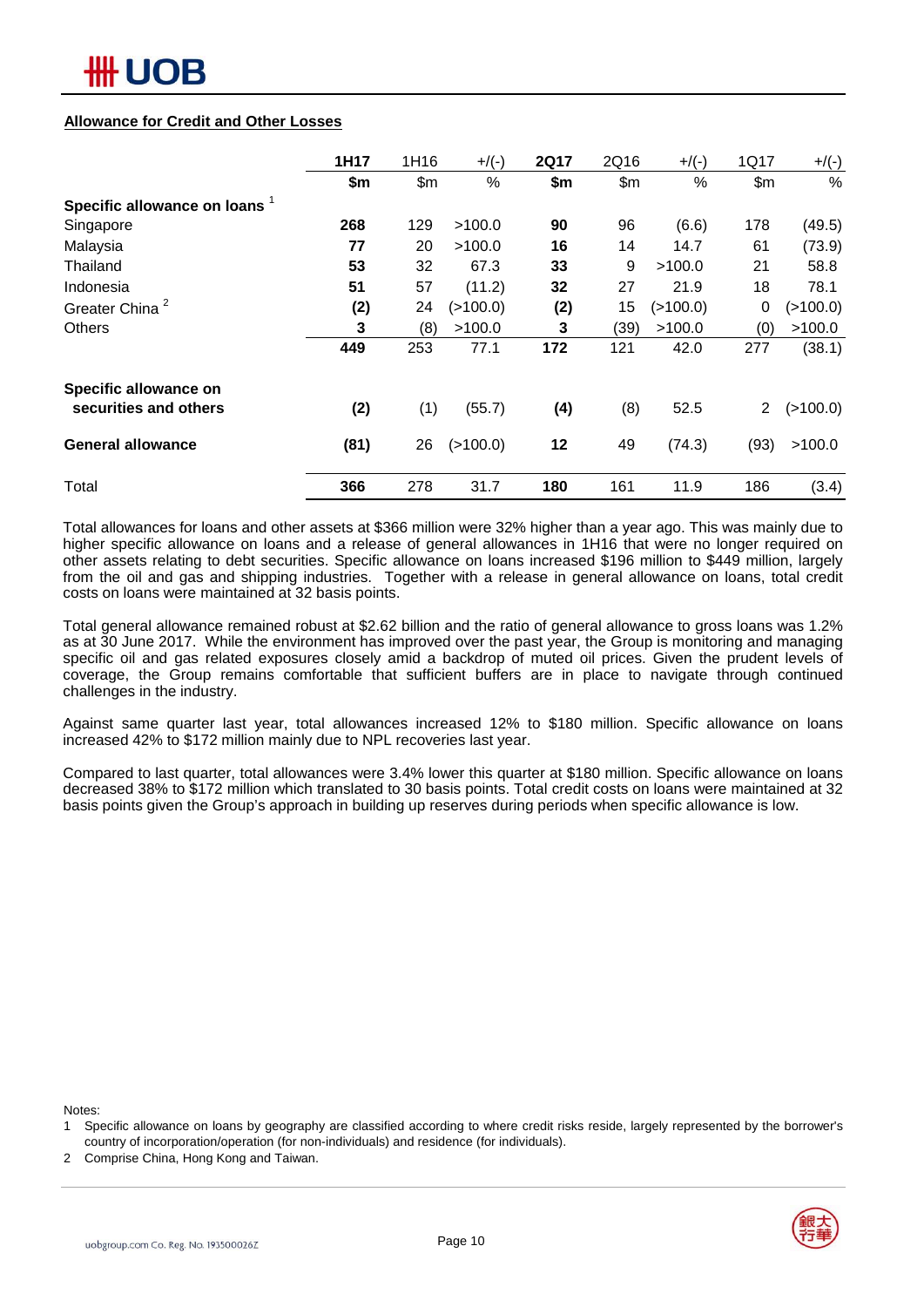# DВ

**Customer Loans**

|                                                          | Jun-17  | Mar-17  | Dec-16  | Jun-16  |
|----------------------------------------------------------|---------|---------|---------|---------|
|                                                          | \$m     | \$m     | \$m\$   | \$m     |
| Gross customer loans                                     | 227,740 | 229,120 | 225,662 | 212,281 |
| Less: Specific allowance                                 | 1,327   | 1,409   | 1,219   | 770     |
| General allowance                                        | 2,620   | 2,604   | 2,709   | 3,067   |
| Net customer loans                                       | 223,792 | 225,107 | 221,734 | 208,444 |
| <b>By industry</b>                                       |         |         |         |         |
| Transport, storage and communication                     | 9,487   | 9,698   | 9,780   | 8,897   |
| Building and construction                                | 53,063  | 52,795  | 52,281  | 48,761  |
| Manufacturing                                            | 16,794  | 17,018  | 15,747  | 16,703  |
| Financial institutions, investment and holding companies | 16,328  | 16,726  | 15,519  | 11,778  |
| General commerce                                         | 30,145  | 30,972  | 30,269  | 27,857  |
| Professionals and private individuals                    | 27,314  | 26,815  | 26,950  | 26,599  |
| Housing loans                                            | 62,922  | 62,038  | 61,451  | 59,272  |
| <b>Others</b>                                            | 11,687  | 13,057  | 13,665  | 12,414  |
| Total (gross)                                            | 227,740 | 229,120 | 225,662 | 212,281 |
| <b>By currency</b>                                       |         |         |         |         |
| Singapore dollar                                         | 113,610 | 113,098 | 112,160 | 111,119 |
| US dollar                                                | 42,330  | 46,885  | 45,079  | 37,589  |
| Malaysian ringgit                                        | 23,270  | 22,673  | 22,993  | 23,240  |
| Thai baht                                                | 12,946  | 12,758  | 12,423  | 11,146  |
| Indonesian rupiah                                        | 5,363   | 5,305   | 5,401   | 5,101   |
| <b>Others</b>                                            | 30,220  | 28,401  | 27,606  | 24,085  |
| Total (gross)                                            | 227,740 | 229,120 | 225,662 | 212,281 |
| By maturity $1$                                          |         |         |         |         |
| Within 1 year                                            | 86,002  | 85,807  | 80,940  | 71,590  |
| Over 1 year but within 3 years                           | 40,648  | 42,398  | 43,665  | 41,482  |
| Over 3 years but within 5 years                          | 28,317  | 27,554  | 27,655  | 27,471  |
| Over 5 years                                             | 72,773  | 73,361  | 73,402  | 71,737  |
| Total (gross)                                            | 227,740 | 229,120 | 225,662 | 212,281 |
| By geography $2$                                         |         |         |         |         |
| Singapore                                                | 125,441 | 125,081 | 125,529 | 119,891 |
| Malaysia                                                 | 26,143  | 25,584  | 25,767  | 25,400  |
| Thailand                                                 | 13,895  | 13,681  | 13,226  | 11,643  |
| Indonesia                                                | 11,533  | 11,415  | 11,857  | 11,389  |
| <b>Greater China</b>                                     | 27,903  | 29,889  | 27,232  | 24,376  |
| <b>Others</b>                                            | 22,825  | 23,470  | 22,051  | 19,582  |
| Total (gross)                                            | 227,740 | 229,120 | 225,662 | 212,281 |

Gross loans as at 30 June 2017 was \$228 billion, with a year-on-year increase of 7.3% that was broadbased across most territories and industries. Quarter-on-quarter, gross loans remained stable.

Singapore loans grew 4.6% from a year ago to \$125 billion as at 30 June 2017 while little changed over the previous quarter. Regional countries contributed a strong growth of 9.2% year-on-year.

Notes:

<sup>2</sup> Loans by geography are classified according to where credit risks reside, largely represented by the borrower's country of incorporation/operation (for non-individuals) and residence (for individuals).



<sup>1</sup> Certain comparative figures have been restated to conform with the current period's presentation.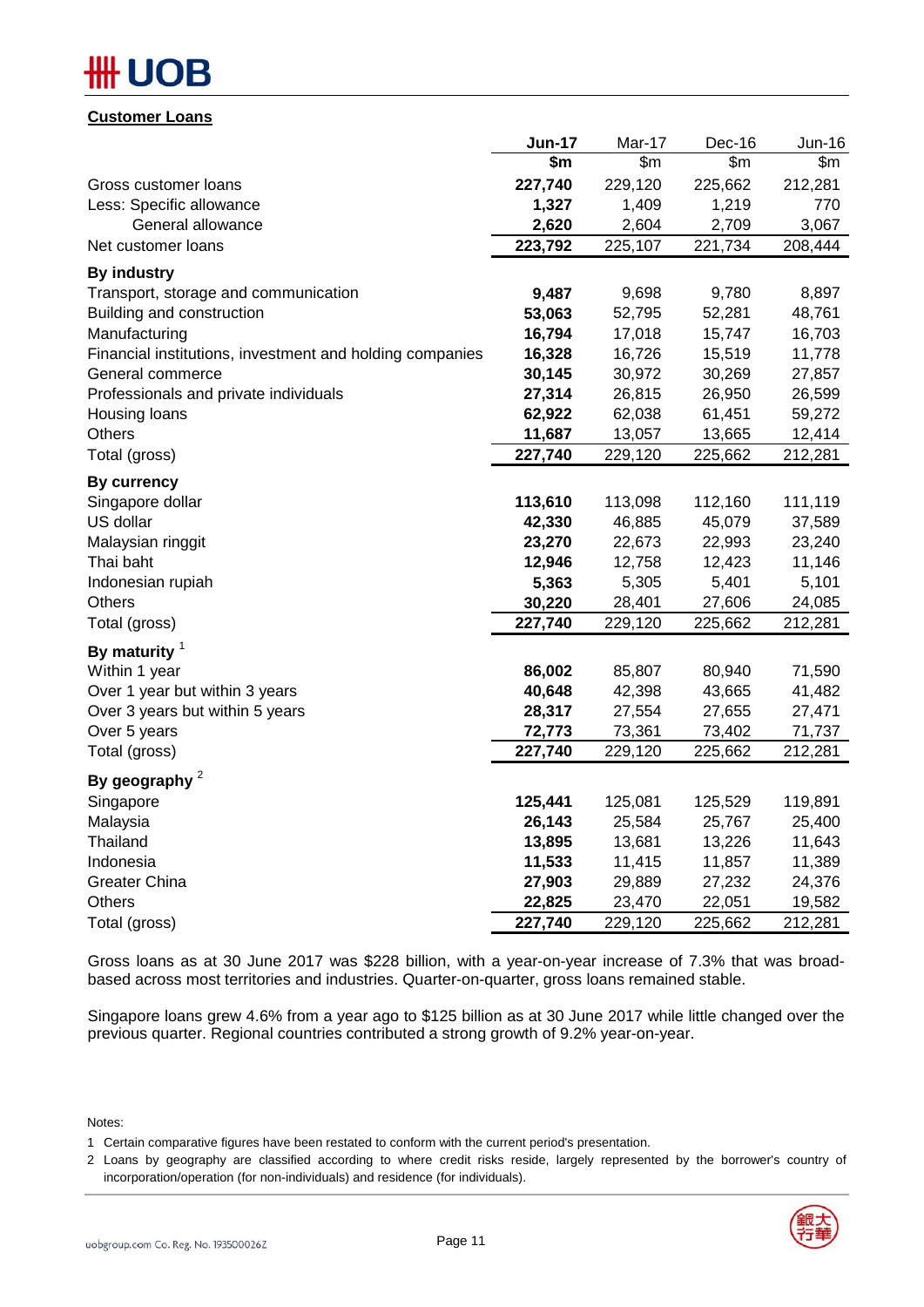

### **Non-Performing Assets**

|                                                                 |            | <b>Jun-17</b> |            | Mar-17       |            | Dec-16       |            | <b>Jun-16</b> |
|-----------------------------------------------------------------|------------|---------------|------------|--------------|------------|--------------|------------|---------------|
|                                                                 |            | \$m           |            | \$m\$        |            | \$m          |            | \$m\$         |
| Loans ("NPL")                                                   |            | 3,466         |            | 3,399        |            | 3,328        |            | 3,056         |
| Debt securities and others                                      |            | 121           |            | 144          |            | 152          |            | 108           |
| Non-Performing Assets ("NPA")                                   |            | 3,587         |            | 3,543        |            | 3,480        |            | 3,164         |
| By grading                                                      |            |               |            |              |            |              |            |               |
| Substandard                                                     |            | 2,154         |            | 2,031        |            | 2,185        |            | 2,284         |
| Doubtful                                                        |            | 254           |            | 318          |            | 270          |            | 350           |
| Loss                                                            |            | 1,179         |            | 1,194        |            | 1,025        |            | 530           |
| Total                                                           |            | 3,587         |            | 3,543        |            | 3,480        |            | 3,164         |
| <b>By security</b>                                              |            |               |            |              |            |              |            |               |
| Secured by collateral type:                                     |            |               |            |              |            |              |            |               |
| Properties<br>Shares and debentures                             |            | 1,357<br>38   |            | 1,252<br>39  |            | 1,177<br>39  |            | 1,179<br>10   |
| <b>Fixed deposits</b>                                           |            | 6             |            | 11           |            | 11           |            | 6             |
| Others <sup>1</sup>                                             |            | 434           |            | 460          |            | 613          |            | 713           |
|                                                                 |            | 1,835         |            | 1,762        |            | 1,840        |            | 1,908         |
| Unsecured<br>Total                                              |            | 1,752         |            | 1,781        |            | 1,640        |            | 1,256         |
|                                                                 |            | 3,587         |            | 3,543        |            | 3,480        |            | 3,164         |
| By ageing                                                       |            |               |            |              |            |              |            |               |
| Current                                                         |            | 518           |            | 377          |            | 343          |            | 497           |
| Within 90 days                                                  |            | 239           |            | 306          |            | 285          |            | 289           |
| Over 90 to 180 days<br>Over 180 days                            |            | 351<br>2,479  |            | 596<br>2,264 |            | 646<br>2,206 |            | 813<br>1,565  |
| Total                                                           |            | 3,587         |            | 3,543        |            | 3,480        |            | 3,164         |
|                                                                 |            |               |            |              |            |              |            |               |
| <b>Total allowance</b><br>Specific                              |            | 1,427         |            | 1,513        |            | 1,322        |            | 849           |
| General                                                         |            | 2,635         |            | 2,619        |            | 2,724        |            | 3,096         |
| Total                                                           |            | 4,062         |            | 4,132        |            | 4,046        |            | 3,945         |
|                                                                 |            | <b>NPL</b>    |            | <b>NPL</b>   |            | <b>NPL</b>   |            | <b>NPL</b>    |
|                                                                 | <b>NPL</b> | ratio         | <b>NPL</b> | ratio        | <b>NPL</b> | ratio        | <b>NPL</b> | ratio         |
|                                                                 | \$m        | $\%$          | \$m\$      | %            | \$m        | $\%$         | \$m        | $\%$          |
| <b>NPL by industry</b>                                          |            |               |            |              |            |              |            |               |
| Transport, storage and communication                            | 1,000      | 10.5          | 996        | 10.3         | 965        | 9.9          | 917        | 10.3          |
| Building and construction                                       | 242        | 0.5           | 216        | 0.4          | 210        | 0.4          | 209        | 0.4           |
| Manufacturing<br>Financial institutions, investment and holding | 358        | 2.1           | 321        | 1.9          | 316        | 2.0          | 288        | 1.7           |
| companies                                                       | 74         | 0.5           | 73         | 0.4          | 76         | 0.5          | 73         |               |
| General commerce                                                | 594        | 2.0           | 513        | 1.7          | 451        | 1.5          | 610        | 0.6<br>2.2    |
| Professionals and private individuals                           | 283        | 1.0           | 276        | 1.0          | 284        | 1.1          | 286        | 1.1           |
| Housing loans                                                   | 666        | $1.1$         | 637        | 1.0          | 618        | 1.0          | 563        | 0.9           |
| Others                                                          | 249        | 2.1           | 367        | 2.8          | 408        | 3.0          | 110        | 0.9           |
| Total                                                           | 3,466      | 1.5           | 3,399      | 1.5          | 3,328      | 1.5          | 3,056      | 1.4           |

#### Note:

1 Comprise mainly of marine vessels.

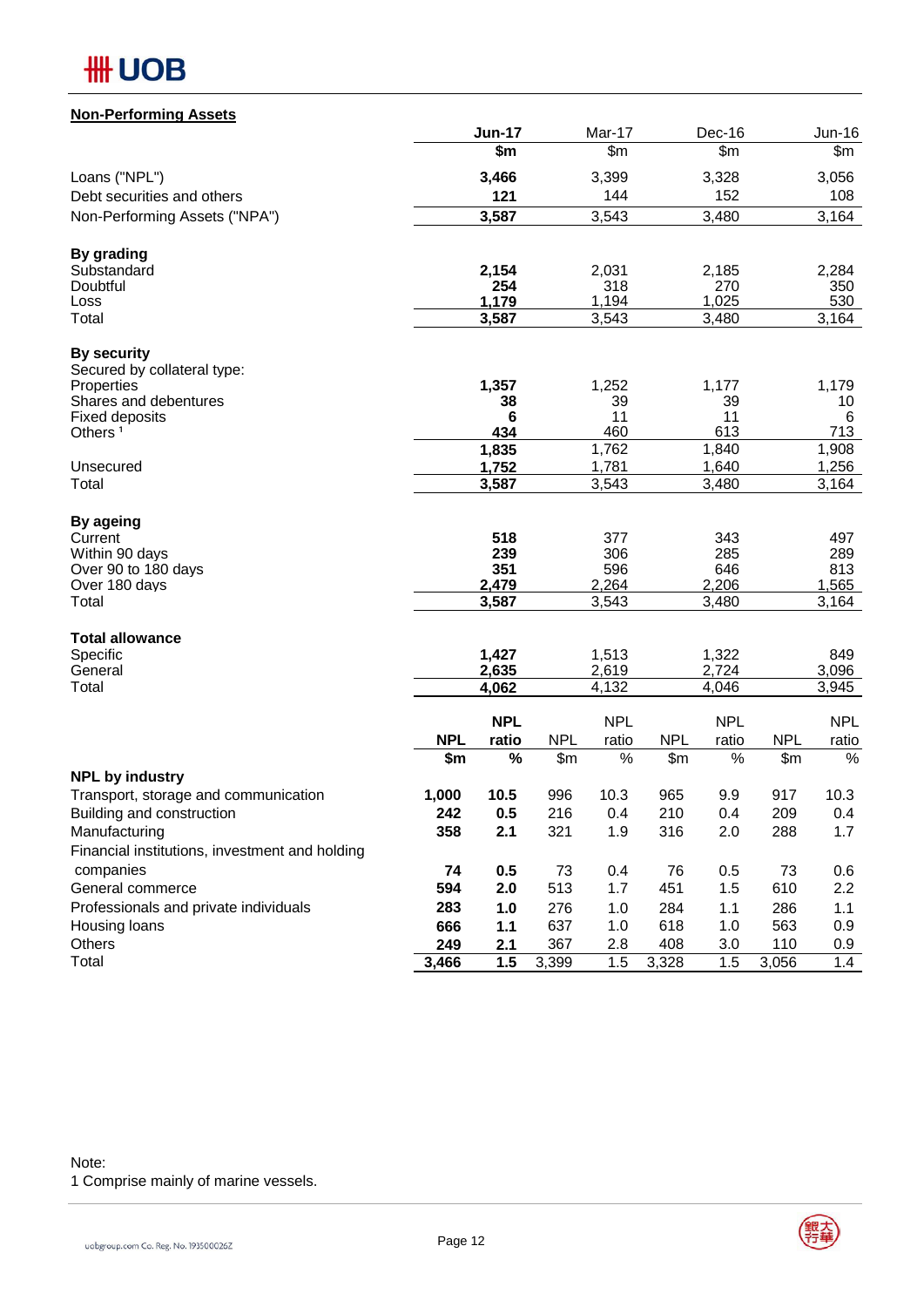

#### **Non-Performing Assets** *(cont'd)*

|                            |                |            |                 |                | <b>Total allowance</b> |
|----------------------------|----------------|------------|-----------------|----------------|------------------------|
|                            |                | <b>NPL</b> | <b>Specific</b> | as a % of      | as a % of              |
|                            | <b>NPA/NPL</b> | ratio      | allowance       | <b>NPA/NPL</b> | unsecured NPA/NPL      |
| NPL by geography $1$       | \$m            | $\%$       | \$m             | $\%$           | $\%$                   |
| Singapore                  |                |            |                 |                |                        |
| <b>Jun-17</b>              | 1,369          | $1.1$      | 608             | 172.3          | 347.9                  |
| Mar-17                     | 1,358          | 1.1        | 605             | 172.1          | 342.2                  |
| Dec-16                     | 1,291          | 1.0        | 468             | 179.6          | 387.0                  |
| Jun-16                     | 1,395          | 1.2        | 297             | 180.9          | 479.8                  |
| Malaysia                   |                |            |                 |                |                        |
| <b>Jun-17</b>              | 518            | 2.0        | 145             | 106.4          | 281.1                  |
| Mar-17                     | 487            | 1.9        | 134             | 112.1          | 295.1                  |
| Dec-16                     | 487            | 1.9        | 82              | 103.7          | 376.9                  |
| <b>Jun-16</b>              | 451            | 1.8        | 61              | 114.6          | 497.1                  |
| Thailand                   |                |            |                 |                |                        |
| <b>Jun-17</b>              | 392            | 2.8        | 145             | 104.1          | 261.5                  |
| Mar-17                     | 370            | 2.7        | 138             | 107.3          | 268.2                  |
| Dec-16                     | 360            | 2.7        | 134             | 106.4          | 267.8                  |
| Jun-16                     | 264            | 2.3        | 93              | 121.2          | 323.2                  |
| Indonesia                  |                |            |                 |                |                        |
| <b>Jun-17</b>              | 641            | 5.6        | 230             | 49.5           | 117.4                  |
| Mar-17                     | 623            | 5.5        | 216             | 48.5           | 119.4                  |
| Dec-16                     | 638            | 5.4        | 208             | 44.8           | 134.3                  |
| Jun-16                     | 564            | 5.0        | 173             | 40.6           | 119.9                  |
| Greater China              |                |            |                 |                |                        |
| <b>Jun-17</b>              | 261            | 0.9        | 106             | 80.5           | 108.8                  |
| Mar-17                     | 304            | 1.0        | 223             | 106.9          | 141.3                  |
| Dec-16                     | 307            | 1.1        | 230             | 106.5          | 140.3                  |
| <b>Jun-16</b>              | 176            | 0.7        | 76              | 97.7           | 167.0                  |
| Others                     |                |            |                 |                |                        |
| <b>Jun-17</b>              | 285            | $1.2$      | 93              | 35.8           | 70.8                   |
| Mar-17                     | 257            | 1.1        | 93              | 41.2           | 73.6                   |
| Dec-16                     | 245            | 1.1        | 97              | 44.5           | 62.3                   |
| Jun-16                     | 206            | 1.1        | 70              | 36.4           | 57.3                   |
| <b>Group NPL</b>           |                |            |                 |                |                        |
| <b>Jun-17</b>              | 3,466          | 1.5        | 1,327           | 113.9          | 241.1                  |
| Mar-17                     | 3,399          | 1.5        | 1,409           | 118.1          | 244.2                  |
| Dec-16                     | 3,328          | 1.5        | 1,219           | 118.0          | 262.4                  |
| <b>Jun-16</b>              | 3,056          | 1.4        | 770             | 125.6          | 332.5                  |
| Debt securities and others |                |            |                 |                |                        |
| <b>Jun-17</b>              | 121            |            | 100             | 95.0           | 99.9                   |
| Mar-17                     | 144            |            | 104             | 82.6           | 86.2                   |
| Dec-16                     | 152            |            | 103             | 77.6           | 82.4                   |
| Jun-16                     | 108            |            | 79              | 99.5           | 105.4                  |
| <b>Group NPA</b>           |                |            |                 |                |                        |
| <b>Jun-17</b>              | 3,587          |            | 1,427           | 113.2          | 231.8                  |
| Mar-17                     | 3,543          |            | 1,513           | 116.6          | 232.0                  |
| Dec-16                     | 3,480          |            | 1,322           | 116.3          | 246.7                  |
| <b>Jun-16</b>              | 3,164          |            | 849             | 124.7          | 314.1                  |

NPL ratio was stable at 1.5% as at 30 June 2017. NPL coverage remained strong at 113.9%, or 241.1% after taking collateral into account.

Group NPL increased 13% from a year ago to \$3.5 billion attributable to new NPLs from the oil and gas and shipping industries. As compared to the previous quarter, Group NPL increased by \$67 million or 2.0% mainly due to new NPLs in Malaysia and other countries.

Note:

1 Non-performing loans by geography are classified according to where credit risks reside, largely represented by the borrower's country of incorporation/operation (for non-individuals) and residence (for individuals).

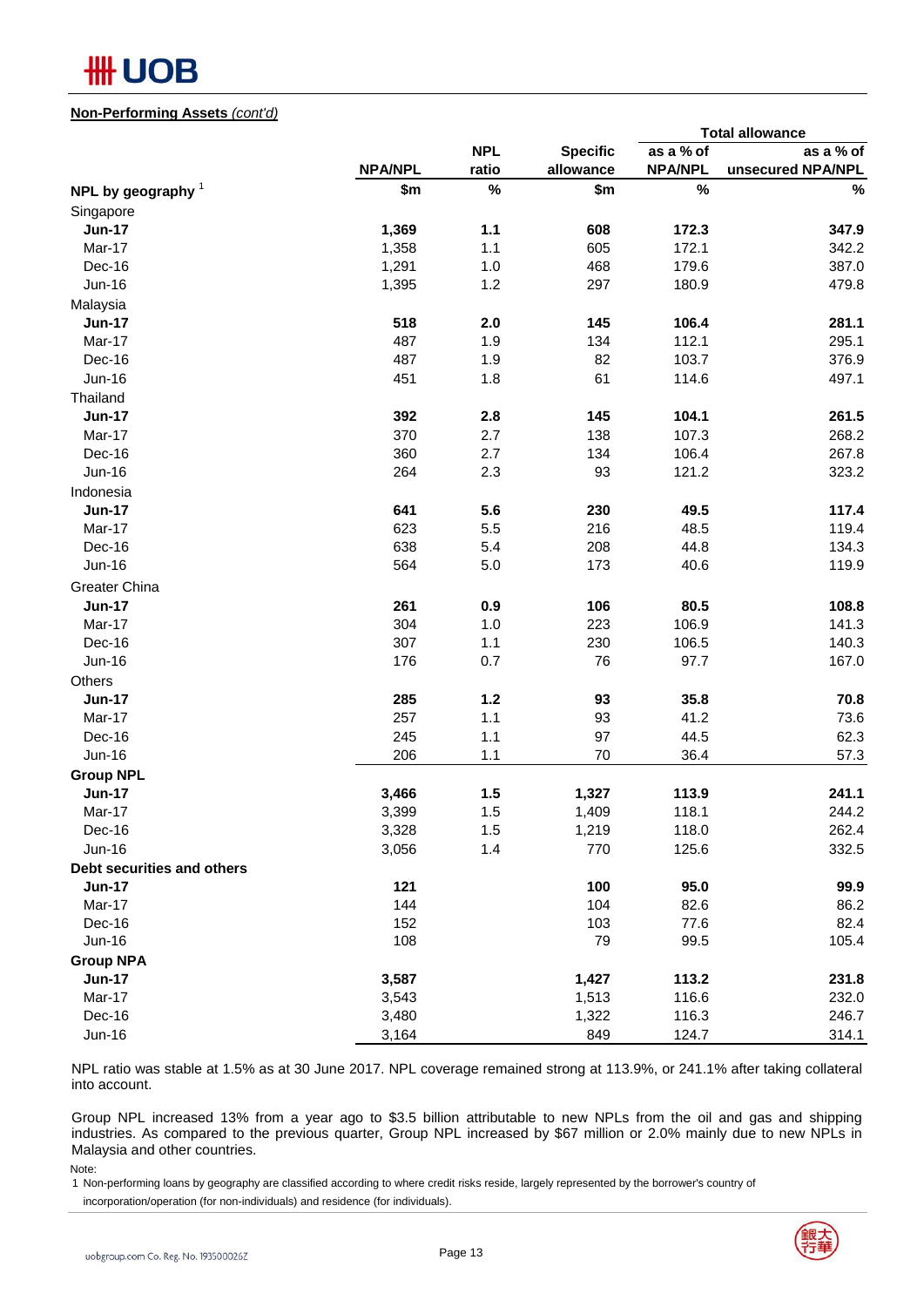# **OB**

### **Customer Deposits**

|                                         | <b>Jun-17</b> | Mar-17  | Dec-16  | <b>Jun-16</b> |
|-----------------------------------------|---------------|---------|---------|---------------|
|                                         | \$m           | \$m\$   | \$m\$   | \$m           |
| By product                              |               |         |         |               |
| <b>Fixed deposits</b>                   | 136,817       | 134,638 | 133,966 | 130,953       |
| Savings deposits                        | 63,059        | 62,684  | 61,951  | 57,756        |
| <b>Current accounts</b>                 | 51,945        | 53,953  | 51,690  | 49,778        |
| <b>Others</b>                           | 8,099         | 8,398   | 7,707   | 9,665         |
| Total                                   | 259,920       | 259,672 | 255,314 | 248,153       |
| By maturity                             |               |         |         |               |
| Within 1 year                           | 254,452       | 253,504 | 249,750 | 239,917       |
| Over 1 year but within 3 years          | 3,180         | 3,939   | 3,589   | 5,984         |
| Over 3 years but within 5 years         | 1,145         | 1,087   | 978     | 1,015         |
| Over 5 years                            | 1,142         | 1,143   | 997     | 1,237         |
| Total                                   | 259,920       | 259,672 | 255,314 | 248,153       |
| <b>By currency</b>                      |               |         |         |               |
| Singapore dollar                        | 124,141       | 126,542 | 122,736 | 118,386       |
| US dollar                               | 62,530        | 60,750  | 59,425  | 58,948        |
| Malaysian ringgit                       | 25,526        | 25,000  | 25,295  | 25,328        |
| Thai baht                               | 13,881        | 13,497  | 13,049  | 11,986        |
| Indonesian rupiah                       | 5,432         | 5,568   | 5,741   | 5,160         |
| <b>Others</b>                           | 28,411        | 28,316  | 29,068  | 28,345        |
| Total                                   | 259,920       | 259,672 | 255,314 | 248,153       |
| Group Loan/Deposit ratio (%)            | 86.1          | 86.7    | 86.8    | 84.0          |
| Singapore dollar Loan/Deposit ratio (%) | 89.9          | 87.8    | 89.7    | 91.9          |
| US dollar Loan/Deposit ratio (%)        | 66.5          | 75.7    | 74.6    | 63.1          |

Customer deposits increased 4.7% from a year ago to \$260 billion, led by growth in Singapore dollar and US dollar deposits. As compared to last quarter, customer deposits remained stable.

As at 30 June 2017, the Group's loan-to-deposit ratio and Singapore dollar loan-to-deposit ratio remained healthy at 86.1% and 89.9% respectively.

### **Debts Issued**

| <b>Jun-17</b> | Mar-17 | Dec-16 | Jun-16        |
|---------------|--------|--------|---------------|
| \$m           | \$m    | \$m    | $\mathsf{Sm}$ |
|               |        |        |               |
| 6,534         | 6,540  | 5,926  | 4,806         |
| 13,721        | 13.646 | 14,364 | 8,230         |
| 2,294         | 2,099  | 3,408  | 3,559         |
| 1,830         | 1,653  | 1,687  | 1,536         |
|               |        |        |               |
| 2,245         | 2,177  | 758    | 747           |
| 26,625        | 26,115 | 26,143 | 18,878        |
| 14,286        | 14,159 | 16,172 | 10,560        |
| 12,338        | 11,956 | 9,971  | 8,318         |
| 26,625        | 26,115 | 26,143 | 18,878        |
|               |        |        |               |

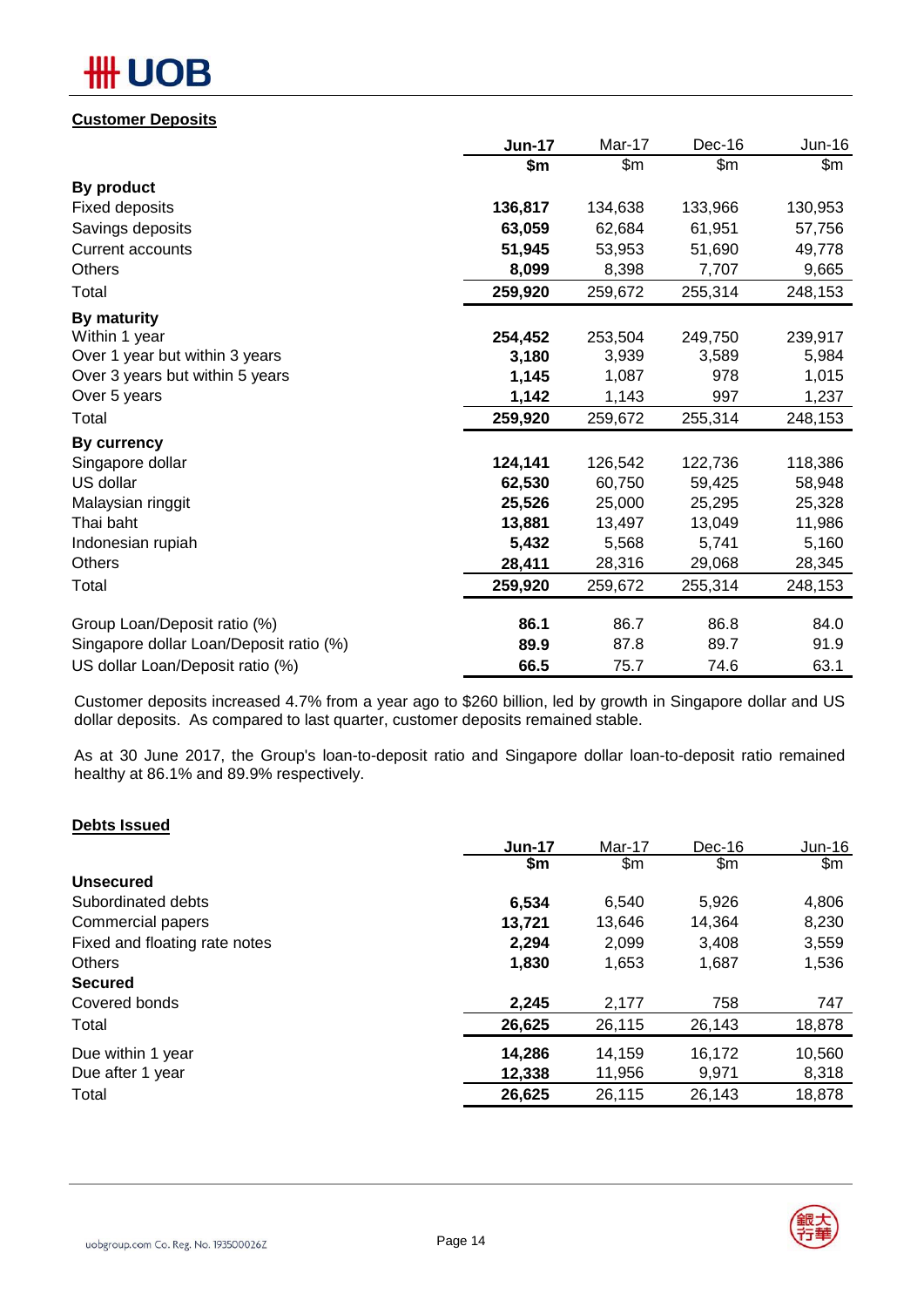

### **Shareholders' Equity**

|                                                    | <b>Jun-17</b> | Mar-17 | Dec-16 | Jun-16 |
|----------------------------------------------------|---------------|--------|--------|--------|
|                                                    | \$m           | \$m    | \$m    | \$m    |
| Shareholders' equity                               | 34,652        | 33.739 | 32.873 | 31.279 |
| Add: Revaluation surplus                           | 4.528         | 4.517  | 4.456  | 4.359  |
| Shareholders' equity including revaluation surplus | 39,181        | 38,256 | 37.329 | 35,637 |

Shareholders' equity increased 10.8% from a year ago and 2.7% over the previous quarter to \$34.7 billion as at 30 June 2017 due to higher retained earnings and strong shareholders' participation in the scrip dividend scheme.

As at 30 June 2017, revaluation surplus of \$4.53 billion relating to the Group's properties, is not recognised in the financial statements.

#### **Changes in Issued Shares of the Bank**

|                                           | <b>Number of shares</b> |           |             |           |  |
|-------------------------------------------|-------------------------|-----------|-------------|-----------|--|
|                                           | 1H17                    | 1H16      | <b>2Q17</b> | 2Q16      |  |
|                                           | '000                    | '000      | '000        | '000'     |  |
| <b>Ordinary shares</b>                    |                         |           |             |           |  |
| Balance at beginning of period            | 1,646,966               | 1,614,544 | 1,646,966   | 1,619,570 |  |
| Shares issued under scrip dividend scheme | 22,450                  | 5,026     | 22,450      |           |  |
| Balance at end of period                  | 1,669,416               | 1,619,570 | 1,669,416   | 1,619,570 |  |
| <b>Treasury shares</b>                    |                         |           |             |           |  |
| Balance at beginning of period            | (11, 274)               | (12, 281) | (11, 195)   | (12, 279) |  |
| Shares issued under share-based           |                         |           |             |           |  |
| compensation plans                        | 844                     | 4         | 765         | 2         |  |
| Balance at end of period                  | (10,430)                | (12, 277) | (10, 430)   | (12, 277) |  |
| Ordinary shares net of treasury shares    | 1,658,986               | 1,607,293 | 1,658,986   | 1,607,293 |  |

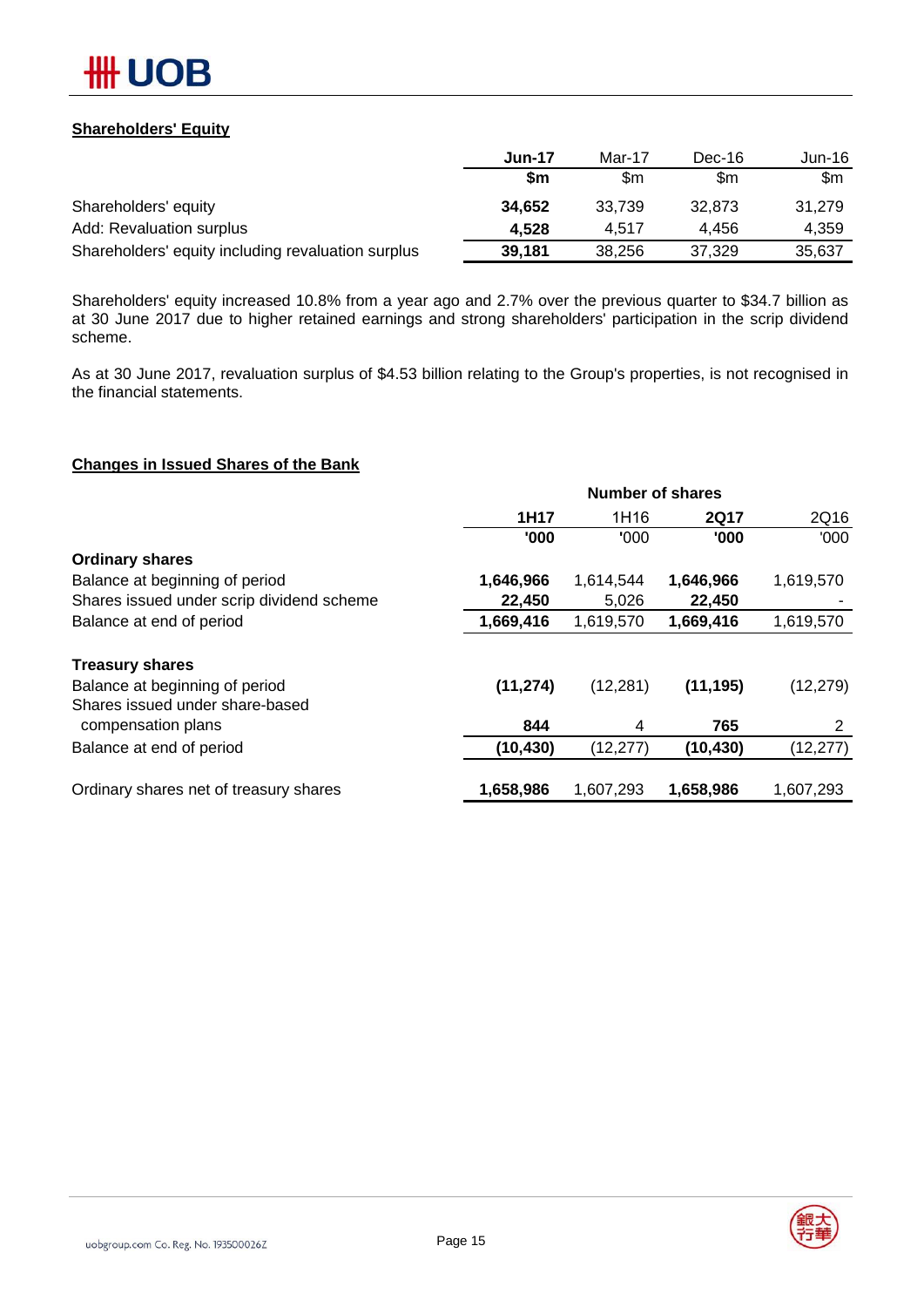

#### **Performance by Business Segment**

Segmental reporting is prepared based on the Group's internal organisational structure. The Banking Group is organised into three major business segments – Group Retail, Group Wholesale Banking and Global Markets. Others segment includes non-banking activities and corporate functions.

#### **Group Retail ("GR")**

GR segment covers personal and small enterprise customers.

Customers have access to a diverse range of products and services, including deposits, insurance, card, wealth management, investment, loan and trade financing products which are available across the Group's global branch network.

Profit before tax was \$891 million in 1H17, 12% higher than a year ago. Net interest income rose 6% from healthy loan and deposit growth. Non-interest income grew 19% driven by strong growth in fee income from wealth management and credit card products. This was partly offset by higher staff and revenue related expenses.

Compared to the same quarter last year, profit before tax improved by 7% to \$445 million, led by higher operating income. Expenses increased from headcount growth to support regional expansion and higher business volume. Profit before tax was relatively flat against the previous quarter.

#### **Group Wholesale Banking ("GWB")**

GWB encompasses corporate and institutional client segments which include medium and large enterprises, local corporations, multi-national corporations, financial institutions, government-linked entities, financial sponsors and property funds.

GWB provides customers with a broad range of products and services, including financing, trade services, cash management, capital markets solutions and advisory, treasury products and banknotes.

Profit before tax declined 17% to \$980 million in 1H17, primarily from higher allowances for credit and other losses relating to oil and gas sectors. Total income was relatively flat, as volume growth and improvement in transaction banking were negated by a decline in loan margin, attributable to widening SOR against SIBOR. Expenses increased 3% to \$409 million on continued investment in technology and product capabilities.

As compared to last quarter and same quarter last year, operating income declined marginally to \$855 million from lower loan-related fees and treasury customer income. Allowances for credit and other losses moderated to \$111 million this quarter from \$246 million in 1Q17.

#### **Global Markets ("GM")**

GM provides a comprehensive suite of treasury products and services across multi asset classes which includes foreign exchange, interest rate, credit, commodities, equities and structured investment products to help customers manage market risks and volatility. GM also engages in market making activities and management of funding and liquidity.

Income from products and services offered to customers of Group Retail and Group Wholesale Banking are reflected in the respective client segments.

Profit before tax was \$132 million in 1H17, 11% lower than a year ago. Net interest income increased \$62 million to \$128 million on the back of higher interest from interbank balances and securities, but was more than offset by lower profit on trading securities and unfavourable foreign exchange movement.

Profit before tax declined \$9 million to \$66 million against the corresponding quarter last year, largely from unfavourable foreign exchange movement and lower gain on sale of securities. Profit before tax was higher by 5% than the previous quarter, supported by higher net interest income.

#### **Others**

Others segment includes corporate support functions and decisions not attributable to business segments mentioned above and other activities, which comprises property, insurance and investment management.

Other segment recorded a gain of \$45 million in 1H17 as compared to a loss of \$235 million a year ago, led by higher income from fund management, central treasury activities, improvement in share of associates' profits and write-back of general allowances.

Net loss narrowed to \$17 million in 2Q17 from \$119 million in the same quarter last year, on the back of higher investment income and central treasury activities. 2Q17 recorded a loss as compared to a gain of \$60 million in 1Q17, mainly due to write-back of general allowances in the previous quarter.

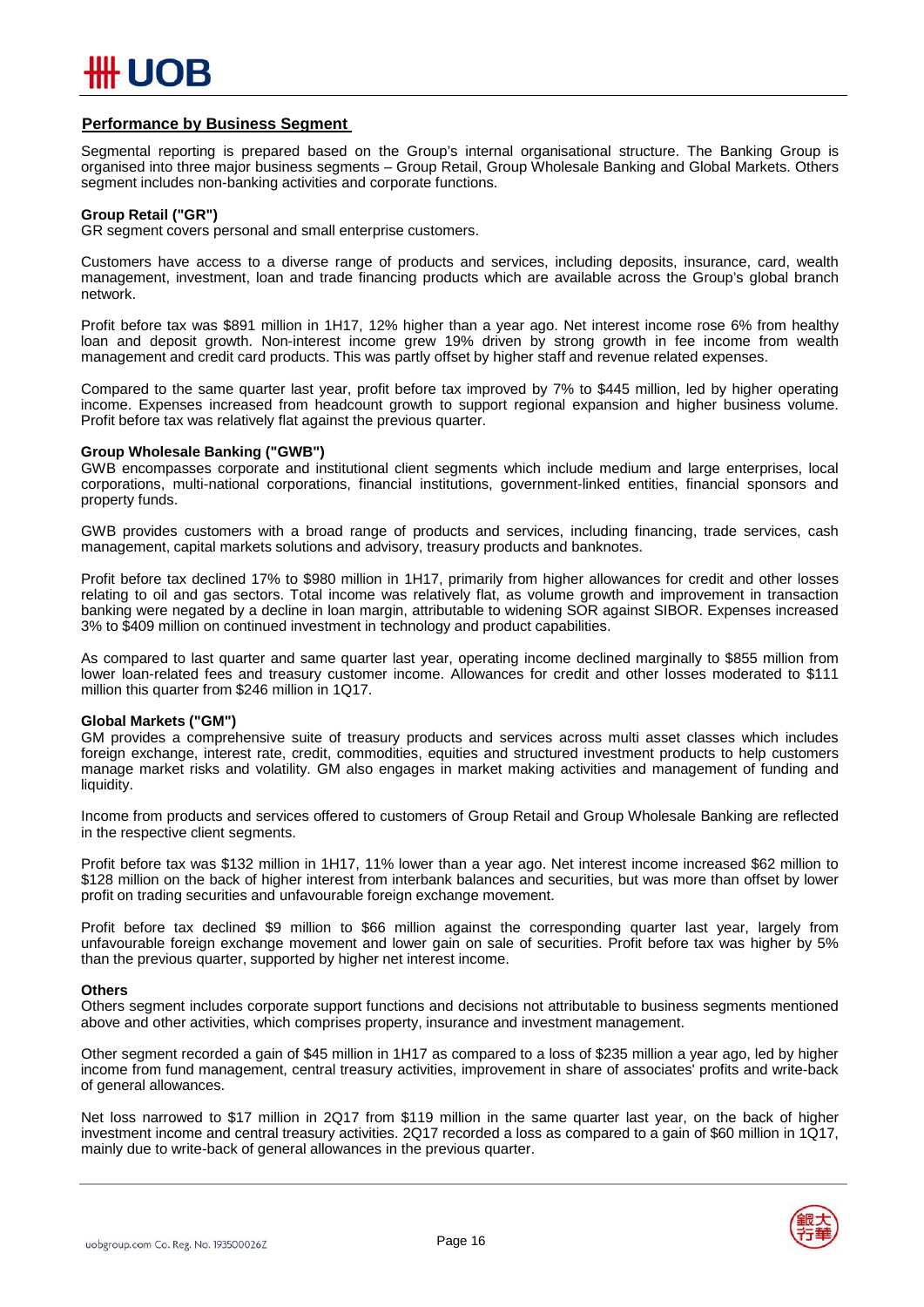# **HH UOB**

# **Performance by Business Segment** 1,2 *(cont'd)*

| Selected income statement items                  | <b>GR</b> | <b>GWB</b> | <b>GM</b>      | <b>Others</b> | <b>Total</b>   |
|--------------------------------------------------|-----------|------------|----------------|---------------|----------------|
|                                                  | \$m       | \$m        | \$m            | \$m           | \$m            |
| 1H17                                             |           |            |                |               |                |
| Net interest income                              | 1,262     | 1,217      | 128            | 52            | 2,659          |
| Non-interest income                              | 686       | 528        | 145            | 288           | 1,647          |
| Operating income                                 | 1,948     | 1,745      | 273            | 340           | 4,306          |
| Operating expenses                               | (956)     | (409)      | (141)          | (446)         | (1, 952)       |
| Allowances for credit and other losses           | (101)     | (357)      |                | 92            | (366)          |
| Share of profit of associates and joint ventures |           |            |                | 59            | 59             |
| Profit before tax                                | 891       | 980        | 132            | 45            | 2,047          |
| Tax                                              |           |            |                |               | (387)          |
| Profit for the financial period                  |           |            |                |               | 1,660          |
|                                                  |           |            |                |               |                |
| <b>Other information:</b>                        |           |            |                |               |                |
| Capital expenditure                              | 21        | 12         | 5              | 129           | 167            |
| Depreciation of assets                           | 11        | 6          | 3              | 106           | 125            |
| 1H16                                             |           |            |                |               |                |
| Net interest income                              | 1,193     | 1,224      | 66             | 2             | 2,485          |
| Non-interest income                              | 575       | 524        | 233            | 175           | 1,507          |
| Operating income                                 | 1,768     | 1,748      | 299            | 178           | 3,993          |
| Operating expenses                               | (886)     | (395)      | (151)          | (389)         | (1,821)        |
| Allowances for credit and other losses           | (85)      | (169)      |                | (24)          | (278)          |
| Share of profit of associates and joint ventures |           | 1          |                | 1             | $\overline{2}$ |
| Profit before tax                                | 798       | 1,185      | 148            | (235)         | 1,895          |
| Tax                                              |           |            |                |               | (323)          |
| Profit for the financial period                  |           |            |                |               | 1,572          |
| <b>Other information:</b>                        |           |            |                |               |                |
| Capital expenditure                              | 11        | 10         | 6              | 151           | 179            |
| Depreciation of assets                           | 9         | 4          | $\overline{2}$ | 93            | 108            |

Notes:

1 Transfer prices between operating segments are on arm's length basis in a manner similar to transactions with third parties.

2 Comparative segment information for prior periods will be adjusted for changes in organisational structure and management reporting methodology.

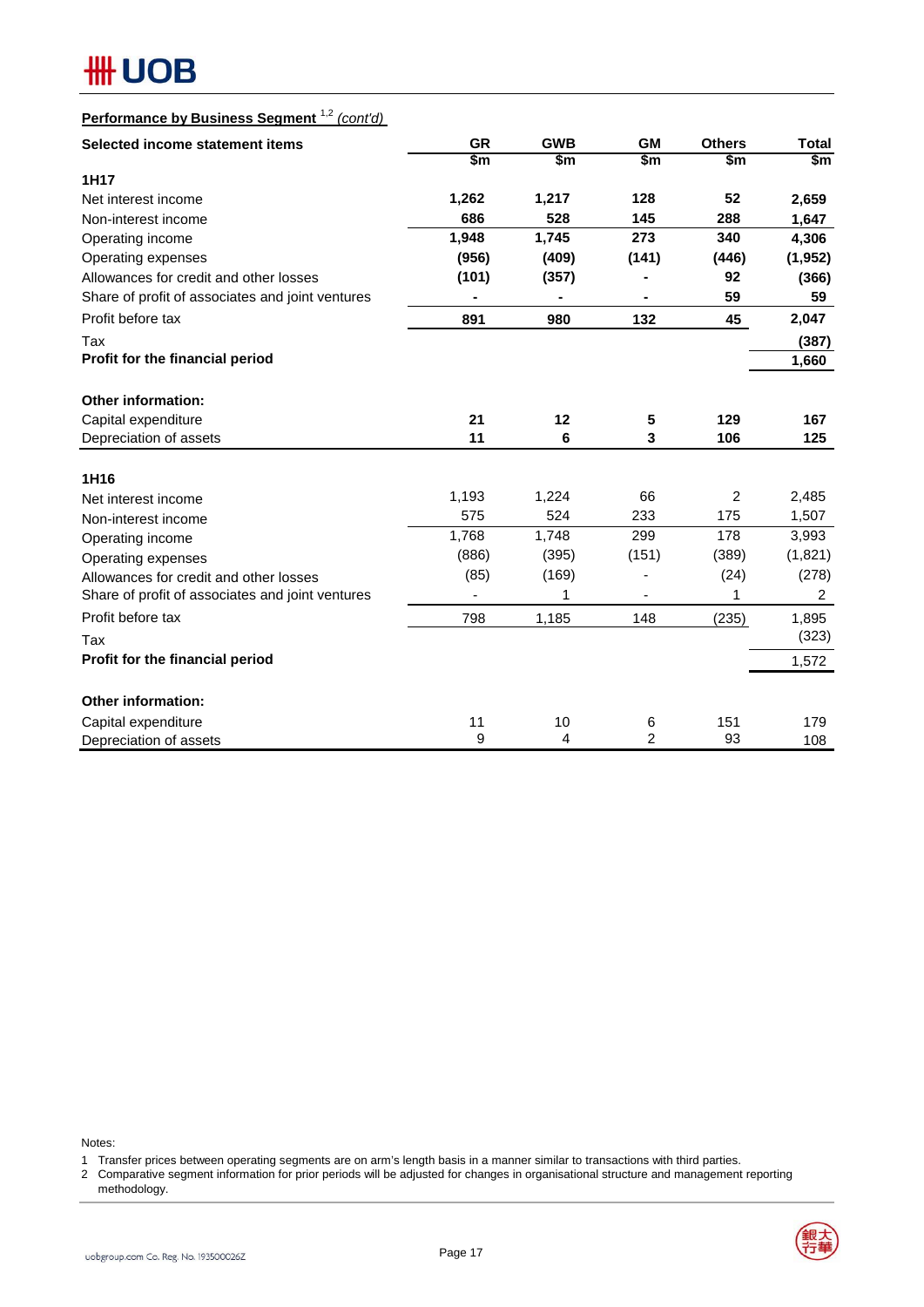# **HH UOB**

| Performance by Business Segment <sup>1,2</sup> (cont'd) |  |
|---------------------------------------------------------|--|
|---------------------------------------------------------|--|

| Selected income statement items                             | <b>GR</b> | <b>GWB</b>     | <b>GM</b>        | <b>Others</b> | <b>Total</b> |
|-------------------------------------------------------------|-----------|----------------|------------------|---------------|--------------|
|                                                             | \$m       | \$m            | \$m              | \$m           | \$m          |
| <b>2Q17</b>                                                 |           |                |                  |               |              |
| Net interest income                                         | 637       | 610            | 76               | 33            | 1,356        |
| Non-interest income                                         | 354       | 246            | 66               | 162           | 828          |
| Operating income                                            | 991       | 855            | 142              | 195           | 2,183        |
| Operating expenses                                          | (489)     | (206)          | (76)             | (224)         | (995)        |
| Allowance for credit and other losses                       | (57)      | (111)          |                  | (12)          | (180)        |
| Share of profit of associates and joint ventures            |           | 1              |                  | 23            | 24           |
| Profit before tax                                           | 445       | 539            | 66               | (17)          | 1,033        |
| Tax                                                         |           |                |                  |               | (184)        |
| Profit for the financial period                             |           |                |                  |               | 849          |
| <b>Other information:</b>                                   |           |                |                  |               |              |
| Capital expenditure                                         | 12        | 7              | $\boldsymbol{2}$ | 65            | 86           |
| Depreciation of assets                                      | 6         | 3              | $\mathbf 2$      | 48            | 59           |
|                                                             |           |                |                  |               |              |
| <b>1Q17</b>                                                 | 626       | 609            | 51               | 17            |              |
| Net interest income                                         | 333       | 284            | 79               | 124           | 1,303<br>819 |
| Non-interest income                                         | 959       | 893            | 130              | 141           | 2,123        |
| Operating income                                            | (466)     | (203)          | (67)             | (221)         | (957)        |
| Operating expenses<br>Allowance for credit and other losses | (44)      | (246)          |                  | 104           | (186)        |
| Share of profit of associates and joint ventures            |           | (1)            |                  | 35            | 34           |
| Profit before tax                                           | 449       | 443            | 63               | 60            | 1,014        |
| Tax                                                         |           |                |                  |               | (203)        |
| Profit for the financial period                             |           |                |                  |               | 811          |
| Other information:                                          |           |                |                  |               |              |
| Capital expenditure                                         | 10        | 6              | 2                | 63            | 81           |
| Depreciation of assets                                      | 5         | 3              | 1                | 57            | 66           |
|                                                             |           |                |                  |               |              |
| <b>2Q16</b><br>Net interest income                          | 597       | 604            | 43               | (33)          | 1,211        |
| Non-interest income                                         | 310       | 260            | 108              | 134           | 813          |
| Operating income                                            | 907       | 864            | 151              | 101           | 2,024        |
| Operating expenses                                          | (448)     | (194)          | (76)             | (208)         | (927)        |
| Allowance for credit and other losses                       | (42)      | (77)           |                  | (42)          | (161)        |
| Share of profit of associates and joint ventures            |           | $\overline{c}$ |                  | 30            | 32           |
| Profit before tax                                           | 417       | 595            | 75               | (119)         | 968          |
| Tax                                                         |           |                |                  |               | (165)        |
| Profit for the financial period                             |           |                |                  |               | 803          |
| Other information:                                          |           |                |                  |               |              |
| Capital expenditure                                         | 6         | 6              | 3                | 88            | 103          |
| Depreciation of assets                                      | 4         | $\overline{c}$ | $\mathbf{1}$     | 47            | 54           |

Notes:

1 Transfer prices between operating segments are on arm's length basis in a manner similar to transactions with third parties.

<sup>2</sup> Comparative segment information for prior periods will be adjusted for changes in organisational structure and management reporting methodology.

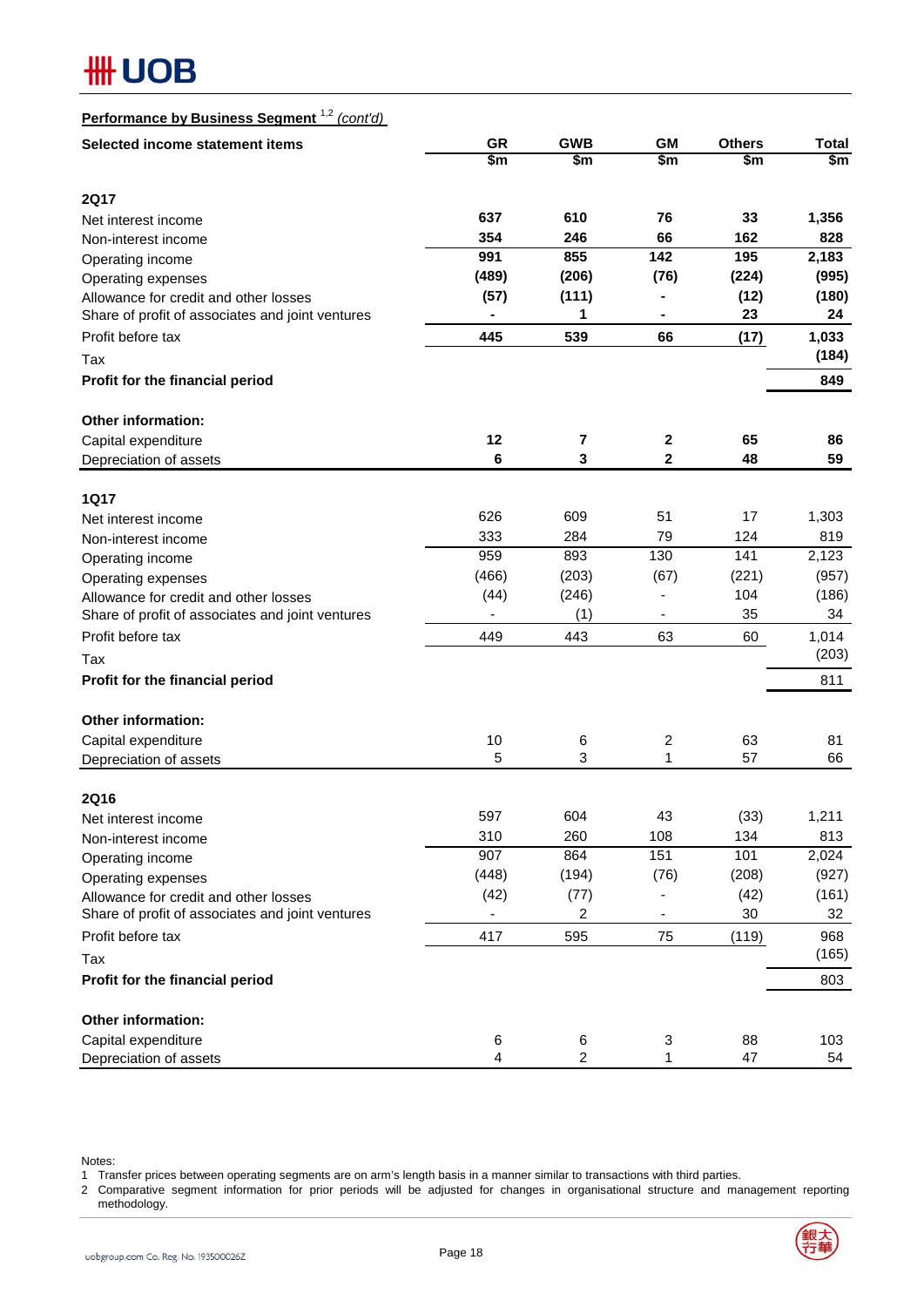# **#H UOB**

# **Performance by Business Segment** 1,2 *(cont'd)*

| <b>Selected balance sheet items</b>         | <b>GR</b> | <b>GWB</b> | <b>GM</b>                | <b>Others</b> | <b>Total</b> |
|---------------------------------------------|-----------|------------|--------------------------|---------------|--------------|
|                                             | \$m       | \$m        | \$m                      | $\frac{2}{3}$ | \$m          |
| At 30 June 2017                             |           |            |                          |               |              |
| <b>Segment assets</b>                       | 100,017   | 152,691    | 50,397                   | 36,009        | 339,114      |
| Intangible assets                           | 1,318     | 2,088      | 660                      | 81            | 4,147        |
| Investment in associates and joint ventures |           | 93         |                          | 1,061         | 1,154        |
| <b>Total assets</b>                         | 101,334   | 154,872    | 51,057                   | 37,150        | 344,414      |
| <b>Segment liabilities</b>                  | 130,601   | 135,271    | 30,316                   | 13,396        | 309,584      |
| <b>Other information:</b>                   |           |            |                          |               |              |
| Gross customer loans                        | 99,841    | 127,742    | 157                      | (0)           | 227,740      |
| Non-performing assets                       | 1,132     | 2,439      | 16                       | Ξ.            | 3,587        |
| At 31 March 2017                            |           |            |                          |               |              |
| <b>Segment assets</b>                       | 98,522    | 156,401    | 45,395                   | 36,962        | 337,281      |
| Intangible assets                           | 1,318     | 2,089      | 660                      | 81            | 4,148        |
| Investment in associates and joint ventures |           | 86         | $\overline{\phantom{a}}$ | 1,058         | 1,145        |
| <b>Total assets</b>                         | 99,841    | 158,577    | 46,056                   | 38,101        | 342,574      |
| <b>Segment liabilities</b>                  | 128,961   | 137,279    | 25,222                   | 17,199        | 308,660      |
| <b>Other information:</b>                   |           |            |                          |               |              |
| Gross customer loans                        | 98,330    | 130,689    | 101                      | (0)           | 229,120      |
| Non-performing assets                       | 1,075     | 2,453      | 16                       | $\frac{1}{2}$ | 3,543        |
| At 30 June 2016                             |           |            |                          |               |              |
| <b>Segment assets</b>                       | 94,395    | 136,518    | 46,448                   | 39,047        | 316,408      |
| Intangible assets                           | 1,317     | 2,086      | 659                      | 81            | 4,143        |
| Investment in associates and joint ventures |           | 42         | ÷,                       | 1,039         | 1,081        |
| <b>Total assets</b>                         | 95,711    | 138,647    | 47,108                   | 40,166        | 321,632      |
| <b>Segment liabilities</b>                  | 120,949   | 126,283    | 24,507                   | 18,454        | 290,193      |
| <b>Other information:</b>                   |           |            |                          |               |              |
| Gross customer loans                        | 94,248    | 117,988    | 37                       | 8             | 212,281      |
| Non-performing assets                       | 987       | 2,156      | 17                       | 5             | 3,164        |

Notes:

1 Transfer prices between operating segments are on arm's length basis in a manner similar to transactions with third parties.

2 Comparative segment information for prior periods will be adjusted for changes in organisational structure and management reporting methodology.

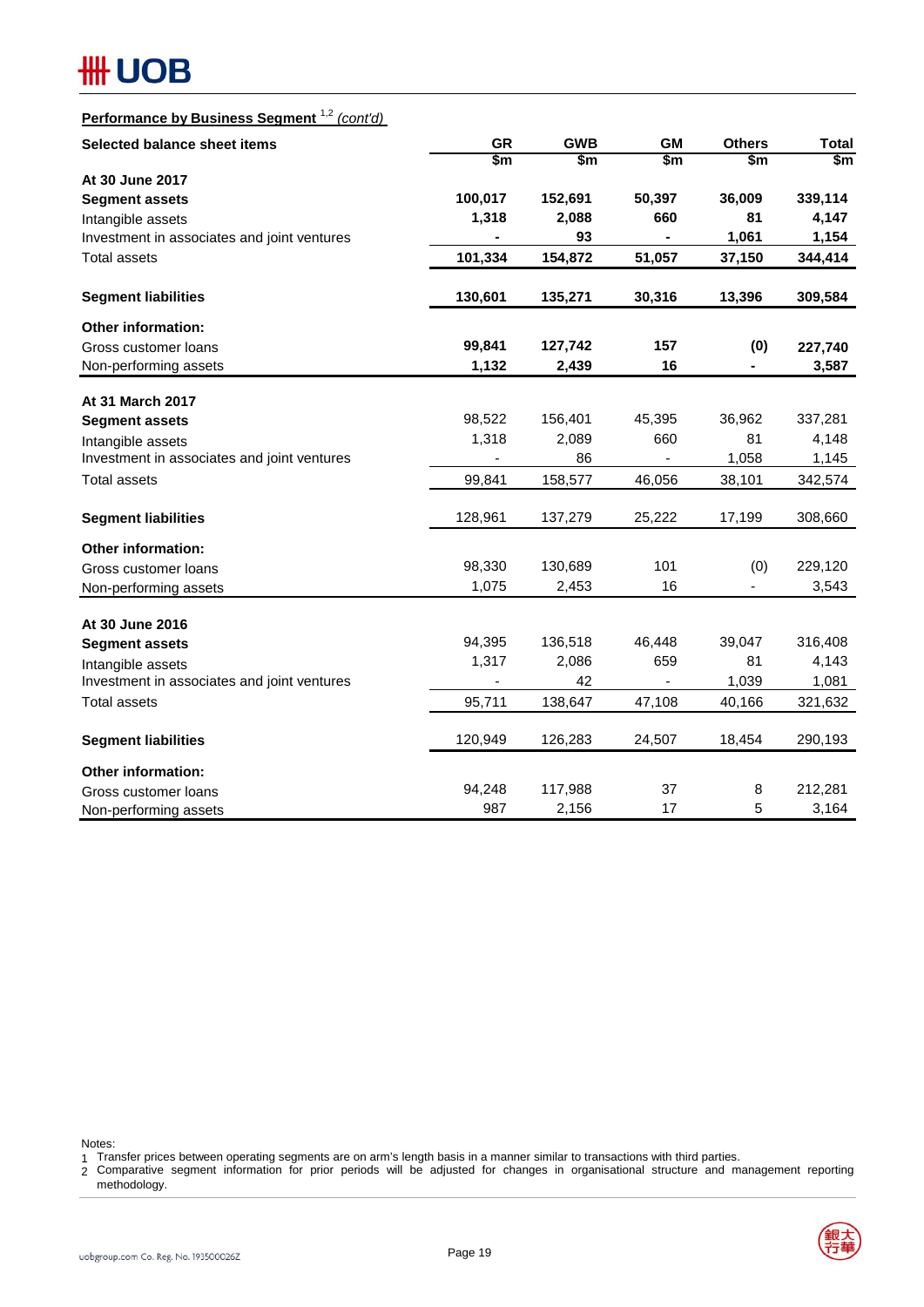

### **Performance by Geographical Segment** <sup>1</sup>

|                               | 1H17  | 1H16  | 2Q17  | 2Q16  | 1Q17  |
|-------------------------------|-------|-------|-------|-------|-------|
|                               | \$m   | \$m\$ | \$m   | \$m\$ | \$m\$ |
| <b>Total operating income</b> |       |       |       |       |       |
| Singapore                     | 2,476 | 2,323 | 1,272 | 1,182 | 1,203 |
| Malaysia                      | 496   | 491   | 248   | 241   | 247   |
| Thailand                      | 441   | 396   | 231   | 203   | 210   |
| Indonesia                     | 238   | 232   | 121   | 121   | 118   |
| <b>Greater China</b>          | 370   | 305   | 173   | 151   | 196   |
| <b>Others</b>                 | 286   | 245   | 138   | 126   | 148   |
| Total                         | 4,306 | 3,993 | 2,183 | 2,024 | 2,123 |
|                               |       |       |       |       |       |
| <b>Profit before tax</b>      |       |       |       |       |       |
| Singapore                     | 1,148 | 1,220 | 597   | 558   | 551   |
| Malaysia                      | 308   | 262   | 154   | 125   | 154   |
| Thailand                      | 97    | 96    | 57    | 58    | 40    |
| Indonesia                     | 44    | 39    | 21    | 20    | 23    |
| <b>Greater China</b>          | 214   | 133   | 98    | 66    | 115   |
| <b>Others</b>                 | 235   | 146   | 107   | 141   | 129   |
| Total                         | 2,047 | 1,895 | 1,033 | 968   | 1,014 |

Compared to 1H16 and 2Q16, the Group's total operating income rose 7.8% and 7.9% respectively, led by growth in Singapore, Thailand and Greater China. Against 1Q17, total operating income growth for the Group was 2.9%.

The Group's profit before tax for 1H17 grew 8.0% to \$2.05 billion mainly due to higher contribution from banking operations in overseas and associated companies. Singapore contribution was lower due to higher total allowances. Profit before tax for 2Q17 was \$1.03 billion, 6.7% higher than 2Q16 and 1.9% quarter-on-quarter mainly from Singapore.

|                     | <b>Jun-17</b> | Mar-17  | Dec-16  | $Jun-16$      |
|---------------------|---------------|---------|---------|---------------|
|                     | \$m           | \$m     | \$m\$   | $\mathsf{Sm}$ |
| <b>Total assets</b> |               |         |         |               |
| Singapore           | 211,025       | 210,603 | 210,937 | 201,209       |
| Malaysia            | 35,335        | 33,969  | 33,845  | 34,123        |
| Thailand            | 18,595        | 17,766  | 18,031  | 16,933        |
| Indonesia           | 9,546         | 9,528   | 9,840   | 8,652         |
| Greater China       | 39,816        | 40,623  | 40,233  | 35,707        |
| <b>Others</b>       | 25,950        | 25,938  | 22,991  | 20,865        |
|                     | 340,268       | 338,426 | 335,877 | 317,489       |
| Intangible assets   | 4,147         | 4,148   | 4,151   | 4,143         |
| Total               | 344,414       | 342,574 | 340,028 | 321,632       |

Note:

1 Based on the location where the transactions and assets are booked. Information is stated after elimination of inter-segment transactions.

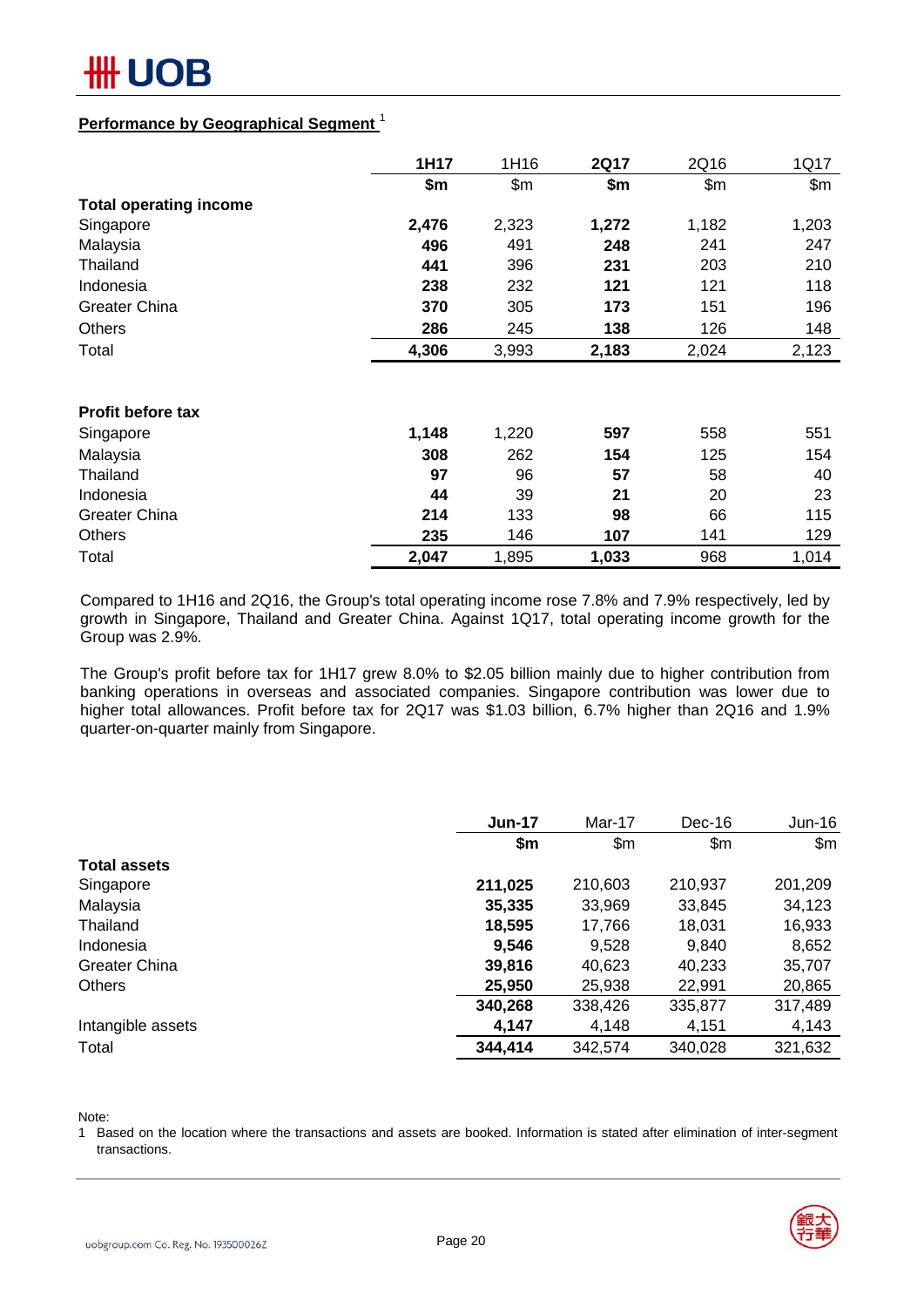# IOB

# **Capital Adequacy and Leverage Ratios** 1,2,3

|                                                               | <b>Jun-17</b> | Mar-17        | Dec-16  | Jun-16  |
|---------------------------------------------------------------|---------------|---------------|---------|---------|
|                                                               | \$m           | $\mathsf{Sm}$ | \$m\$   | \$m     |
| Share capital                                                 | 4,711         | 4,258         | 4,257   | 3,803   |
| Disclosed reserves/others                                     | 27,696        | 27,239        | 26,384  | 25,251  |
| Regulatory adjustments                                        | (3,586)       | (3,570)       | (2,685) | (2,677) |
| <b>Common Equity Tier 1 Capital ("CET1")</b>                  | 28,821        | 27,927        | 27,956  | 26,378  |
| Perpetual capital securities/others                           | 2,096         | 2,096         | 2,096   | 2,096   |
| Regulatory adjustments                                        | (891)         | (892)         | (1,772) | (1,765) |
| <b>Additional Tier 1 Capital ("AT1")</b>                      | 1,205         | 1,204         | 324     | 331     |
| <b>Tier 1 Capital</b>                                         | 30,026        | 29,131        | 28,280  | 26,708  |
| Subordinated notes                                            | 6,158         | 6,168         | 5,546   | 4,425   |
| Provisions/others                                             | 1,113         | 1,125         | 1,122   | 1,045   |
| Regulatory adjustments                                        | (5)           | (0)           | (22)    | (23)    |
| <b>Tier 2 Capital</b>                                         | 7,266         | 7,293         | 6,646   | 5,446   |
| <b>Eligible Total Capital</b>                                 | 37,292        | 36,424        | 34,926  | 32,155  |
| <b>Risk-Weighted Assets ("RWA")</b>                           | 209,276       | 211,139       | 215,559 | 201,723 |
| <b>Capital Adequacy Ratios ("CAR")</b>                        |               |               |         |         |
| CET1                                                          | 13.8%         | 13.2%         | 13.0%   | 13.1%   |
| Tier 1                                                        | 14.3%         | 13.8%         | 13.1%   | 13.2%   |
| Total                                                         | 17.8%         | 17.3%         | 16.2%   | 15.9%   |
| Fully-loaded CET1 (based on final rules effective 1 Jan 2018) | 13.3%         | 12.8%         | 12.1%   | 12.2%   |
| <b>Leverage Exposure</b>                                      | 385,816       | 384,439       | 380,238 | 361,877 |
| <b>Leverage Ratio</b>                                         | 7.8%          | 7.6%          | 7.4%    | 7.4%    |

The Group's CET1, Tier 1 and Total CAR as at 30 June 2017 were well above the regulatory minimum requirements.

Compared to a year ago, total capital was higher mainly from retained earnings, issuance of shares pursuant to the scrip dividend scheme and issuance of capital instruments. RWA was higher year-on-year largely due to asset growth.

Total capital increased quarter-on-quarter, mainly from retained earnings and issuance of shares pursuant to the scrip dividend scheme.

The Group's leverage ratio was 7.8% as at 30 June 2017 compared to 7.6% and 7.4% at 31 March 2017 and 30 June 2016 respectively, primarily from higher Tier 1 Capital.

Notes:

2 Leverage ratio is calculated based on the MAS Notice 637.

3 More information on regulatory disclosure is available on the UOB website at www.UOBGroup.com/investor/financial/overview.html.



<sup>1</sup> For the year 2017, Singapore-incorporated banks are required to maintain minimum CAR as follows: CET1 at 6.5%, Tier 1 at 8% and Total at 10%. In addition, with the phased-in implementation of the capital conservation buffer (CCB) and the countercyclical capital buffer (CCyB) with effect from 1 January 2016, the Group is required to maintain CET1 capital to meet CCB of 1.25% and CCyB (computed as the weighted average of effective CCyB in jurisdictions to which the Group has private sector exposures) of up to 1.25%.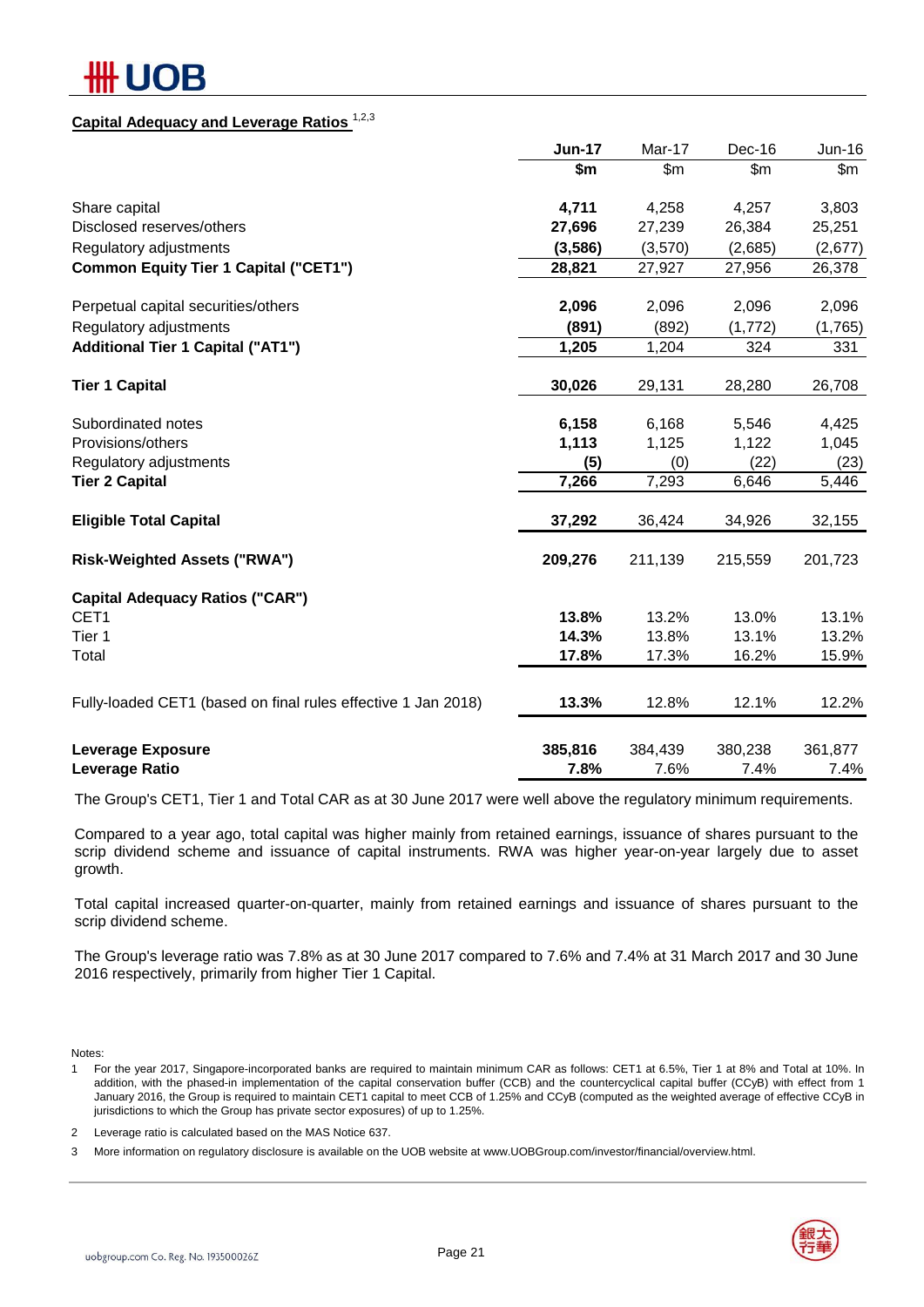#### **Consolidated Income Statement (Unaudited)**

|                                                     | 1H17  | 1H16  | $+$ /(-)  | <b>2Q17</b> | 2Q16  | $+$ /(-) | 1Q17  | $+$ /(-) |
|-----------------------------------------------------|-------|-------|-----------|-------------|-------|----------|-------|----------|
|                                                     | \$m   | \$m   | %         | \$m         | \$m\$ | %        | \$m\$ | %        |
| Interest income                                     | 4,370 | 4,144 | 5.4       | 2,225       | 2,047 | 8.7      | 2,144 | 3.8      |
| Less: Interest expense                              | 1,711 | 1,659 | 3.1       | 870         | 837   | 4.0      | 841   | 3.4      |
| Net interest income                                 | 2,659 | 2,485 | 7.0       | 1,356       | 1,211 | 12.0     | 1,303 | 4.0      |
| Fee and commission income                           | 1,026 | 907   | 13.1      | 517         | 475   | 9.0      | 508   | 1.7      |
| Dividend income                                     | 18    | 25    | (27.3)    | 18          | 24    | (27.5)   | 1     | >100.0   |
| Rental income                                       | 60    | 58    | 3.6       | 30          | 29    | 3.4      | 30    | (0.4)    |
| Net trading income                                  | 426   | 381   | 11.7      | 164         | 216   | (24.0)   | 261   | (37.1)   |
| Net gain/(loss) from investment                     |       |       |           |             |       |          |       |          |
| securities                                          | 57    | 76    | (24.9)    | 76          | 39    | 92.6     | (19)  | >100.0   |
| Other income                                        | 60    | 60    | 0.3       | 23          | 29    | (23.3)   | 37    | (39.3)   |
| <b>Non-interest income</b>                          | 1,647 | 1,507 | 9.3       | 828         | 813   | 1.8      | 819   | 1.0      |
| <b>Total operating income</b>                       | 4,306 | 3,993 | 7.8       | 2,183       | 2,024 | 7.9      | 2,123 | 2.9      |
| Less: Staff costs                                   | 1,073 | 1,027 | 4.5       | 547         | 521   | 4.9      | 526   | 3.8      |
| Other operating expenses                            | 878   | 794   | 10.6      | 448         | 405   | 10.5     | 430   | 4.1      |
| <b>Total operating expenses</b>                     | 1,952 | 1,821 | 7.2       | 995         | 927   | 7.3      | 957   | 4.0      |
| <b>Operating profit before</b><br>allowance         | 2,355 | 2,172 | 8.4       | 1,189       | 1,097 | 8.4      | 1,166 | 2.0      |
| Less: Allowance for credit                          |       |       |           |             |       |          |       |          |
| and other losses                                    | 366   | 278   | 31.7      | 180         | 161   | 11.9     | 186   | (3.4)    |
| <b>Operating profit after</b><br>allowance          | 1,988 | 1,893 | $5.0$     | 1,009       | 936   | 7.8      | 979   | 3.0      |
| Share of profit of associates<br>and joint ventures | 59    |       | 2 > 100.0 | 24          | 32    | (24.3)   | 34    | (28.9)   |
| <b>Profit before tax</b>                            | 2,047 | 1,895 | 8.0       | 1,033       | 968   | 6.7      | 1,014 | 1.9      |
| Less: Tax                                           | 387   | 323   | 19.8      | 184         | 165   | 11.8     | 203   | (9.2)    |
| Profit for the financial period                     | 1,660 | 1,572 | 5.6       | 849         | 803   | 5.7      | 811   | 4.7      |
| Attributable to:                                    |       |       |           |             |       |          |       |          |
| <b>Equity holders of the Bank</b>                   | 1,652 | 1,566 | 5.5       | 845         | 801   | 5.5      | 807   | 4.6      |
| Non-controlling interests                           | 8     | 6     | 30.1      | 4           | 3     | 56.9     | 3     | 23.9     |
|                                                     | 1,660 | 1,572 | 5.6       | 849         | 803   | 5.7      | 811   | 4.7      |

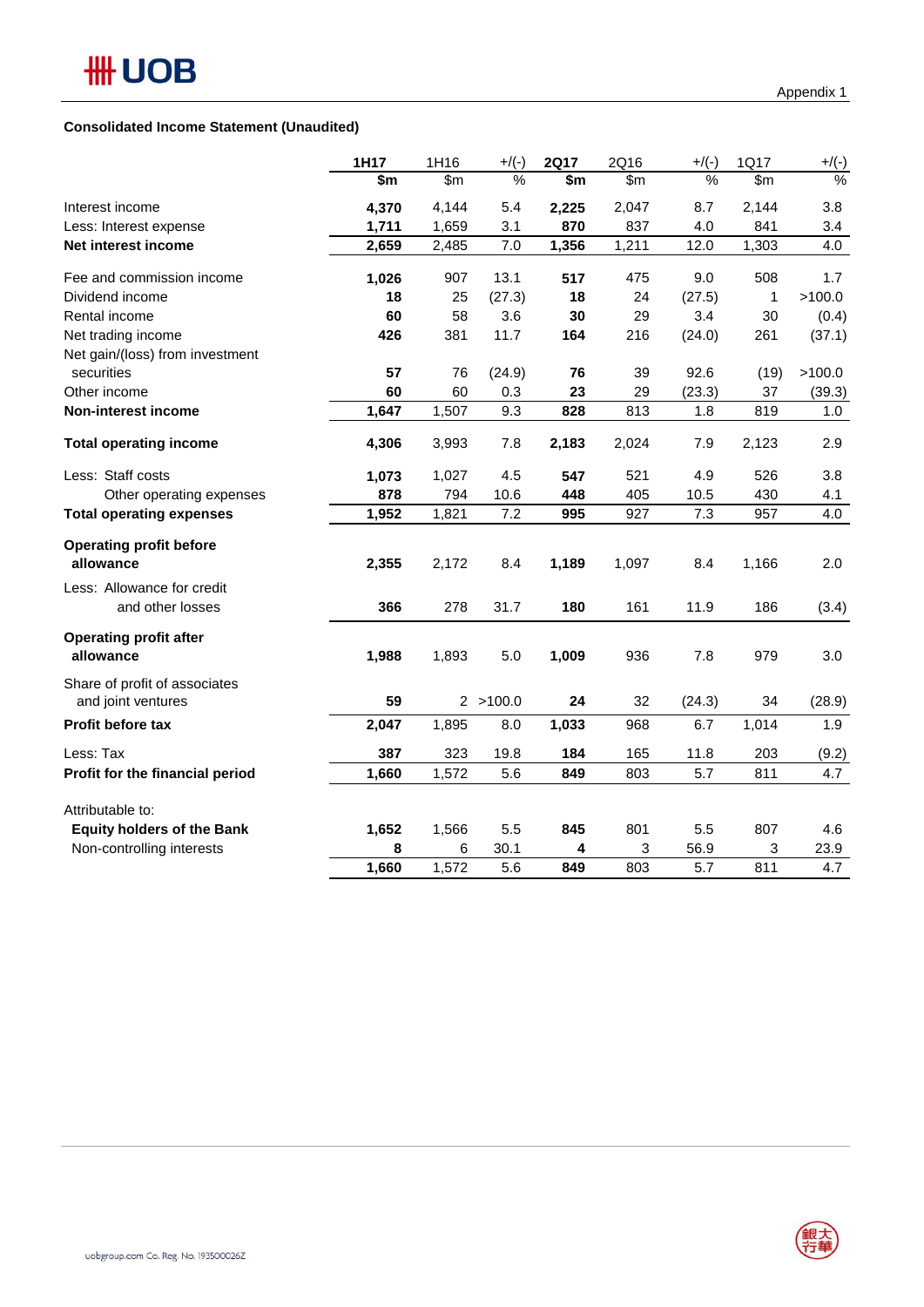### **Consolidated Statement of Comprehensive Income (Unaudited)**

|                                                                    | 1H17  | 1H16  | $+$ /(-)          | <b>2Q17</b> | 2Q16  | $+$ /(-) | 1Q17           | $+$ /(-)  |
|--------------------------------------------------------------------|-------|-------|-------------------|-------------|-------|----------|----------------|-----------|
|                                                                    | \$m   | \$m\$ | %                 | \$m         | \$m\$ | $\%$     | \$m            | %         |
| Profit for the financial period                                    | 1,660 | 1,572 | 5.6               | 849         | 803   | 5.7      | 811            | 4.7       |
| Other comprehensive income <sup>1</sup>                            |       |       |                   |             |       |          |                |           |
| Currency translation adjustments                                   | (119) |       | $(45)$ $(>100.0)$ | 12          | (119) | >100.0   | (131)          | >100.0    |
| Change in available-for-sale/other reserves                        |       |       |                   |             |       |          |                |           |
| Change in fair value                                               | 461   | (308) | >100.0            | 282         | (170) | >100.0   | 179            | 57.2      |
| Transfer to income statement                                       |       |       |                   |             |       |          |                |           |
| on disposal/impairment                                             | (26)  | (120) | 78.1              | (59)        | (37)  | (61.0)   | 33             | (>100.0)  |
| Tax relating to available-for-sale<br>reserve                      | (26)  | 22    | (>100.0)          | (15)        | 6     | (>100.0) | (11)           | (32.3)    |
| Change in shares of other comprehensive                            |       |       |                   |             |       |          |                |           |
| income of associates and joint ventures                            | 3     | (20)  | >100.0            | 1           | (12)  | >100.0   | $\overline{2}$ | (46.1)    |
| Remeasurement of defined benefit obligation                        | (0)   | (4)   | 99.2              | (0)         | (4)   | 99.2     |                | <b>NM</b> |
| Other comprehensive income for                                     |       |       |                   |             |       |          |                |           |
| the financial period, net of tax                                   | 293   | (475) | >100.0            | 221         | (335) | >100.0   | 72             | >100.0    |
|                                                                    |       |       |                   |             |       |          |                |           |
| Total comprehensive income for<br>the financial period, net of tax | 1,952 | 1,097 | 78.0              | 1,069       | 468   | >100.0   | 883            | 21.1      |
|                                                                    |       |       |                   |             |       |          |                |           |
| Attributable to:                                                   |       |       |                   |             |       |          |                |           |
| <b>Equity holders of the Bank</b>                                  | 1,938 | 1,090 | 77.9              | 1,062       | 464   | >100.0   | 876            | 21.3      |
| Non-controlling interests                                          | 14    | 7     | 88.2              | 7           | 4     | 60.7     | 7              | 1.9       |
|                                                                    | 1,952 | 1,097 | 78.0              | 1.069       | 468   | >100.0   | 883            | 21.1      |

Note:

1 Other comprehensive income will be reclassified subsequently to Income Statement when specific conditions are met, except for the remeasurement of defined benefit obligation.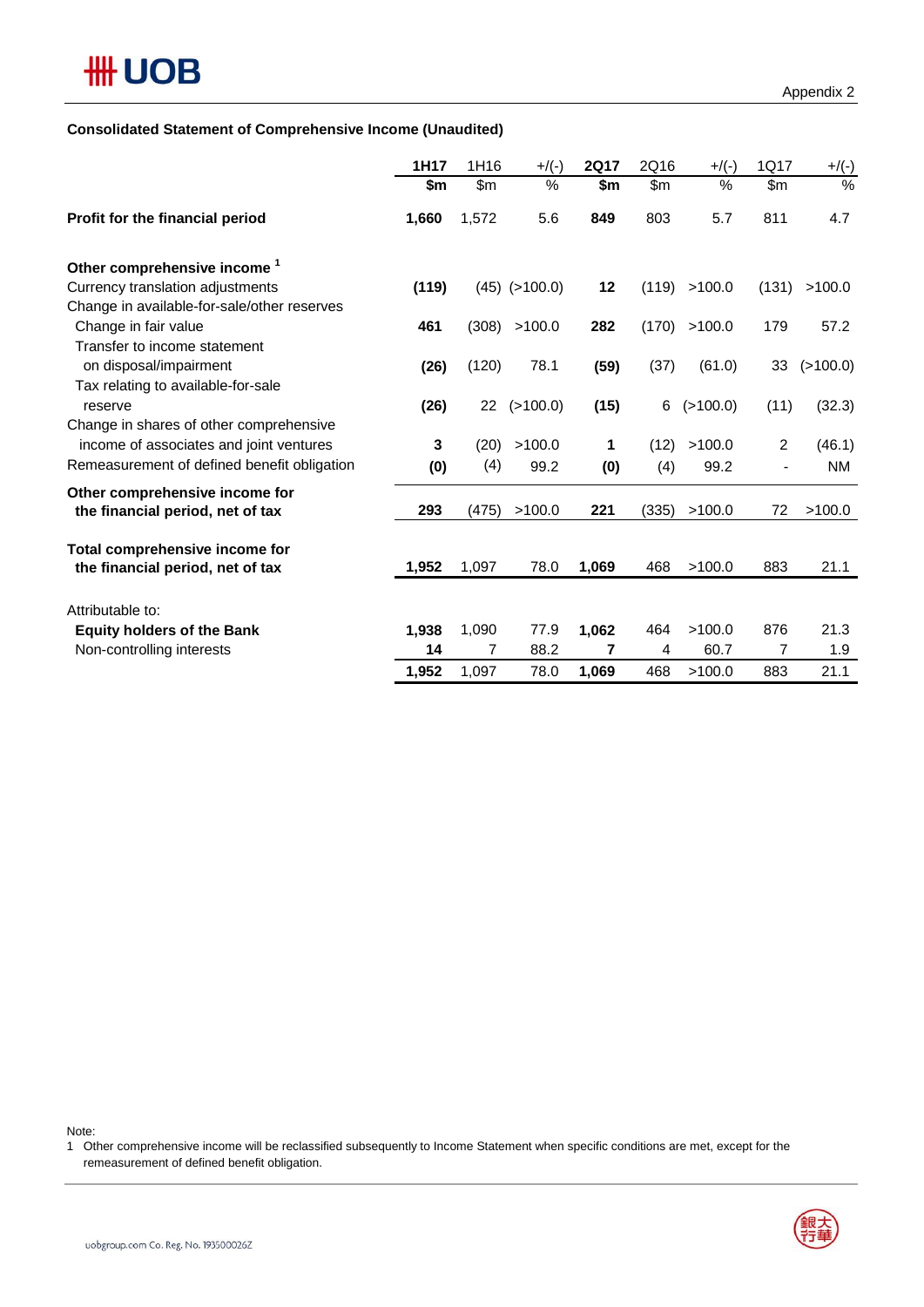### **Consolidated Balance Sheet (Unaudited)**

|                                                    | <b>Jun-17</b>  | Mar-17         | $Dec-16$       | Jun-16         |
|----------------------------------------------------|----------------|----------------|----------------|----------------|
|                                                    | \$m            | \$m\$          | \$m            | \$m            |
| <b>Equity</b>                                      |                |                |                |                |
| Share capital and other capital                    | 6,805          | 6,353          | 6,351          | 5,898          |
| Retained earnings                                  | 18,367         | 18,120         | 17,334         | 16,412         |
| Other reserves                                     | 9,480          | 9,266          | 9,189          | 8,969          |
| Equity attributable to equity holders of the Bank  | 34,652         | 33,739         | 32,873         | 31,279         |
| Non-controlling interests                          | 178            | 175            | 169            | 160            |
| Total                                              | 34,830         | 33,914         | 33,042         | 31,439         |
|                                                    |                |                |                |                |
| <b>Liabilities</b>                                 |                |                |                |                |
| Deposits and balances of banks                     | 11,660         | 11,227         | 11,855         | 10,298         |
| Deposits and balances of customers                 | 259,920<br>796 | 259,672<br>521 | 255,314<br>522 | 248,153<br>564 |
| Bills and drafts payable<br>Other liabilities      | 10,583         | 11,125         | 13,152         | 12,299         |
| Debts issued                                       | 26,625         | 26,115         | 26,143         | 18,878         |
| Total                                              | 309,584        | 308,660        | 306,986        | 290,193        |
|                                                    |                |                |                |                |
| <b>Total equity and liabilities</b>                | 344,414        | 342,574        | 340,028        | 321,632        |
|                                                    |                |                |                |                |
| <b>Assets</b>                                      |                |                |                |                |
| Cash, balances and placements with central banks   | 27,387         | 25,644         | 24,322         | 26,444         |
| Singapore Government treasury bills and securities | 3,527          | 6,848          | 6,877          | 6,542          |
| Other government treasury bills and securities     | 10,290         | 10,222         | 10,638         | 11,601         |
| <b>Trading securities</b>                          | 1,741          | 2,561          | 3,127          | 2,904          |
| Placements and balances with banks                 | 48,032         | 42,849         | 40,033         | 33,138         |
| Loans to customers                                 | 223,792        | 225,107        | 221,734        | 208,444        |
| Investment securities                              | 11,448         | 11,113         | 11,640         | 10,562         |
| Other assets                                       | 9,884          | 9,952          | 13,407         | 13,893         |
| Investment in associates and joint ventures        | 1,154          | 1,145          | 1,109          | 1,081          |
| Investment properties                              | 1,051          | 1,099          | 1,105          | 1,117          |
| <b>Fixed assets</b>                                | 1,962          | 1,886          | 1,885          | 1,764          |
| Intangible assets                                  | 4,147          | 4,148          | 4,151          | 4,143          |
| Total                                              | 344,414        | 342,574        | 340,028        | 321,632        |
|                                                    |                |                |                |                |
| Off-balance sheet items                            |                |                |                |                |
| <b>Contingent liabilities</b>                      | 23,130         | 25,198         | 24,617         | 20,895         |
| <b>Financial derivatives</b>                       | 910,246        | 883,551        | 814,650        | 675,156        |
| Commitments                                        | 137,264        | 134,831        | 136,348        | 136,045        |
|                                                    |                |                |                |                |
| Net asset value per ordinary share (\$)            | 19.63          | 19.35          | 18.82          | 18.16          |
|                                                    |                |                |                |                |

Note:

1 Audited.

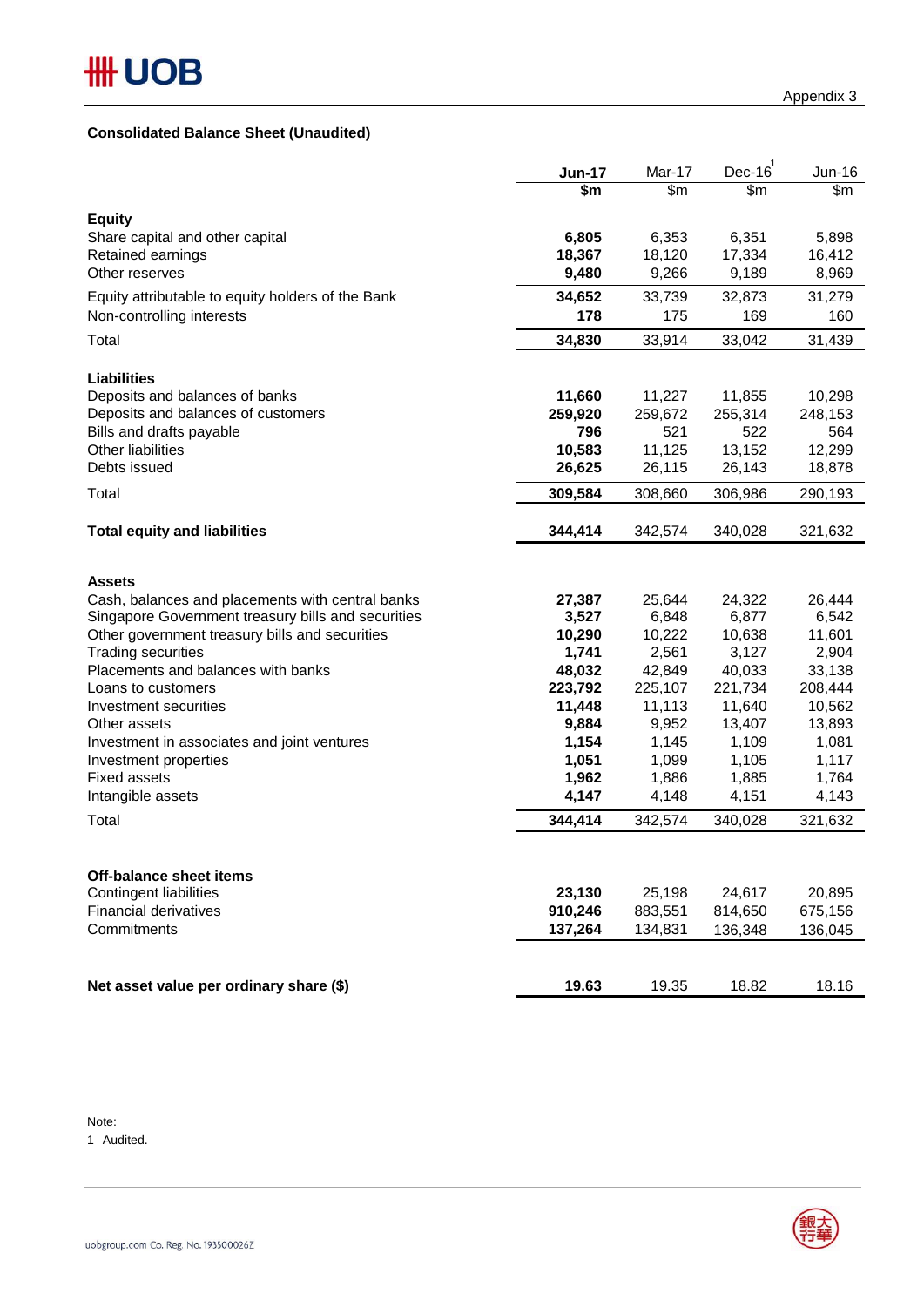## **Consolidated Statement of Changes in Equity (Unaudited)**

|                                                                                           | Attributable to equity holders of the Bank             |                                    |                          |                     |                                         |                        |
|-------------------------------------------------------------------------------------------|--------------------------------------------------------|------------------------------------|--------------------------|---------------------|-----------------------------------------|------------------------|
|                                                                                           | <b>Share</b><br>capital and<br>other<br>capital<br>\$m | <b>Retained</b><br>earnings<br>\$m | Other<br>reserves<br>\$m | <b>Total</b><br>\$m | Non-<br>controlling<br>interests<br>\$m | Total<br>equity<br>\$m |
|                                                                                           |                                                        |                                    |                          |                     |                                         |                        |
| Balance at 1 January 2017                                                                 | 6,351                                                  | 17,334                             | 9,189                    | 32,873              | 169                                     | 33,042                 |
| Profit for the financial period<br>Other comprehensive income<br>for the financial period |                                                        | 1,652<br>(0)                       | 286                      | 1,652<br>286        | 8<br>6                                  | 1,660<br>293           |
| Total comprehensive income<br>for the financial period                                    |                                                        | 1,652                              | 286                      | 1,938               | 14                                      | 1,952                  |
| <b>Transfers</b>                                                                          |                                                        | $\mathbf{2}$                       | (2)                      |                     |                                         |                        |
| <b>Dividends</b>                                                                          |                                                        | (620)                              |                          | (620)               | (4)                                     | (625)                  |
| Shares issued under scrip<br>dividend scheme<br>Share-based compensation                  | 438                                                    |                                    | 23                       | 438<br>23           |                                         | 438<br>23              |
| Shares issued under share-based<br>compensation plans                                     | 17                                                     |                                    | (17)                     |                     |                                         |                        |
| Balance at 30 June 2017                                                                   | 6,805                                                  | 18,367                             | 9,480                    | 34,652              | 178                                     | 34,830                 |
| Balance at 1 January 2016                                                                 | 5,881                                                  | 15,463                             | 9,424                    | 30,768              | 155                                     | 30,924                 |
| Profit for the financial period<br>Other comprehensive income                             |                                                        | 1,566                              | $\blacksquare$           | 1,566               | 6                                       | 1,572                  |
| for the financial period                                                                  |                                                        | (11)                               | (466)                    | (477)               | 1                                       | (475)                  |
| Total comprehensive income<br>for the financial period                                    |                                                        | 1,556                              | (466)                    | 1,090               | 7                                       | 1,097                  |
| <b>Transfers</b>                                                                          |                                                        | 9                                  | (9)                      |                     | $\blacksquare$                          |                        |
| Change in non-controlling interests                                                       |                                                        |                                    |                          |                     | $\overline{2}$                          | $\overline{2}$         |
| <b>Dividends</b>                                                                          |                                                        | (616)                              |                          | (616)               | (4)                                     | (620)                  |
| Shares issued under scrip<br>dividend scheme                                              | 99                                                     |                                    |                          | 99                  |                                         | 99                     |
| Share-based compensation<br>Shares issued under share-based<br>compensation plans         | 0                                                      |                                    | 20                       | 20                  |                                         | 20                     |
| Perpetual capital securities issued                                                       | 748                                                    |                                    | (0)                      | 748                 |                                         | 748                    |
| Redemption of preference shares                                                           | (832)                                                  |                                    |                          | (832)               |                                         | (832)                  |
| Balance at 30 June 2016                                                                   | 5,898                                                  | 16,412                             | 8,969                    | 31,279              | 160                                     | 31,439                 |

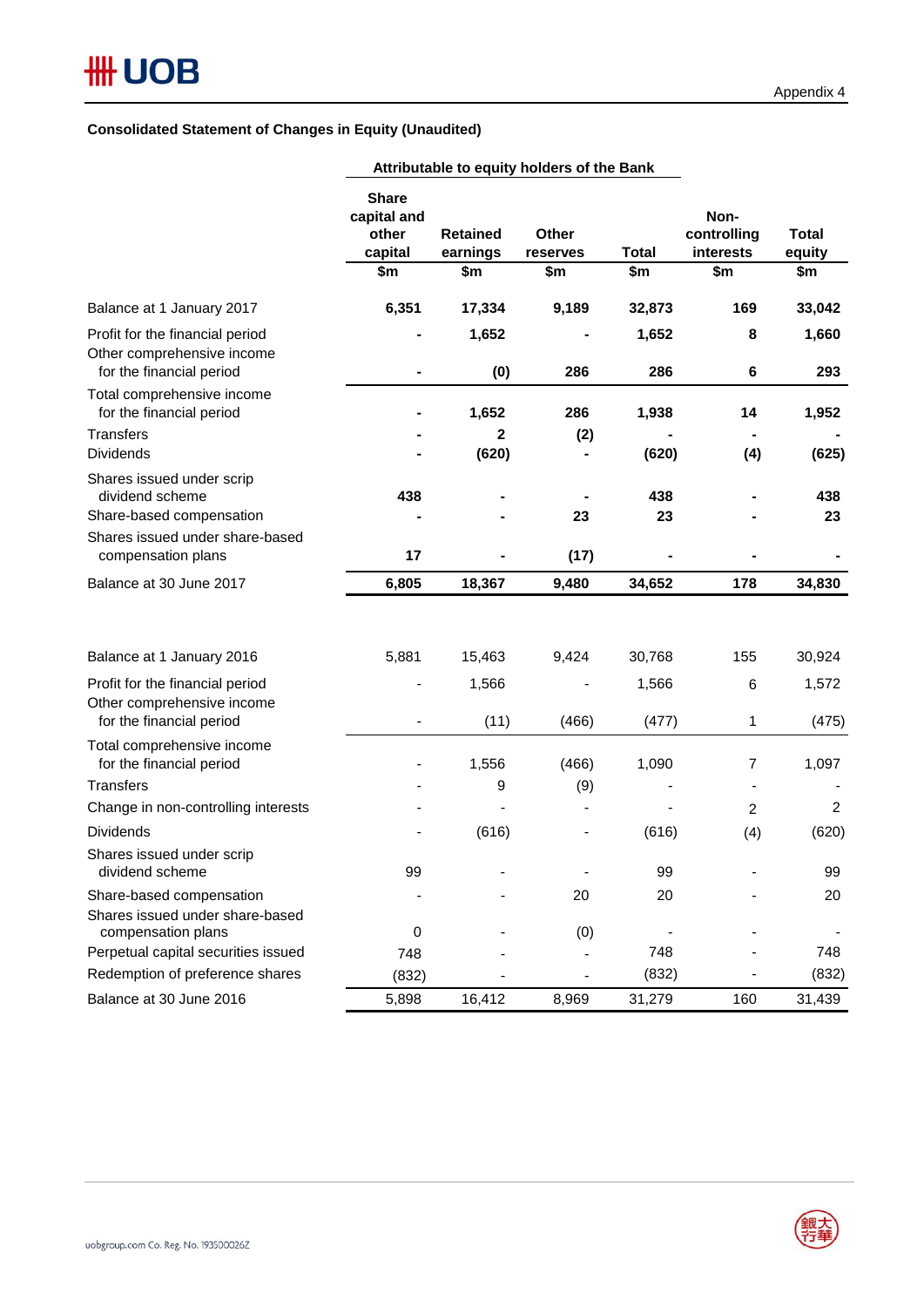### **Consolidated Statement of Changes in Equity (Unaudited)**

|                                                                                           |                                                 |                             | Attributable to equity holders of the Bank |                |                                  |                        |
|-------------------------------------------------------------------------------------------|-------------------------------------------------|-----------------------------|--------------------------------------------|----------------|----------------------------------|------------------------|
|                                                                                           | <b>Share</b><br>capital and<br>other<br>capital | <b>Retained</b><br>earnings | Other<br>reserves                          | <b>Total</b>   | Non-<br>controlling<br>interests | <b>Total</b><br>equity |
|                                                                                           | \$m                                             | \$m                         | \$m                                        | \$m            | \$m                              | \$m                    |
| Balance at 1 April 2017                                                                   | 6,353                                           | 18,120                      | 9,266                                      | 33,739         | 175                              | 33,914                 |
| Profit for the financial period<br>Other comprehensive income<br>for the financial period | $\blacksquare$                                  | 845<br>(0)                  | 218                                        | 845<br>218     | 4<br>$\mathbf 3$                 | 849<br>221             |
| Total comprehensive income<br>for the financial period                                    |                                                 | 845                         | 218                                        | 1,062          | $\overline{7}$                   | 1,069                  |
| <b>Transfers</b>                                                                          |                                                 | $\mathbf{2}$                | (2)                                        |                |                                  |                        |
| <b>Dividends</b>                                                                          |                                                 | (599)                       | $\overline{\phantom{0}}$                   | (599)          | (4)                              | (603)                  |
| Issue of shares under scrip<br>dividend scheme                                            | 438                                             |                             |                                            | 438            |                                  | 438                    |
| Share-based compensation                                                                  |                                                 |                             | 13                                         | 13             |                                  | 13                     |
| Shares issued under share-based<br>compensation plans                                     | 15                                              |                             | (15)                                       |                |                                  |                        |
| Balance at 30 June 2017                                                                   | 6,805                                           | 18,367                      | 9,480                                      | 34,652         | 178                              | 34,830                 |
|                                                                                           |                                                 |                             |                                            |                |                                  |                        |
| Balance at 1 April 2016                                                                   | 5,149                                           | 16,188                      | 9,292                                      | 30,629         | 159                              | 30,788                 |
| Profit for the financial period<br>Other comprehensive income                             |                                                 | 801                         |                                            | 801            | $\mathbf{3}$                     | 803                    |
| for the financial period                                                                  |                                                 | (11)                        | (326)                                      | (337)          | $\overline{2}$                   | (335)                  |
| Total comprehensive income<br>for the financial period                                    |                                                 | 790                         | (326)                                      | 464            | 4                                | 468                    |
| <b>Transfers</b>                                                                          |                                                 | 9                           | (9)                                        |                |                                  |                        |
| Change in non-controlling interests                                                       |                                                 |                             |                                            |                | $\Omega$                         | 0                      |
| <b>Dividends</b>                                                                          |                                                 | (574)                       | $\blacksquare$                             | (574)          | (4)                              | (578)                  |
| Share-based compensation                                                                  |                                                 |                             | 12                                         | 12             |                                  | 12                     |
| Shares issued under share-based<br>compensation plans                                     | $\mathbf 0$                                     |                             | (0)                                        | $\blacksquare$ |                                  |                        |
| Perpetual capital securities issued                                                       | 748                                             |                             |                                            | 748            |                                  | 748                    |
| Balance at 30 June 2016                                                                   | 5,898                                           | 16,412                      | 8,969                                      | 31,279         | 160                              | 31,439                 |

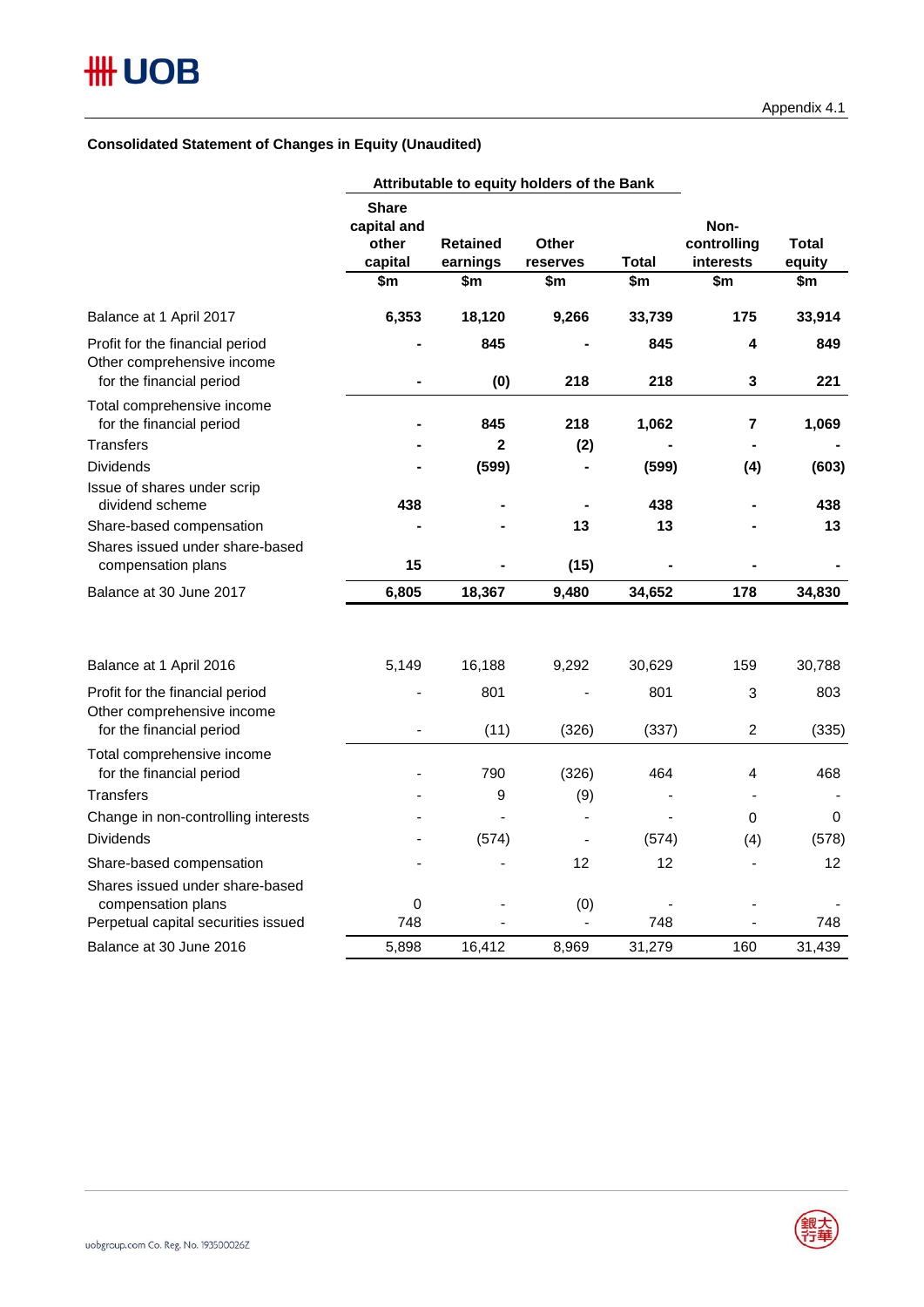

| <b>Consolidated Cash Flow Statement (Unaudited)</b>                    |                |                  |                |                  |
|------------------------------------------------------------------------|----------------|------------------|----------------|------------------|
|                                                                        | 1H17           | 1H16             | <b>2Q17</b>    | 2Q16             |
|                                                                        | \$m            | \$m\$            | \$m            | \$m              |
| Cash flows from operating activities                                   |                |                  |                |                  |
| Profit for the financial period                                        | 1,660          | 1,572            | 849            | 803              |
| Adjustments for:                                                       |                |                  |                |                  |
| Allowance for credit and other losses                                  | 366            | 278              | 180            | 161              |
| Share of profit of associates and joint ventures                       | (59)           | (2)              | (24)           | (32)             |
| Tax                                                                    | 387            | 323              | 184            | 165              |
| Depreciation of assets                                                 | 125            | 108              | 59             | 54               |
| Net gain on disposal of assets                                         | (108)          | (129)            | (93)           | (79)             |
| Share-based compensation                                               | 23             | 20               | 13             | 12               |
| Operating profit before working capital changes                        | 2,394          | 2,171            | 1,167          | 1,084            |
| Change in working capital:                                             |                |                  |                |                  |
| Deposits and balances of banks                                         | (195)          | (1,688)          | 434            | (692)            |
| Deposits and balances of customers                                     | 4,606          | 7,628            | 247            | (6,626)          |
| Bills and drafts payable                                               | 274            | 130              | 275            | 72               |
| Other liabilities                                                      | (2, 542)       | 756              | (363)          | 449              |
| Restricted balances with central banks                                 | 20             | (392)            | (257)          | 229              |
| Government treasury bills and securities                               | 3,682          | 1,410            | 3,265          | 1,847            |
| <b>Trading securities</b>                                              | 1,434          | (1,582)          | 839            | (723)            |
| Placements and balances with banks                                     | (7,999)        | (4, 492)         | (5, 184)       | 105              |
| Loans to customers                                                     | (2, 426)       | (5, 170)         | 1,131          | (3,037)          |
| Investment securities                                                  | 694            | (335)            | (49)           | 165              |
| Other assets                                                           | 3,423          | (1,893)          | (36)           | (847)            |
| Cash generated from/(used in) operations                               | 3,365          | (3, 458)         | 1,469          | (7, 975)         |
| Income tax paid<br>Net cash provided by/(used in) operating activities | (324)<br>3,041 | (275)<br>(3,734) | (263)<br>1,206 | (227)<br>(8,201) |
|                                                                        |                |                  |                |                  |
| Cash flows from investing activities                                   |                |                  |                |                  |
| Capital injection into associates and joint ventures                   | (15)           | (2)              | (6)            | (2)              |
| Acquisition of associates and joint ventures                           | (0)            | (44)             | (0)            |                  |
| Distribution from associates and joint ventures                        | 19             | 37               | 18             | 29               |
| Acquisition of properties and other fixed assets                       | (167)          | (179)            | (86)           | (103)            |
| Proceeds from disposal of properties and other fixed assets            | 11             | 2                | ۰              | 2                |
| Net cash used in investing activities                                  | (153)          | (186)            | (74)           | (74)             |
| Cash flows from financing activities                                   |                |                  |                |                  |
| Perpetual capital securities issued                                    |                | 748              |                | 748              |
| Redemption of preference shares                                        |                | (689)            |                |                  |
| Issuance of debts issued                                               | 22,931         | 13,113           | 11,206         | 4,191            |
| Redemption of debts issued                                             | (22, 212)      | (14, 972)        | (10, 711)      | (6,682)          |
| Change in non-controlling interests                                    |                | $\overline{2}$   |                | 0                |
| Dividends paid on ordinary shares                                      | (135)          | (784)            | (135)          | (563)            |
| Dividends paid on preference shares                                    |                | (20)             |                |                  |
| Distribution for perpetual capital securities                          | (48)           | (33)             | (27)           | (12)             |
| Dividends paid to non-controlling interests                            | (4)            | (4)              | (4)            | (4)              |
| Net cash provided by/(used in) financing activities                    | 532            | (2,638)          | 330            | (2, 320)         |
|                                                                        |                |                  |                |                  |
| Currency translation adjustments                                       | (335)          | 304              | 24             | 605              |
| Net increase/(decrease) in cash and cash equivalents                   | 3,085          | (6, 254)         | 1,486          | (9,990)          |
| Cash and cash equivalents at beginning of the financial period         | 18,401         | 27,228           | 20,000         | 30,964           |
| Cash and cash equivalents at end of the financial period               | 21,486         | 20,974           | 21,486         | 20,974           |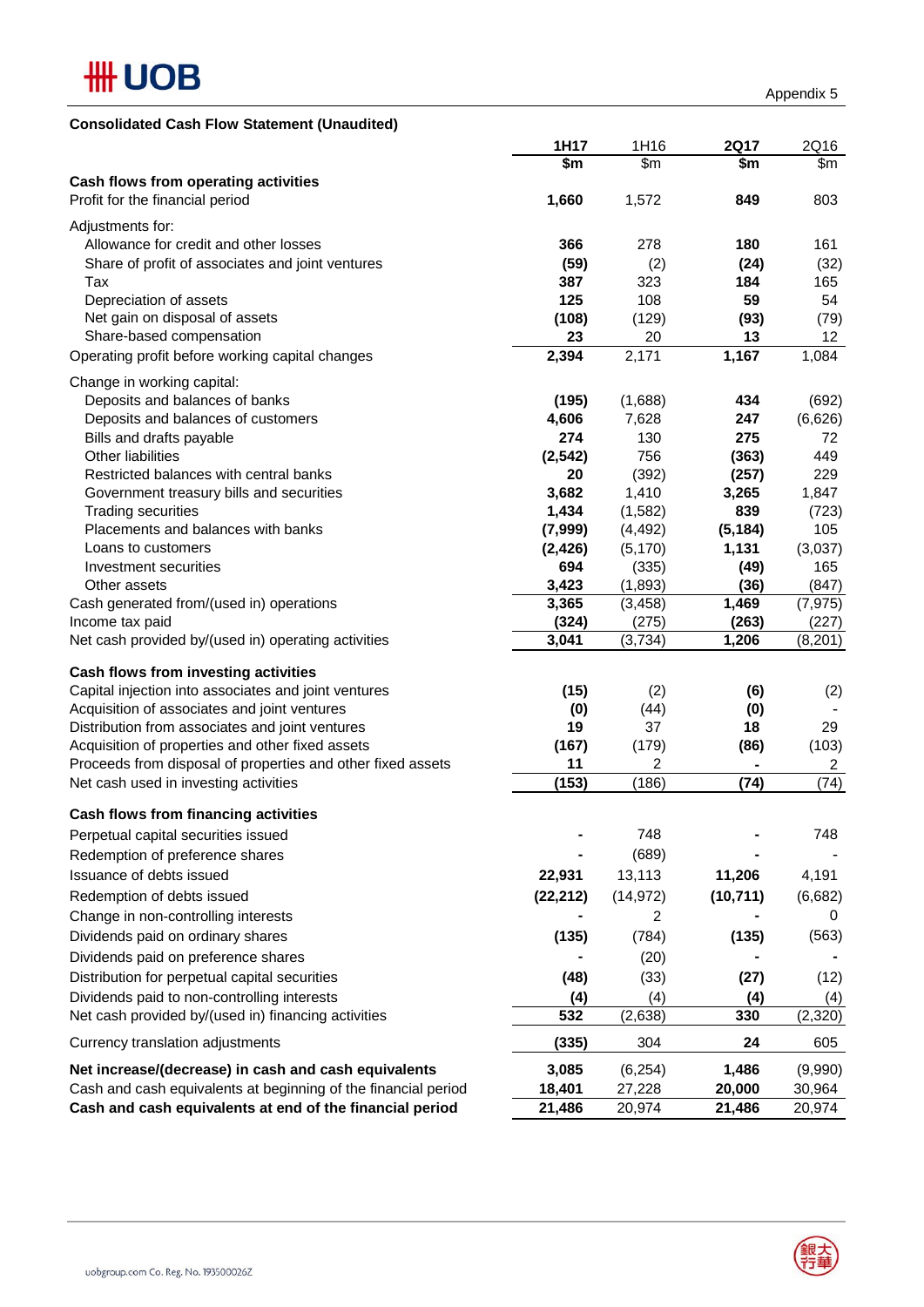# **Balance Sheet of the Bank (Unaudited)**

|                                                      | <b>Jun-17</b>   | Mar-17          | $Dec-16$        | Jun-16          |
|------------------------------------------------------|-----------------|-----------------|-----------------|-----------------|
|                                                      | \$m             | \$m\$           | \$m             | \$m             |
| <b>Equity</b>                                        |                 |                 |                 |                 |
| Share capital and other capital<br>Retained earnings | 6,805<br>13,849 | 6,353<br>13,664 | 6,351<br>13,031 | 5,898<br>12,546 |
| Other reserves                                       | 9,970           | 9,804           | 9,625           | 9,507           |
|                                                      |                 |                 |                 |                 |
| Total                                                | 30,624          | 29,820          | 29,007          | 27,951          |
| <b>Liabilities</b>                                   |                 |                 |                 |                 |
| Deposits and balances of banks                       | 10,524          | 10,050          | 10,618          | 9,635           |
| Deposits and balances of customers                   | 202,584         | 203,643         | 199,665         | 195,483         |
| Deposits and balances of subsidiaries                | 9,420           | 8,085           | 7,239           | 7,744           |
| Bills and drafts payable                             | 578             | 305             | 324             | 325             |
| Other liabilities                                    | 7,295           | 7,353           | 8,995           | 8,798           |
| Debts issued                                         | 25,602          | 24,999          | 25,015          | 17,905          |
| Total                                                | 256,004         | 254,435         | 251,856         | 239,891         |
| <b>Total equity and liabilities</b>                  | 286,628         | 284,255         | 280,863         | 267,842         |
|                                                      |                 |                 |                 |                 |
| <b>Assets</b>                                        |                 |                 |                 |                 |
| Cash, balances and placements with central banks     | 21,406          | 18,781          | 16,573          | 18,090          |
| Singapore Government treasury bills and securities   | 3,527           | 6,848           | 6,877           | 6,542           |
| Other government treasury bills and securities       | 4,202           | 4,662           | 5,257           | 6,635           |
| <b>Trading securities</b>                            | 1,539           | 2,428           | 2,977           | 2,762           |
| Placements and balances with banks                   | 39,020          | 36,455          | 33,731          | 26,693          |
| Loans to customers                                   | 173,632         | 175,666         | 172,656         | 162,195         |
| Placements with and advances to subsidiaries         | 13,293          | 9,845           | 9,440           | 11,827          |
| Investment securities                                | 10,775          | 10,504          | 10,992          | 9,750           |
| Other assets                                         | 7,426           | 7,281           | 10,588          | 11,494          |
| Investment in associates and joint ventures          | 335             | 332             | 333             | 389             |
| Investment in subsidiaries                           | 5,791           | 5,784           | 5,786           | 5,846           |
| Investment properties                                | 1,146           | 1,155           | 1,162           | 1,169           |
| <b>Fixed assets</b>                                  | 1,355           | 1,333           | 1,310           | 1,268           |
| Intangible assets                                    | 3,182           | 3,182           | 3,182           | 3,182           |
| Total                                                | 286,628         | 284,255         | 280,863         | 267,842         |
|                                                      |                 |                 |                 |                 |
| <b>Off-balance sheet items</b>                       |                 |                 |                 |                 |
| <b>Contingent liabilities</b>                        | 14,719          | 16,751          | 17,550          | 14,440          |
| <b>Financial derivatives</b>                         | 805,422         | 787,426         | 725,617         | 594,939         |
| Commitments                                          | 114,812         | 115,298         | 116,251         | 116,825         |
| Net asset value per ordinary share (\$)              | 17.20           | 16.95           | 16.45           | 16.09           |

Note:

1 Audited.

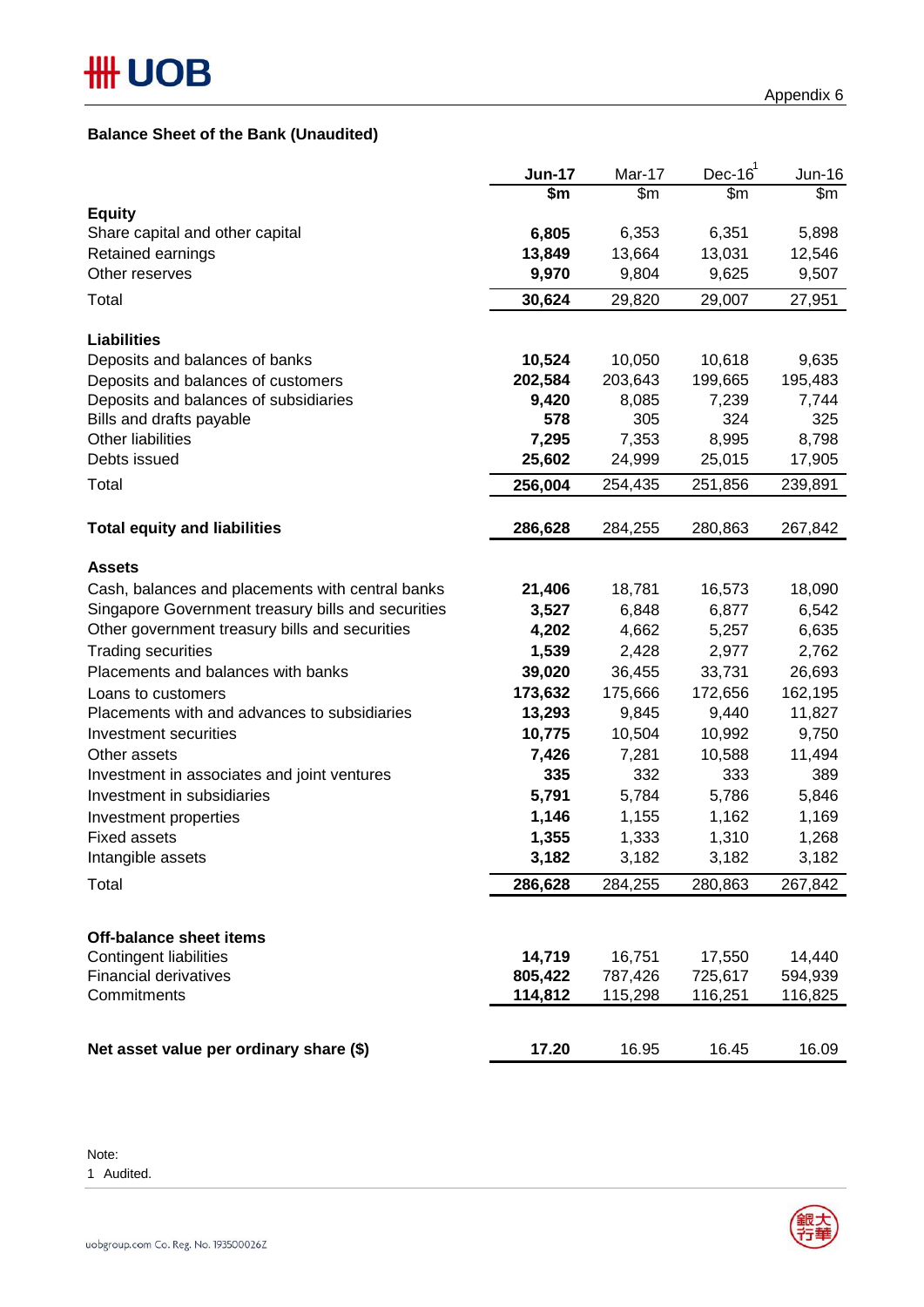# **Statement of Changes in Equity of the Bank (Unaudited)**

|                                                                            | <b>Share capital</b><br>and other | <b>Retained</b>      | Other      | <b>Total</b> |
|----------------------------------------------------------------------------|-----------------------------------|----------------------|------------|--------------|
|                                                                            | capital                           | earnings             | reserves   | equity       |
|                                                                            | \$m                               | \$m                  | \$m        | \$m          |
| Balance at 1 January 2017                                                  | 6,351                             | 13,031               | 9,625      | 29,007       |
| Profit for the financial period                                            |                                   | 1,436                |            | 1,436        |
| Other comprehensive income<br>for the financial period                     |                                   |                      | 340        | 340          |
| Total comprehensive income<br>for the financial period<br><b>Transfers</b> |                                   | 1,436<br>$\mathbf 2$ | 340<br>(2) | 1,776        |
| <b>Dividends</b>                                                           |                                   | (620)                |            | (620)        |
| Shares issued under scrip<br>dividend scheme                               | 438                               |                      |            | 438          |
| Share-based compensation                                                   |                                   |                      | 23         | 23           |
| Shares issued under share-based<br>compensation plans                      | 17                                |                      | (17)       |              |
| Balance at 30 June 2017                                                    | 6,805                             | 13,849               | 9,970      | 30,624       |
|                                                                            |                                   |                      |            |              |
| Balance at 1 January 2016                                                  | 5,050                             | 11,735               | 9,971      | 26,756       |
| Profit for the financial period                                            |                                   | 1,392                |            | 1,392        |
| Other comprehensive income<br>for the financial period                     |                                   |                      | (470)      | (470)        |
| Total comprehensive income                                                 |                                   |                      |            |              |
| for the financial period                                                   |                                   | 1,392                | (470)      | 923          |
| <b>Transfers</b>                                                           |                                   | 15                   | (15)       |              |
| <b>Dividends</b>                                                           |                                   | (595)                |            | (595)        |
| Shares issued under scrip                                                  |                                   |                      |            |              |
| dividend scheme                                                            | 99                                |                      |            | 99           |
| Share-based compensation                                                   |                                   |                      | 20         | 20           |
| Shares issued under share-based<br>compensation plans                      | 0                                 |                      | (0)        |              |
| Perpetual capital securities issued                                        | 748                               |                      |            | 748          |
| Balance at 30 June 2016                                                    | 5,898                             | 12,546               | 9,507      | 27,951       |

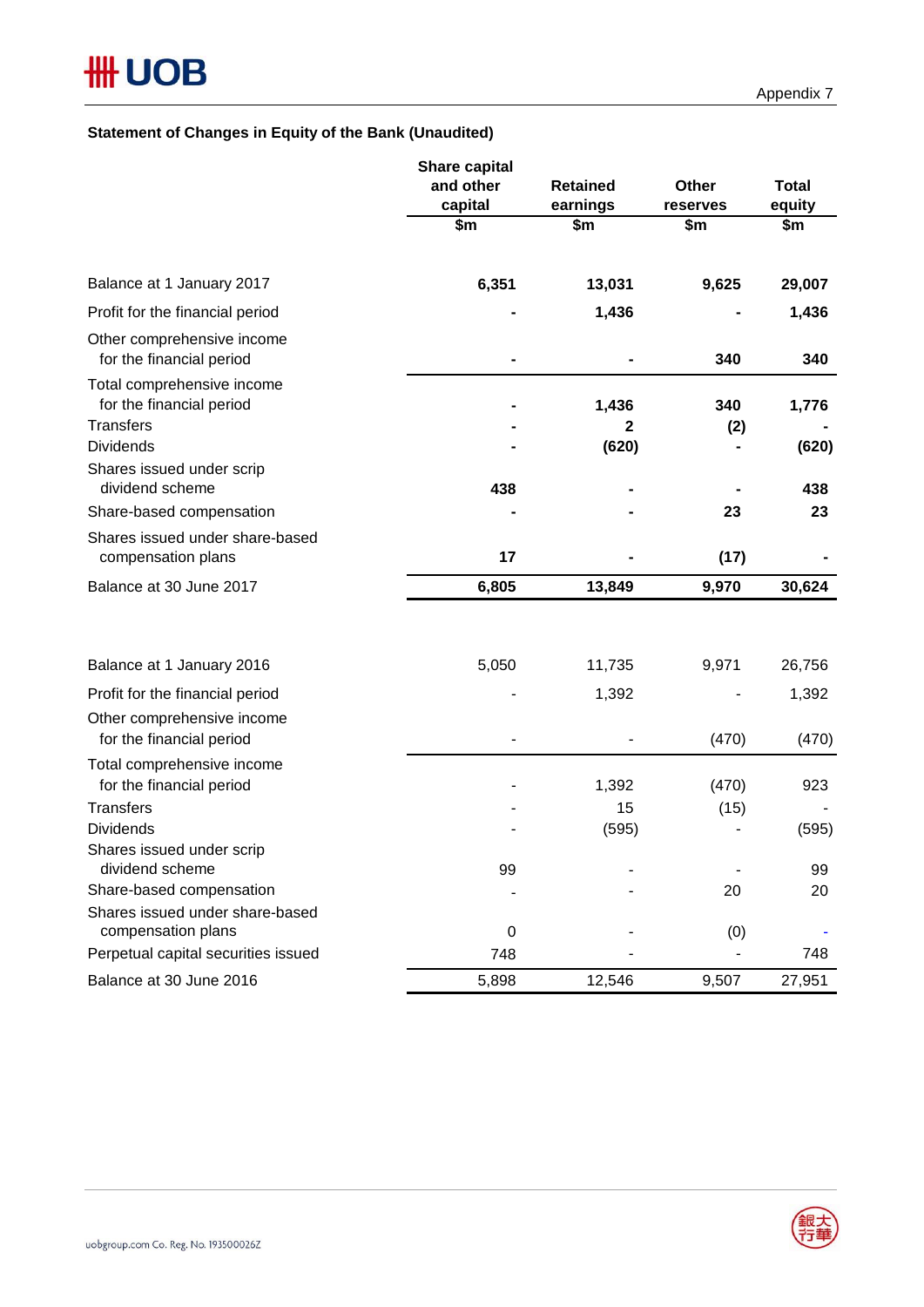# **Statement of Changes in Equity of the Bank (Unaudited)**

|                                                             | Share capital        |                             |                   |                 |
|-------------------------------------------------------------|----------------------|-----------------------------|-------------------|-----------------|
|                                                             | and other<br>capital | <b>Retained</b><br>earnings | Other<br>reserves | Total<br>equity |
|                                                             | \$m\$                | \$m                         | \$m               | \$m             |
| Balance at 1 April 2017                                     | 6,353                | 13,664                      | 9,804             | 29,820          |
| Profit for the financial period                             |                      | 781                         |                   | 781             |
| Other comprehensive income<br>for the financial period      |                      |                             | 171               | 171             |
| Total comprehensive income<br>for the financial period      |                      | 781                         | 171               | 953             |
| <b>Transfers</b>                                            |                      | 2                           | (2)               |                 |
| <b>Dividends</b>                                            |                      | (599)                       |                   | (599)           |
| Shares issued under scrip<br>dividend scheme                | 438                  |                             |                   | 438             |
| Share-based compensation                                    |                      |                             | 13                | 13              |
| Shares issued under share-based<br>compensation plans       | 15                   |                             | (15)              |                 |
| Balance at 30 June 2017                                     | 6,805                | 13,849                      | 9,970             | 30,624          |
|                                                             |                      |                             |                   |                 |
| Balance at 1 April 2016                                     | 5,149                | 12,383                      | 9,729             | 27,261          |
| Profit for the financial period                             |                      | 728                         |                   | 728             |
| Other comprehensive income<br>for the financial period      |                      |                             | (225)             | (225)           |
| Total comprehensive income<br>for the financial period      |                      | 728                         | (225)             | 504             |
| <b>Transfers</b>                                            |                      | 9                           | (9)               |                 |
| <b>Dividends</b>                                            |                      | (574)                       | $\overline{a}$    | (574)           |
| Share-based compensation<br>Shares issued under share-based |                      |                             | 12                | 12              |
| compensation plans                                          | $\pmb{0}$            |                             | (0)               |                 |
| Perpetual capital securities issued                         | 748                  |                             |                   | 748             |
| Balance at 30 June 2016                                     | 5,898                | 12,546                      | 9,507             | 27,951          |